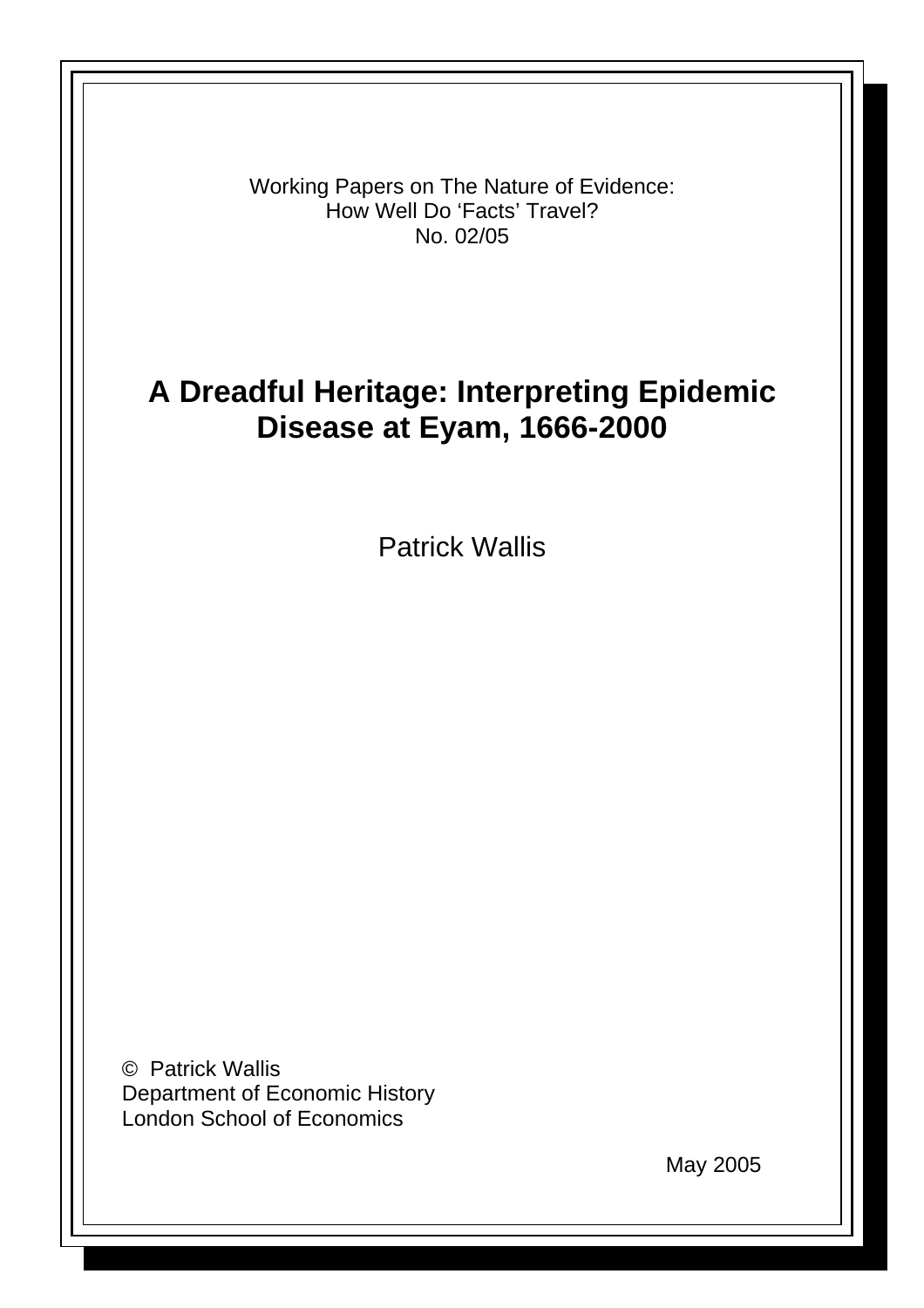

"The Nature of Evidence: How Well Do 'Facts' Travel?" is funded by The Leverhulme Trust and the ESRC at the Department of Economic History, London School of Economics.

For further details about this project and additional copies of this, and other papers in the series, go to:

http://www.lse.ac.uk/collection/economichistory/

Series Editor:

Dr. Jonathan Adams Department of Economic History London School of Economics Houghton Street London, WC2A 2AE

Tel: +44 (0) 20 7955 6727 Fax: +44 (0) 20 7955 7730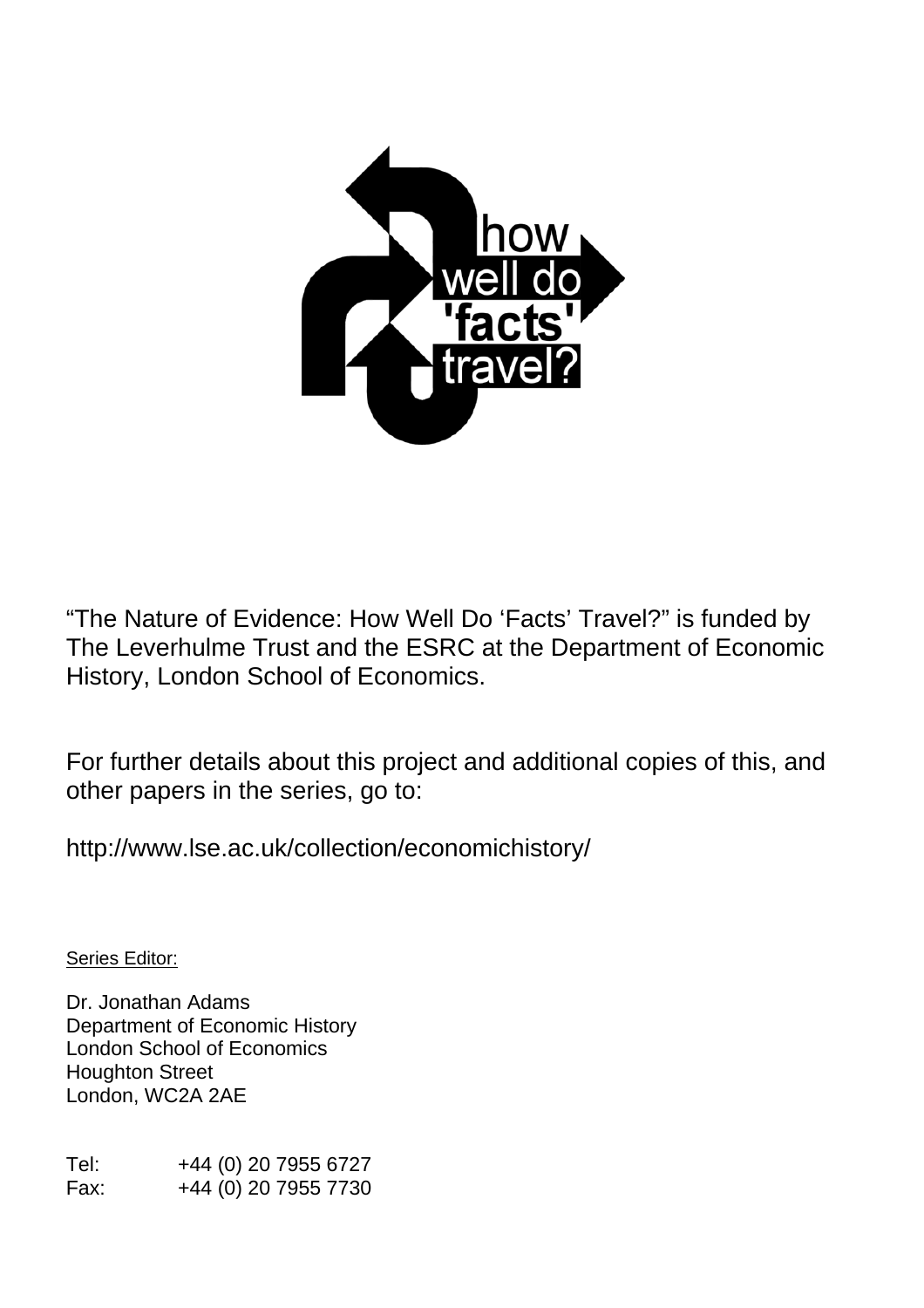# **A Dreadful Heritage: Interpreting Epidemic Disease at Eyam, 1666-2000.**[1](#page-2-0)

*Patrick Wallis* 

Suffering has sanctified its claim to notice, and the curious and enquiring traveller feels a melancholy pleasure in tracing out the records of the ravages made in this little village by that depopulating scourge of nations<sup>[2](#page-2-1)</sup>

# **Abstract**

 $\overline{a}$ 

Eyam is an epicentre of Europe's plague heritage. Every year, tens of thousands of people visit the Derbyshire village, drawn by stories of its catastrophic plague and the heroic response it elicited. The story they are told - of a self-imposed quarantine preventing disease spreading to the surrounding area - is an exemplary narrative of a selfless community under strong, positive leadership. But although the plague of Eyam in 1666 is one of the most famous outbreaks of epidemic disease in British history, the narrative is largely a fiction; produced not by doctors, but by poets, writers, and local historians. Eyam's ongoing celebrity is indebted to a combination of literary effort and contemporary events. During the late-eighteenth and nineteenth centuries, a tradition was established, manipulated, and reshaped to fit changing literary and historical fashions. The construction of the Eyam plague story offers an unusually clear case study in the social and intellectual dynamics of the creation of heritage and history. This paper examines the process by which this narrative emerged and was repeatedly reconstructed over three centuries, and its subsequent transformation into a prominent part of English heritage. Through this close focus we can trace in some detail what Raphael Samuel called the "imaginative dislocations which take place when historical knowledge is transferred from one learning circuit to another."

<span id="page-2-1"></span><span id="page-2-0"></span> $1$  I am grateful to the Leverhulme Trust for supporting the research on which this paper is based. I have benefited greatly from discussions about Eyam with Rosie Blau, Simon Ditchfield, Mark Jenner, Mary Morgan, Margaret Pelling and Tim Strangleman.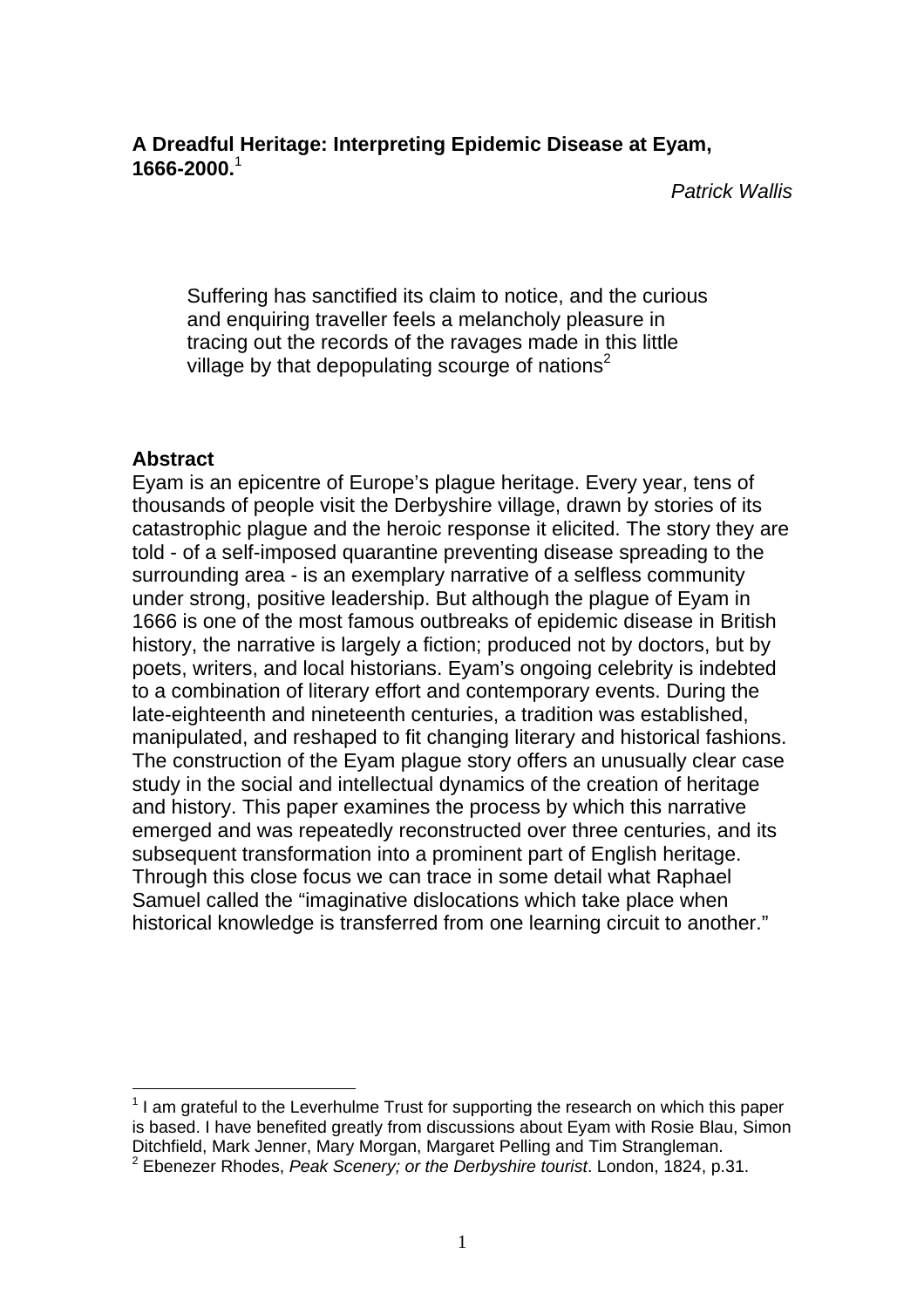Every year, tens of thousands of people visit the village of Eyam in Derbyshire, drawn by stories of its catastrophic plague and the heroic response it elicited. Like Oberammergau's Passion Play, or Mary King Close in Edinburgh, Eyam is an epicentre of Europe's plague heritage. The standard account of its plague that found its fullest expression in a number of histories, poems and novels produced in the mid-nineteenth century tells how, in late 1665, the disease reached Eyam, concealed in a box of old clothing sent to the village tailor from London, then in the last throws of its own Great Plague. The earliest deaths in the village were sporadic and the death rate declined in the winter. But hopes that Eyam had escaped the scourge were dashed in spring, when the toll mounted quickly. By June 1666, the village's rector, William Mompesson, had apparently realised that the villagers must act to prevent the plague spreading to neighbouring parishes. Supposedly at his suggestion, the villagers quarantined their village. No-one would leave until the disease was spent. The Earl of Devonshire, whose estate at Chatsworth was a few miles away, is said to have supported the plan. He arranged for supplies to be left at the boundary of the quarantine, for which the villagers left payment in pools of vinegar or streams to prevent it carrying the contagion. Mompesson was, so we are told, leader, comforter and healer to the villagers. Alongside him worked Thomas Stanley, whose role is somewhat ambiguous as he had been rector of Eyam until his ejection from the post in 1662 for non-conformity. Normal life in the village was shattered by the epidemic. Religious services were held outdoors, in a green and shady delft which became known as the 'Cucklet Church'. Bodies were interred near the place of their death, rather than in the churchyard. Mompesson survived the epidemic, but his wife Catherine died tragically in late August. Fortunately their children had been sent away to Yorkshire where they were safe from the plague. Like their

2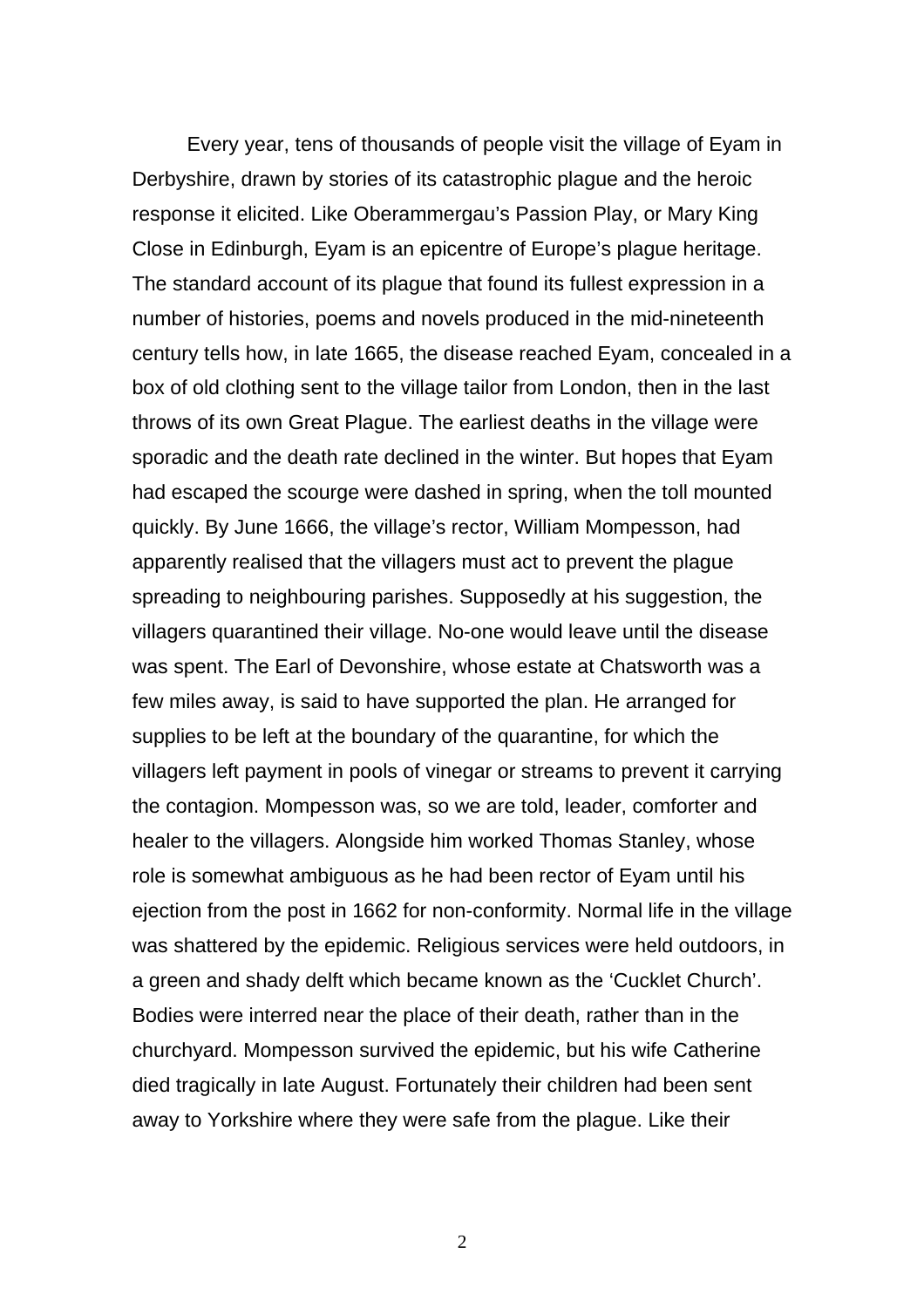rector, the villagers paid a high price for their heroic isolation: according to these accounts, 259 of a population of 330 died.

Today, the plague of Eyam in 1666 is one of the most famous outbreaks of epidemic disease in British history. Accounting for Eyam's presence within the popular narrative of English history might not seem difficult; the horror of the village's epidemic is bluntly argued by the record of mortality in its parish records. But trauma is no guarantor of historical respect or interest, and Eyam did not become instantly regarded.<sup>[3](#page-4-0)</sup> Indeed, it was almost forgotten in the eighteenth century. Since then, the story has been frequently retold in poems, novels and plays. There are even three musicals, a children's television drama, and at least one folk song.<sup>4</sup> Yet, like London's 'Great Plague' of 1665 – in fact a less severe outbreak than the epidemics of 1603 and 1625 – the events at Eyam were not all that they seem, and certainly not all that is remembered or commonly retold. The account given above brings together the bare bones of the version that was popularised in the nineteenth century and which survived for much of the twentieth century. But these bones have themselves been re-arranged and sometimes added to or discarded, while the flesh of the story built upon them has been moulded into even more varied forms. This paper examines the process by which this narrative emerged and was repeatedly reconstructed over three centuries and its transformation into a prominent part of English heritage. Through this close focus we can trace in some detail what Raphael Samuel

<span id="page-4-0"></span><sup>3</sup> Peter Novick, *The Holocaust and Collective Memory: The American Experience,* London, 1999.

<span id="page-4-1"></span><sup>4</sup> Darren Vallier, 'A Ring of Roses', first performed at the Savoy Theatre, 1997; Andrew Peggie and Stephen Clark, 'Eyam: A Musical', premiered at the Bridewell Theatre, London, 1998; Eddie Brierley and Peter Robinson, 'Ring of Stones', premiered at the Dancehouse, Manchester, 2001. The children's programme 'All Fall Down', written by Hannah Lee (aged 12), produced by the Incredible Story Studio for Disney Channel. Roy Bailey, 'Roses of Eyam', on his album 'Past Masters', Fuse Records, 1998.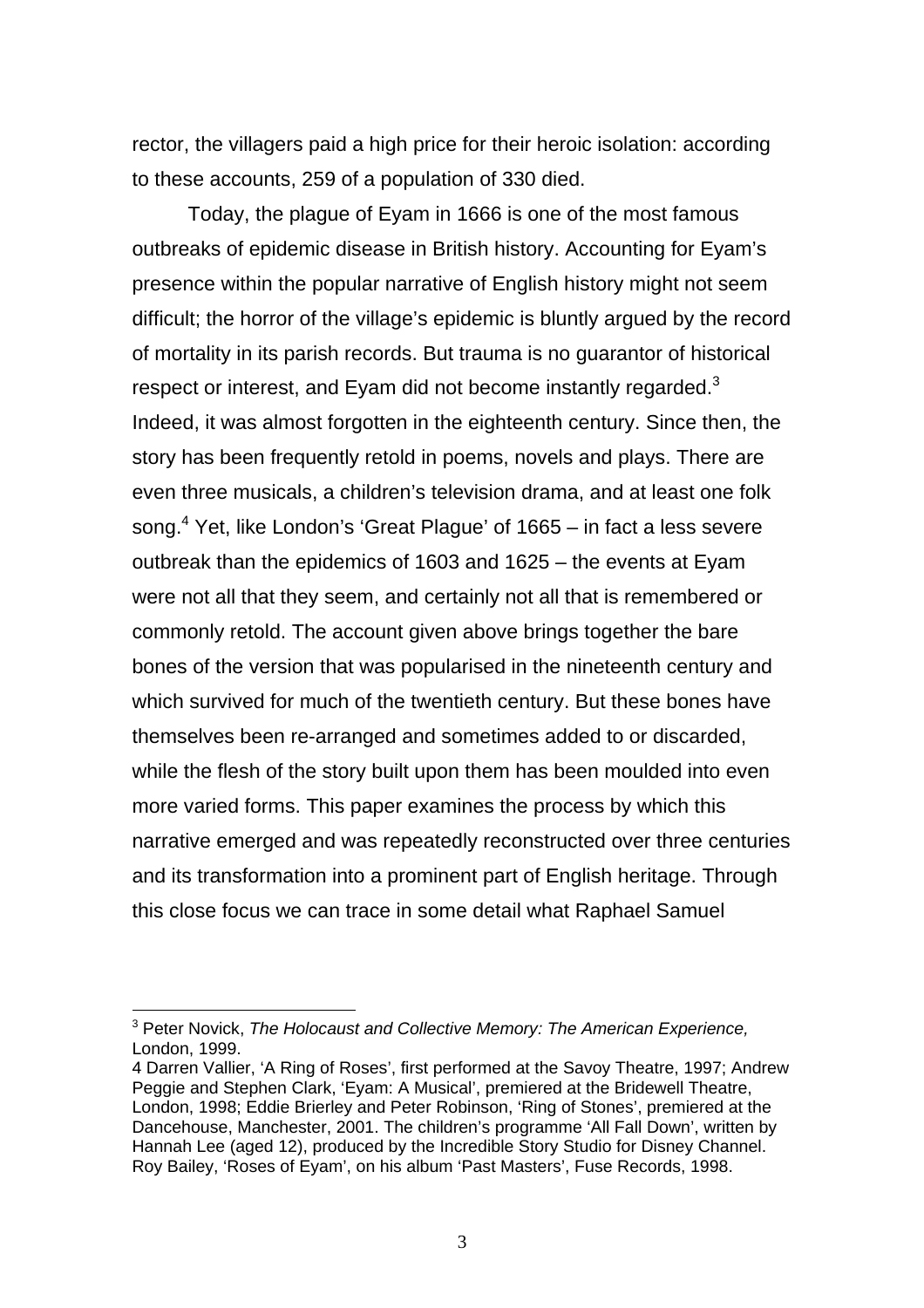referred to as the 'imaginative dislocations which take place when historical knowledge is transferred from one learning circuit to another'.<sup>[5](#page-5-0)</sup>

Eyam's ongoing celebrity is, as I show, indebted to a combination of literary effort and contemporary events, particularly, but not exclusively, involving the threat of disease, during the late eighteenth and nineteenth centuries. During this period a tradition was established, manipulated and reshaped to fit changing literary and historical fashions, while the fabric of the village itself was adapted to suit the tourist trade on which it became increasingly dependent. In some ways, Eyam's history might be compared to that of the 'Great Plague' of London, which also owes much of its notoriety to literary investment, particularly Daniel Defoe's *History of the Plague Year* (1722), written at a time when an epidemic in Marseilles made it seem almost inevitable that plague would again reach London. However, while Defoe wrote of events still just within living memory, Eyam did not find its amanuensis until the mid-eighteenth century. Then, after a period of near neglect, its story was gradually constructed in a number of different kinds of text, from verse to guidebook. The construction of the Eyam plague story offers an unusually clear case study in the social and intellectual dynamics of the creation of heritage and history. That the story of the plague of Eyam did not become widely disseminated until so long after the event allowed it to develop without the influence of a dominant 'authentic' interpretation from the time of the epidemic itself.<sup>[6](#page-5-1)</sup> One further significant consequence of the chronological lag between event and narration was that accounts of Eyam were carved

<span id="page-5-0"></span><sup>5</sup> R. Samuel, *Theatres of Memory. Vol. 1: Past and Present in Contemporary Culture*, London, 1993, p.8.

<span id="page-5-1"></span> $6$  Eyam thus differs from the early modern plague discourses and memories that have been studied by Colin Jones and Anne Carmichael: Colin Jones, 'Plague and Its Metaphors in Early Modern France', *Representations*, 53:1, Winter 1996, pp.97-127; Anne G. Carmichael, 'The Last Past Plague: The Uses of Memory in Renaissance Epidemics', *Journal of the History of Medicine*, 53:2, Spring 1998, pp.132-60. On memory: Jan Assman, 'Collective Memory and Cultural Identity', *New German Critique*, 65 (1995), pp.125-33.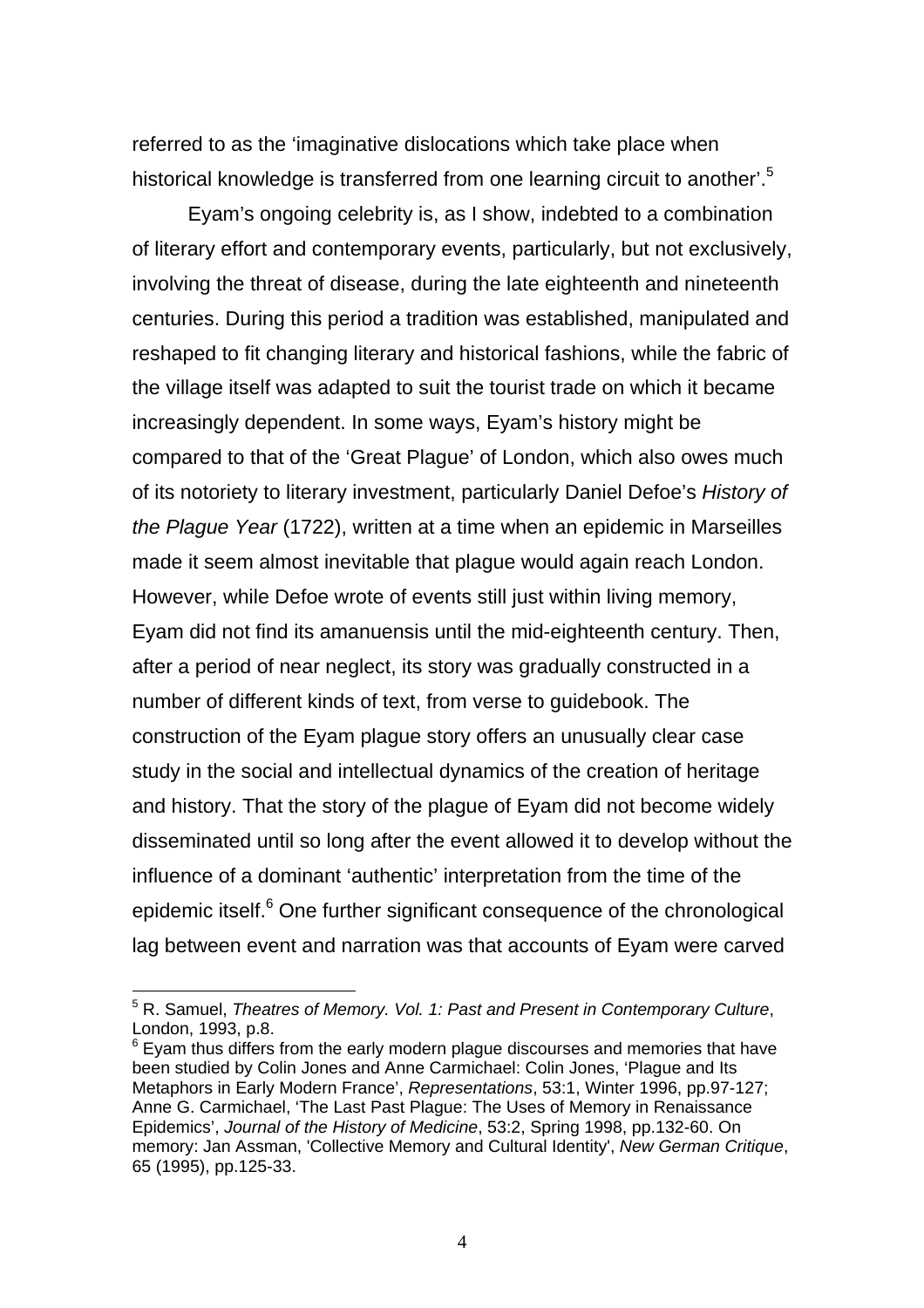into shape after the threat of plague, at least, had to an extent retreated. The immediate justification of actions against plague, and the power and reputation of those involved, was no longer the issue. Appropriate responses to epidemics and disease did continue to be an issue in the retelling and reception of the Eyam story, but they run in parallel with other significant issues, particularly regarding local and national identity, the nature of heroism, and the nature of leadership in a community.

Recovering the history of the changing representation of Eyam plague over the late eighteenth, nineteenth and twentieth centuries is a complex challenge involving the consideration of multiple texts over a long period. The main sources discussed below are given in table 1, loosely grouped according to the section in which they are discussed. As this indicates, the paper broadly follows a chronological order. It begins with an examination of what is  $-$  and what is not  $-$  known of the plague itself from contemporary sources. It then considers the two earliest descriptions of the plague, written in the early eighteenth century. The rediscovery and earliest public celebrations of the epidemic occurred in later eighteenth century descriptions written by William Seward and Anna Seward; these are discussed next. This is followed by a consideration of the effusion of interest that followed their publications in the nineteenth century and its relationship to the broader construction of an epidemic historiography and set of plague tropes. The production and popularisation of the village as a heritage site after the 1866 bicentenary is the subjects of the following part. Finally, we look at the gradual development of a more critical, less laudatory approach in the twentieth century.

5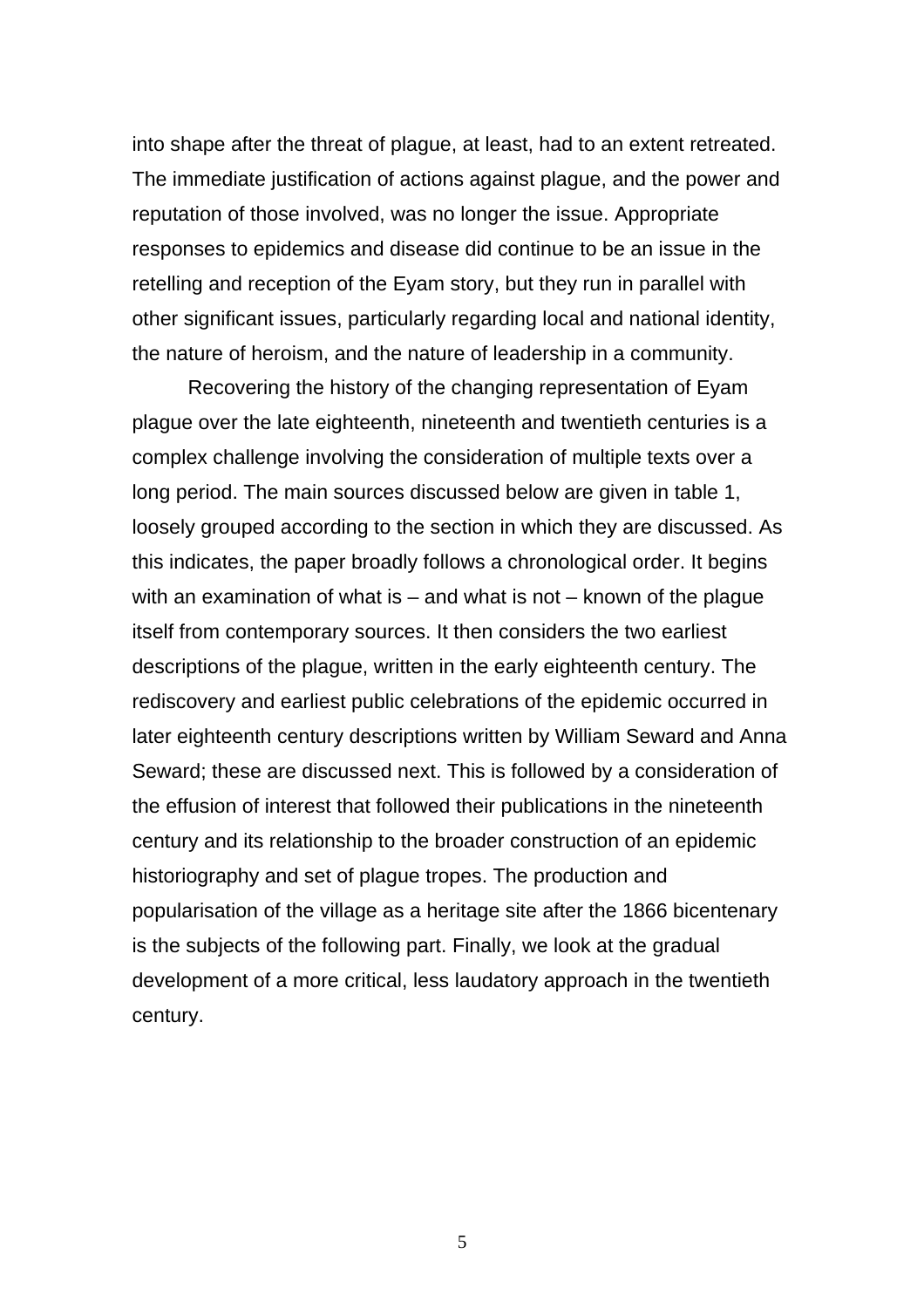| <b>Table 1:</b> Principal texts discussed in the paper |
|--------------------------------------------------------|
|--------------------------------------------------------|

| <b>Primary sources</b>                                              |                                                                                                                                                                                                                                                                                                          |
|---------------------------------------------------------------------|----------------------------------------------------------------------------------------------------------------------------------------------------------------------------------------------------------------------------------------------------------------------------------------------------------|
| 1666                                                                | William Mompesson's three letters, 1666<br>Parish register, transcript from 1705<br>Sheffield constables accounts, 1666                                                                                                                                                                                  |
| <b>Subsequent accounts</b>                                          |                                                                                                                                                                                                                                                                                                          |
| Early 18 <sup>th</sup> century                                      | Bagshaw, De Spiritualibus Pecci, 1702<br>Mead, Discourse, 1722                                                                                                                                                                                                                                           |
| Later 18 <sup>th</sup> century                                      | European Magazine, 1790<br>William Seward, European Magazine, 1793, repr. Anecdotes, 1795-7<br>Anna Seward, Poetical Works, 1810 (composed 1766)                                                                                                                                                         |
| Early to mid 19 <sup>th</sup><br>century                            | Holland, Village of Eyam, 1821<br>Rhodes, Peak Scenery, 1824<br>W & M Howitt, Desolation of Eyam, 1827<br>Ward, Guide to the Peak, 1827<br>Roberts, Eyam, 1834<br>Adam, Gem of the Peak, 1838<br>Hall, Peak and the Plain, 1838<br>Wood, History and antiquities of Eyam, 1842<br>The Tale of Eyam, 1888 |
| Late 19th-early 20 <sup>th</sup><br>century histories<br>and guides | Creighton, History of Epidemics, 1891<br>Fletcher, The plague-stricken Derbyshire village, 1924<br>Eyam and the Plague: a guide, nd<br>Daniel, History of Eyam, 1932<br>WRB, 'William Mompesson', Annals of Medical History, 1939                                                                        |
| Later 20 <sup>th</sup> century<br>fictional accounts                | Bowen, God and the Wedding Dress, 1938<br>Dennys, Isolation at Eyam, 1954<br>Taylor, The Roses of Eyam, 1970<br>Brooks, Year of Wonders, 2002<br>Eyam: A Musical, 1995                                                                                                                                   |

# **The Evidence Of The Epidemic**

The idea of Eyam's significance was established and perpetuated by creative as much as historical interpretations, to the extent that we can draw a line between the two genres in this case. Both drew upon, and in turn often extended, the village's striking legacy: the plague narrative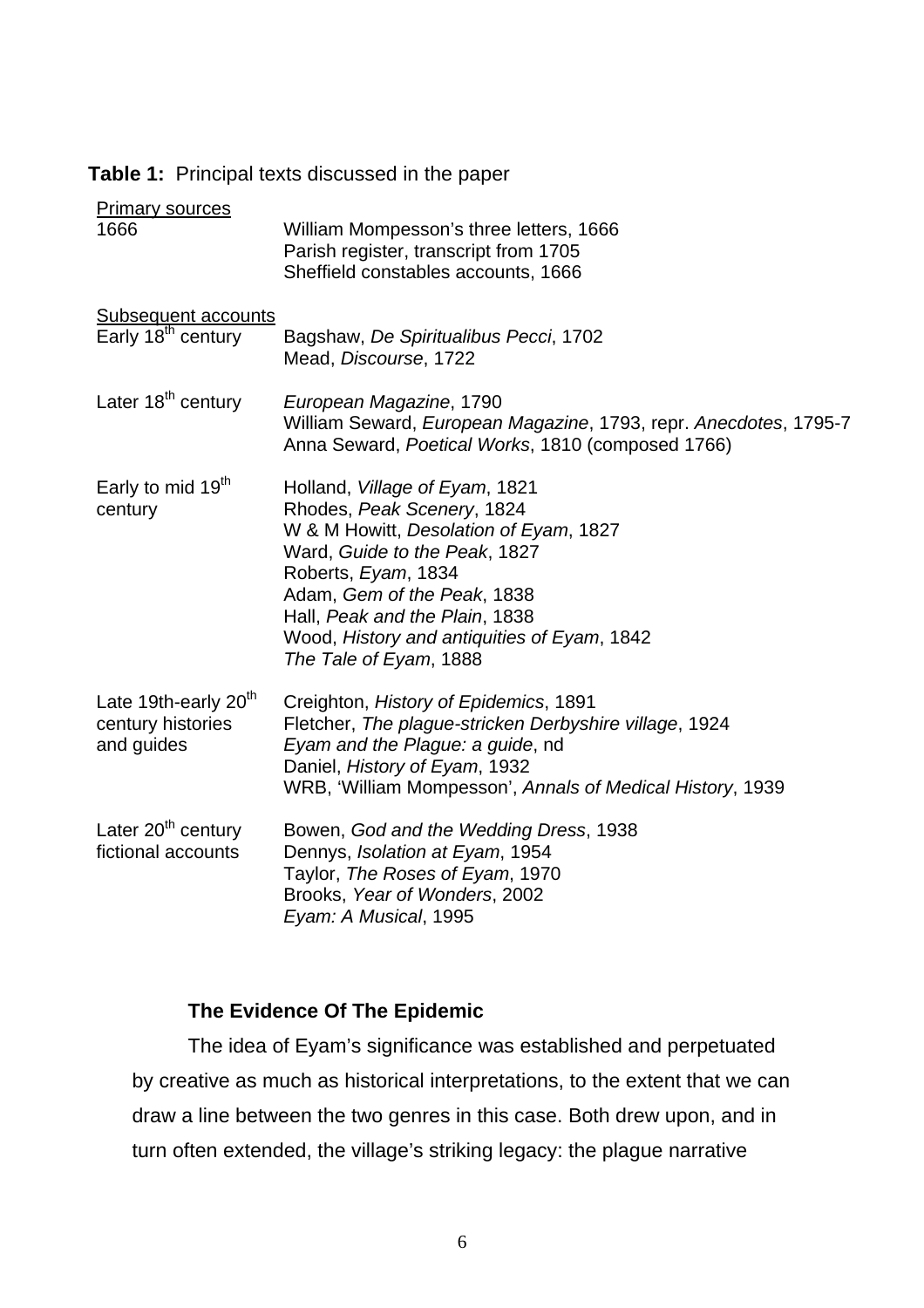formed from shards of fiction, memory and history. The different origins of the various elements of this account have now largely been forgotten. Indeed, they were sometimes obscured deliberately. Yet, much of the coherency of the traditional account dissolves when examined closely. If we restrict ourselves to the earliest sources on the epidemic we find a much more slender story. Only a limited body of contemporary evidence survives, the principal artefacts being three letters by William Mompesson, which powerfully convey the personal impact the death of Catherine Mompesson had on him, and, in passing, mention some of the villagers' responses.<sup>[7](#page-8-0)</sup> There is a copy of the parish register, made around 1705.<sup>[8](#page-8-1)</sup> Finally, there is the landscape of the parish, with its scattering of tombs. Two of the earliest accounts claim indirect connections through their authors' conversations with the sons of Mompesson and Stanley.<sup>[9](#page-8-2)</sup> Beyond this scanty body of evidence, a voluminous body of 'oral tradition' published in the early nineteenth century by the local historian and tax collector William Wood provides the bulk of the sources.<sup>10</sup>

Despite such weak foundations, cracks in the story's façade began to be spotted only relatively recently. In the 1970s, Leslie Bradley showed that Eyam's mortality was less extraordinary than had been thought:

<span id="page-8-0"></span> $7$  One of the letters is now lost. Batho also identified a letter from Saville to Mompesson, dated 21 December 1666, in the Borthwick Institute of Historical Research, University of York, CPH, 4549: G. R. Batho, 'The Plague at Eyam: A Tercentenary Re-Evaluation', *Derbyshire Archaeological Journal*, 84:1 (1964), pp.81- 91.

<span id="page-8-1"></span><sup>8</sup> John G. Clifford and Francine Clifford (eds), *Eyam Parish Register, 1630-1700*, Chesterfield, 1993.

<span id="page-8-2"></span><sup>9</sup> Mompesson's son helped Mead: Richard Mead, *A Short Discourse Concerning Pestilential Contagion, and the Methods to Be Used to Prevent It*, 8th edn., London, 1722, pp.135-7. Stanley's son helped Bagshaw: William Bagshaw, *De Spiritualibus Pecci*, London, 1702, pp.61-64.

<span id="page-8-3"></span><sup>10</sup> William Wood, *The History and Antiquities of Eyam*, 1st edn., London, 1842. Wood's oral traditions are suspect. A much briefer account was gathered in the parish in the 1780s which omits any mention of Mompesson and isolation: James Pilkington, *A View of the Present State of Derbyshire; with an Account of Its Most Remarkable Antiquities*, 2 vols., Derby, 1789, ii, 412. Similarly suggestive is the lack of a reference to Eyam in a detailed account of the 1665 plague at Derby: William Hutton, *The History of Derby to the Year 1791*, London, 1791, pp.233-35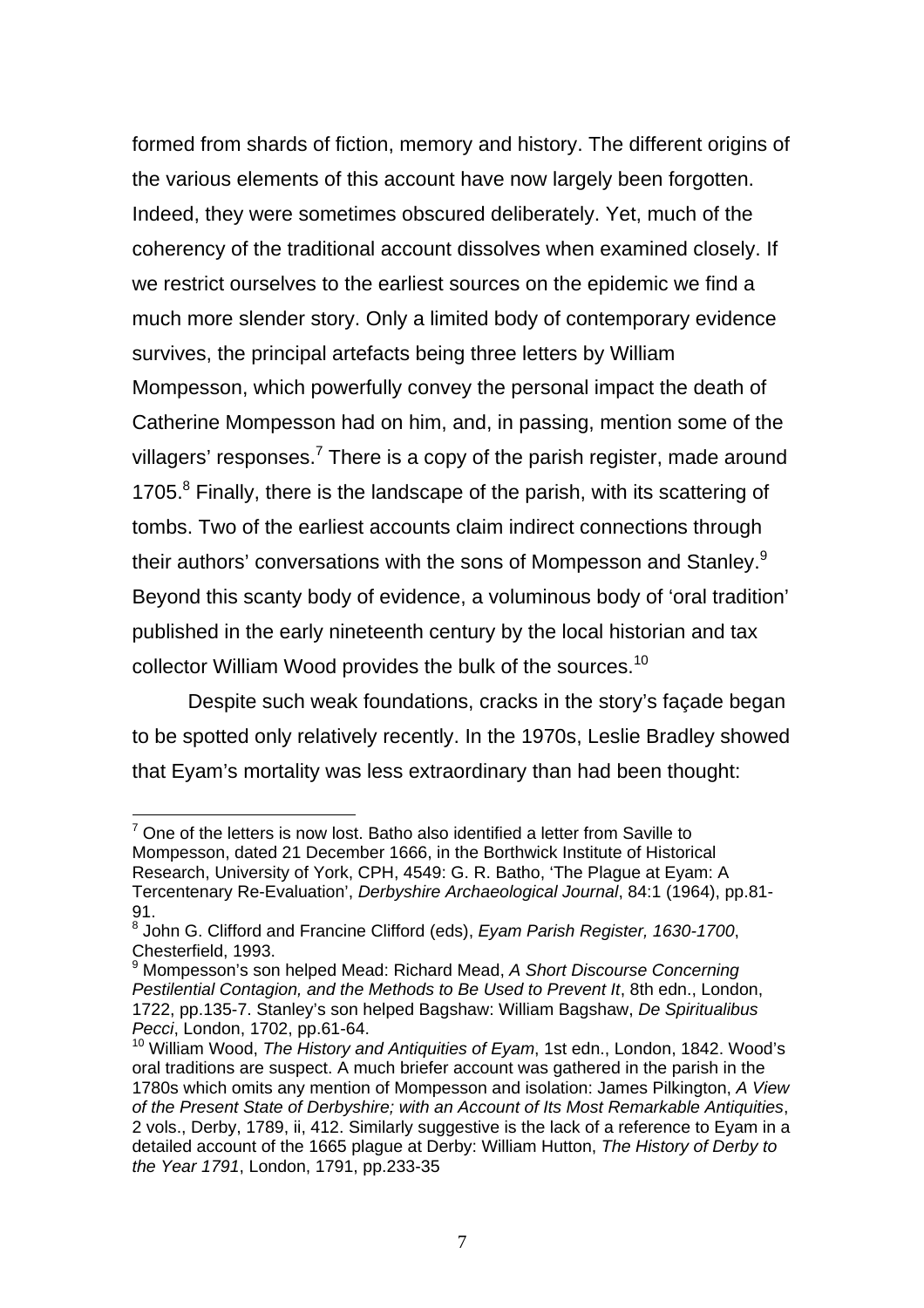around 64% of families escaped the plague, and no more than half the population died[.11](#page-9-0) The events of the epidemic have received less corrective attention – indeed, Eyam has largely existed in a hinterland outside academic history between local, antiquarian accounts and literary re-imaginings. The plague largely enters the purview of national histories as an anecdote or illustration, extraneous to the main course of events. In the local history established in the nineteenth century it is dominant, outshining all other reference points in the village's past. Nonetheless, several crucial points have emerged. A central point of traditional accounts, that the villagers were the agents of their own quarantine, has been questioned by Paul Slack, who has pointed out that the *cordon sanitaire* around Eyam was similar to controls *imposed* on a number of parishes and towns in the 1660s, and before, in exchange for supplies of food[.12](#page-9-1) Suggestively, the earliest sources on the village are all vague on the subject of the isolation, while Sheffield employed constables to keep 'people from Fulwood Spaw in the tyme yt the sickness was att Eam'.<sup>[13](#page-9-2)</sup> Certainly, as an extremely poor industrial parish populated by miners who were more reliant on imports of food than many villages, Eyam was particularly vulnerable to such external pressure.<sup>14</sup> This also chimes with another unrecognised ambiguity in the story: that, according to Wood, writing in the nineteenth century, the isolation began only in June, eight months after the epidemic began. It is also possible that the quarantine was more limited than is generally presumed: although Eyam was almost

<span id="page-9-1"></span>12 Paul Slack, *The Impact of Plague in Tudor and Stuart England*, London, 1985. See also: Mary Dobson, *Contours of Death and Disease in Early Modern England,* Cambridge, 1997, p.281; John Hunter, *Hallamshire: The History and Topography of the Parish of Sheffield, in the County of York*, London, 1819, p.112.

<span id="page-9-3"></span><span id="page-9-2"></span>13 'Sheffield Constables Accounts, 1666'. Sheffield City Archive, JC 905. 14 Andrew Wood, *The Politics of Social Conflict: The Peak Country, 1520-1770*, Cambridge, 1999.

<span id="page-9-0"></span><sup>&</sup>lt;sup>11</sup> Leslie Bradley, 'The Most Famous of All English Plagues: A Detailed Analysis of the Plague at Eyam, 1665-6', in *The Plague Reconsidered,* Local Population Studies, 1977, pp.63-94. On the long-term impact: Philip Race, 'Some Further Considerations of the Plague at Eyam', *Local Population Studies*, 54:1, Spring 1995, pp.56-65.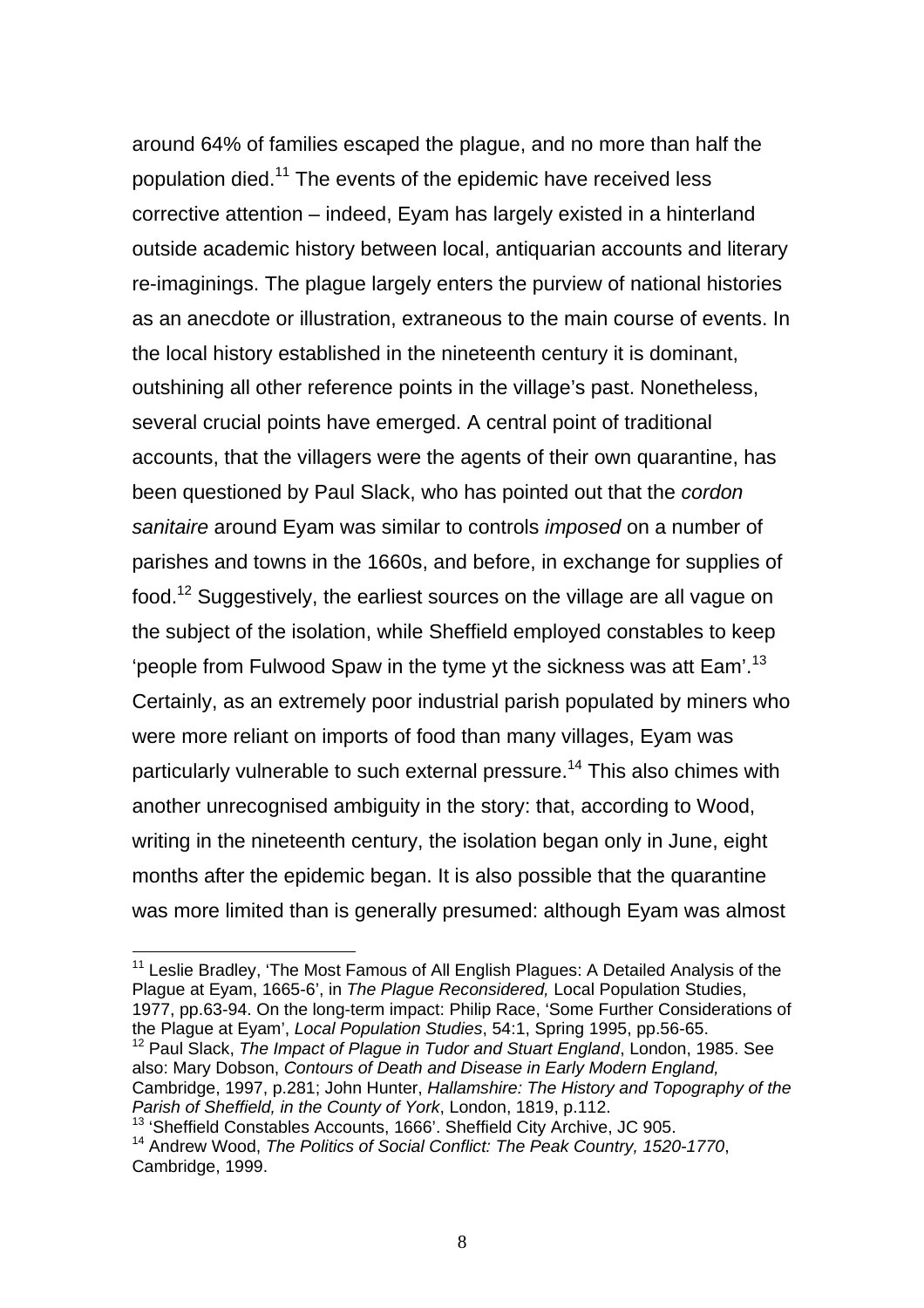uniformly poor, those few villagers with slightly more wealth suffered disproportionately few deaths, suggesting that they had perhaps fled.<sup>[15](#page-10-0)</sup>

More speculative questions arise over the heroic rector Mompesson's relationship with the villagers. He had taken over the rectory in Eyam in 1664, the nominee of the new lord of the manor, Sir George Saville. Meanwhile, Thomas Stanley, the rector of Eyam during the interregnum, remained in the village. Stanley had significant local support.<sup>16</sup> Yet Mompesson has the leading role in nearly all accounts of plague. There is some contemporary support for this. Saville – presumably relying on Mompesson's description of events and knowing of the death of his wife – himself attributed the end of the plague to the rector's 'care to a place that hath beene soe sorely afflicted', praising him as 'much a Martyr all this while as if you had dyed for your flock', having 'sacrificed the pleasure of your life to your duty'.<sup>17</sup> Yet the earliest, albeit partisan, printed version of the plague story ignored him in favour of Thomas Stanley. Mompesson also sent his children to safety in Yorkshire before the quarantine was established. We might well wonder how accepted he was within the village.

# **The Earliest Accounts Of The Plague**

Little is thus stable or definite in the story of Eyam's plague. The limited direct evidence from 1665-1666 would be less striking if the story had been quickly recorded and circulated. However, the story of Eyam plague was known as, at most, a minor anecdote before the last decade

<span id="page-10-0"></span> $15$  According to the 1664 hearth tax assessors, only 59 of 160 Evam households were wealthy enough to be chargeable. Among the chargeable households, 22 of 51 households with one hearth (43%) had plague deaths, while only 1 of the 6 with two or more hearths did (17%): Public Record Office, E 179/94/403; Eyam Parish Register. <sup>16</sup> In 1662, 69 villagers petitioned Saville to keep Stanley in office: Nottinghamshire Record Office, DDSR 221/94/39.

<span id="page-10-2"></span><span id="page-10-1"></span><sup>&</sup>lt;sup>17</sup> Borthwick Institute, CPH, 4549.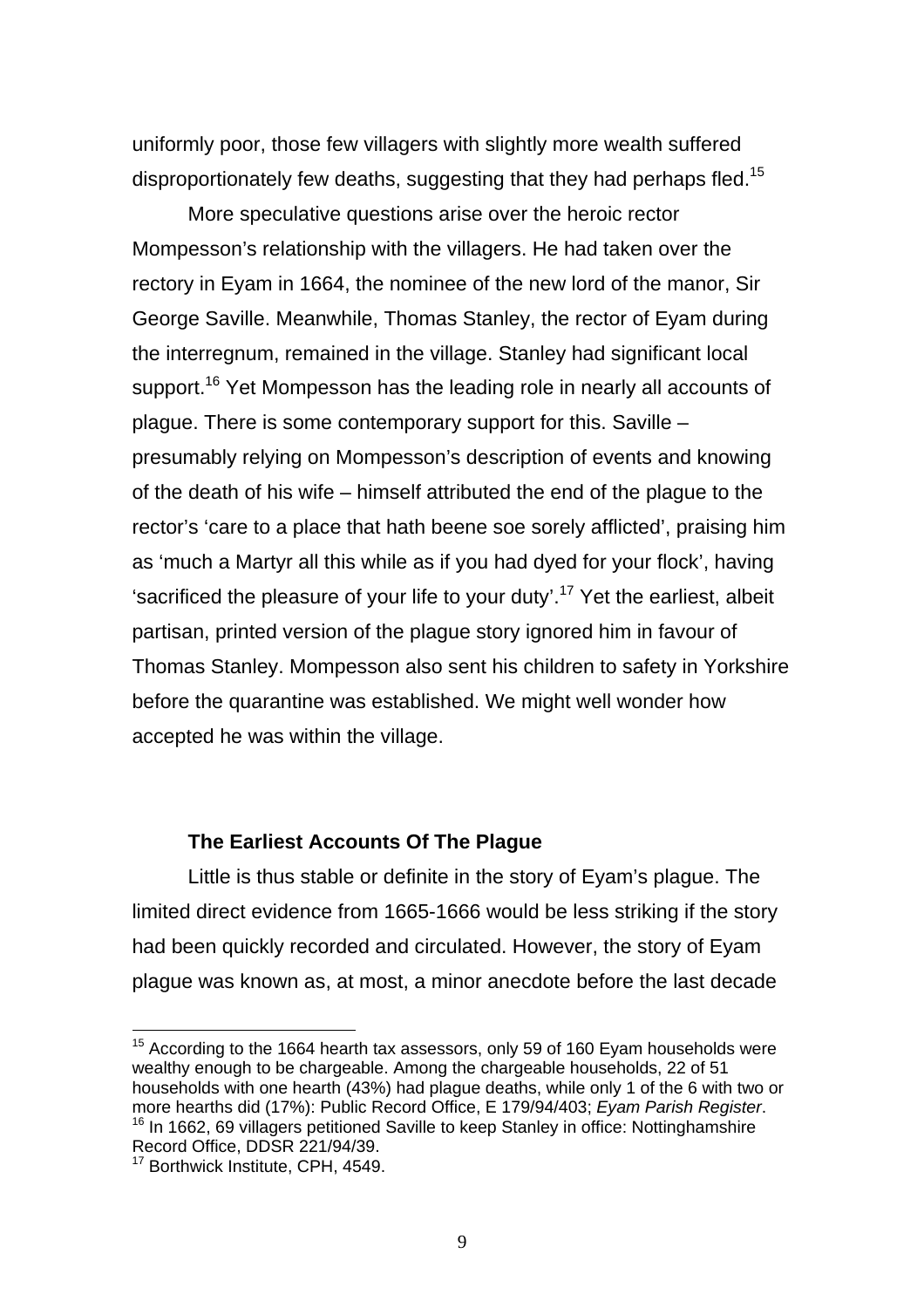of the eighteenth century, despite the village's location in the heart of the Peak District, already a major English tourist destination. Nevertheless, the extensive tourist literature on Derbyshire omits any mention of the plague village, even as a brief anecdote to horrify or bemuse those who passed the turning to the village on the road between Chatsworth and Chesterfield[.18](#page-11-0) William Bray, who at least mentioned Eyam in his itinerary, described the ancient cross in its churchyard, but not the cause of the graves which surrounded it.<sup>19</sup>

Admittedly, Eyam plague was very occasionally mentioned in religious and medical debates during the late seventeenth and early eighteenth centuries. The two brief accounts that were the foundations for these comments differ markedly in tone from later eighteenth century renditions. It is striking how many details remain unclear and that the authors showed only limited interest in the epidemic. The leadership of Stanley and Mompesson, respectively, is praised, but there is no hint or romance, tragedy, or even of distinction accruing to the rest of the community.

The earliest printed account, describing Stanley remaining to help the sick during the epidemic, forms part of a genre of non-conformist writing in which plague provides a testimony to their parochial commitment, despite legal exclusion. $^{20}$  Indeed, it is little more than a

<span id="page-11-0"></span> $18$  Eyam is missing from the main accounts of Derbyshire by travellers: Celia Fiennes, *The Journeys of Celia Fiennes*, ed. C. Morris, London, 1949; James Brome, *Travels over England, Scotland and Wales*, 2nd edn., London, 1707; John Macky, *A Journey through England*, 5th edn., London, 1732; Samuel Simpson, *The Agreeable Historian, or the Compleat English Traveller*, London, 1746; William Stukeley, *Itinerarium Curiosum*, London, 1724; Phillip Carl Moritz, *Journeys of a German in England in 1782*, ed. and trans. Reginald Nettel, London, 1965; C. Bruyn Andrews (ed.), *The Torrington Diaries*, London, 1934; Thomas Newte, *Prospects and Observations on a Tour in England and Scotland,* London, 1791; Barthelemi Faujas De Saint-Fond, *Travels in England, Scotland, and the Hebrides*, London, 1799.

<span id="page-11-1"></span><sup>19</sup> William Bray, *Sketch of a Tour into Derbyshire and Yorkshire*, 2nd edn., London, 1783, pp.178-9

<span id="page-11-2"></span><sup>&</sup>lt;sup>20</sup> Patrick Wallis. 'Plagues, Morality and the Place of Medicine in Early Modern England', *English Historical Review* (forthcoming).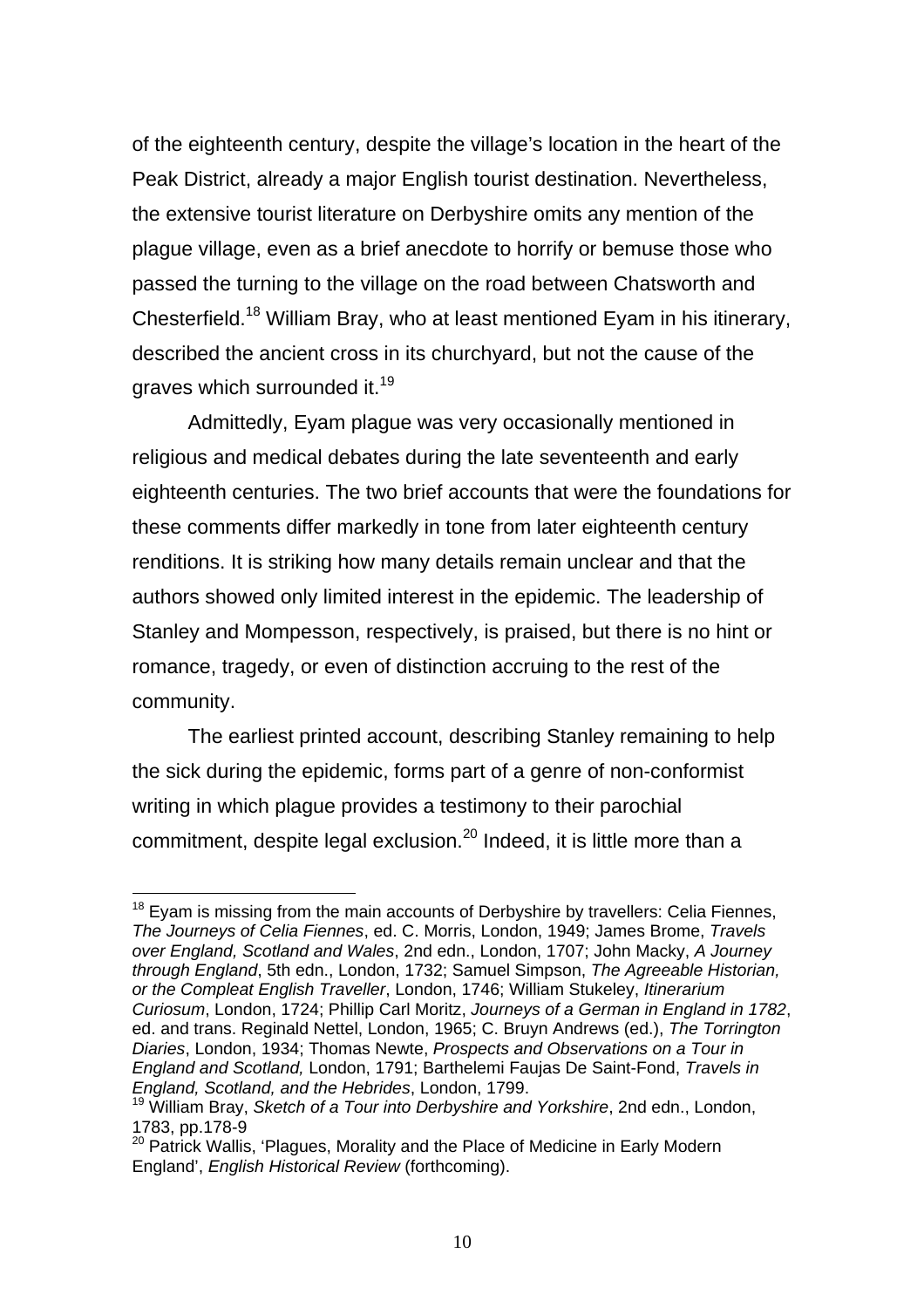<span id="page-12-2"></span>description of how the Earl of Devonshire had rebuffed demands that he force Thomas Stanley to leave Eyam with a reference to the nonconformist's actions during the plague, saying:

It was more reasonable, that the whole Country should in more than Words testifie their Thankfulness to him [Stanley], who together with his Care of the Town, had taken such Care, as no one else did, to prevent the Infection of the Towns adjacent.<sup>[21](#page-12-0)</sup>

Devonshire's patronage of Stanley, more than the plague, made this worthy of inclusion to the author, the non-conformist minister William Bagshaw. Such favour from a leading figure, in theory obliged to enforce the laws making non-conformists leave their former parishes, was a minor political triumph for the non-conformist cause, particularly because the earl's family were part of the whig aristocracy from whom the nonconformists were seeking support.<sup>22</sup> Bagshaw recognised the severity of the epidemic at Eyam and its successful containment, although he is unique in implying that Mompesson played no part. However, he did not imply the village's experience was unique, heroic, or even self-selected rather than imposed from outside.

A similar blindness to the very aspects of the epidemic that would later be most notable can be observed in the other early published account of Eyam, included by the royal physician Richard Mead in the eighth edition of his *Short Discourse Concerning Pestilential Contagion*  (1722). <sup>23</sup> Mead took Eyam as an example to establish his 'Precepts'

<span id="page-12-0"></span><sup>21</sup> Bagshaw, *Spiritualibus Pecci*, p. 64.

<span id="page-12-1"></span> $22$  This also seems to have been Edward Calamy's motive for incorporating Stanley into his work: Edward Calamy, *An Abridgment of Mr Baxter's History of His Life and Times*, London, 1702, p.391. Calamy dedicated this to the Marquis of Hartington, heir of the Duke of Devonshire. See also: A. G. Matthews (ed), *Calamy Revised*, Oxford, 1934, p.459. Stanley was not in Richard Baxter's list of non-conformists, on which Calamy's work was based: Richard Baxter *Reliquiae Baxterianae*, London, 1696, part iii, pp.90ff. 23 Mead, *Discourse*, 8th edn, pp.135-7. Editions one to seven (all 59pp.) were published in 1720. The eighth edition trebled in size, to 150pp. On the debate: Slack, *Plague*; James C. Riley, *The Eighteenth Century Campaign to Avoid Disease*, Basingstoke,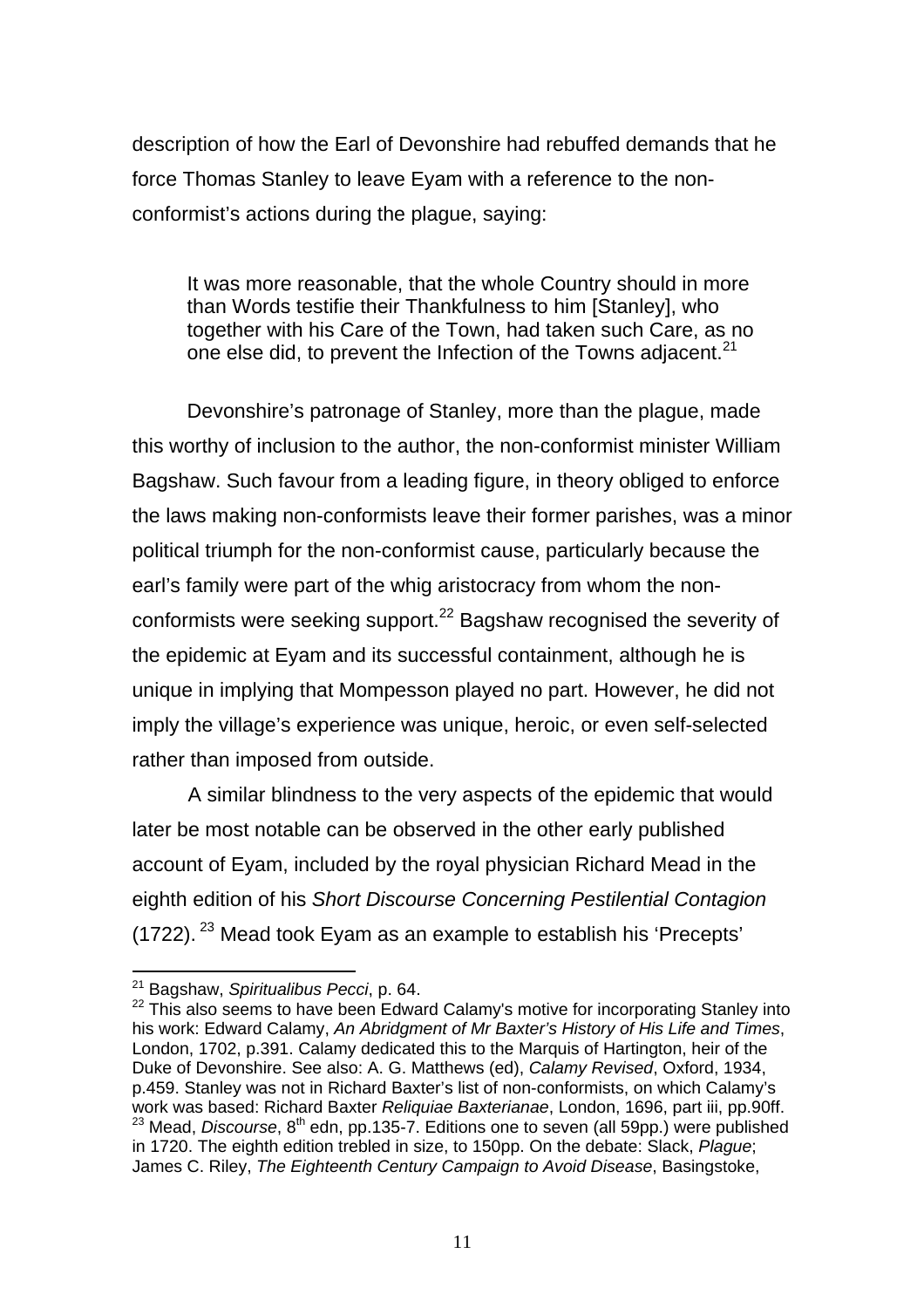against the plague. His account centred on three stages of action: removing the sick to separate 'Hutts or Barracks'; securing provisions from Devonshire; and ensuring 'that no-one should go out of the Parish'. Although attributed to Mompesson, this neatly echoes Mead's own plan, drawn up in 1720 for the government in anticipation of the plague spreading from the major epidemic in Marseilles. The legislation embodying this scheme had been controversial and short-lived. Mead's main purpose in revising his *Discourse* was to defend his proposals and the theories behind them. Read in this light, Mead's emphases seem tactical. Given that a major criticism of his plans was that quarantined communities would be neglected, it seems no accident that Devonshire's agreement to furnish provisions is tied to the village's closure. The plague's transmission in a box of clothing – first mentioned here – similarly bolstered his position in the debate over the causes of plague. Notably, Mead does not single out Mompesson's behaviour as heroic, despite having received some of his information from the rector's son (which also may explain the absence of any mention of Stanley). Mompesson had simply done what Mead expected of crown officials and clergy during epidemics.

# **The Sewards' British Hero**

<u>.</u>

Eyam's relative anonymity for much of the eighteenth century stands in striking contrast to its later fame. It was not until the last decade of the century that it began to attract greater interest, a change related to a fortuitous conjunction of shifts in literary and historical taste, and the chance interest of several literary figures. Eyam's plague narrative was to

<sup>1987.</sup> One of Mead's acolytes, Thomas Short also mentioned Eyam, but his account was wholly based on Mead's *Discourse*: T. Short, *A General Chronological History of the Air*, 2 vols., London, 1749, i, p.340.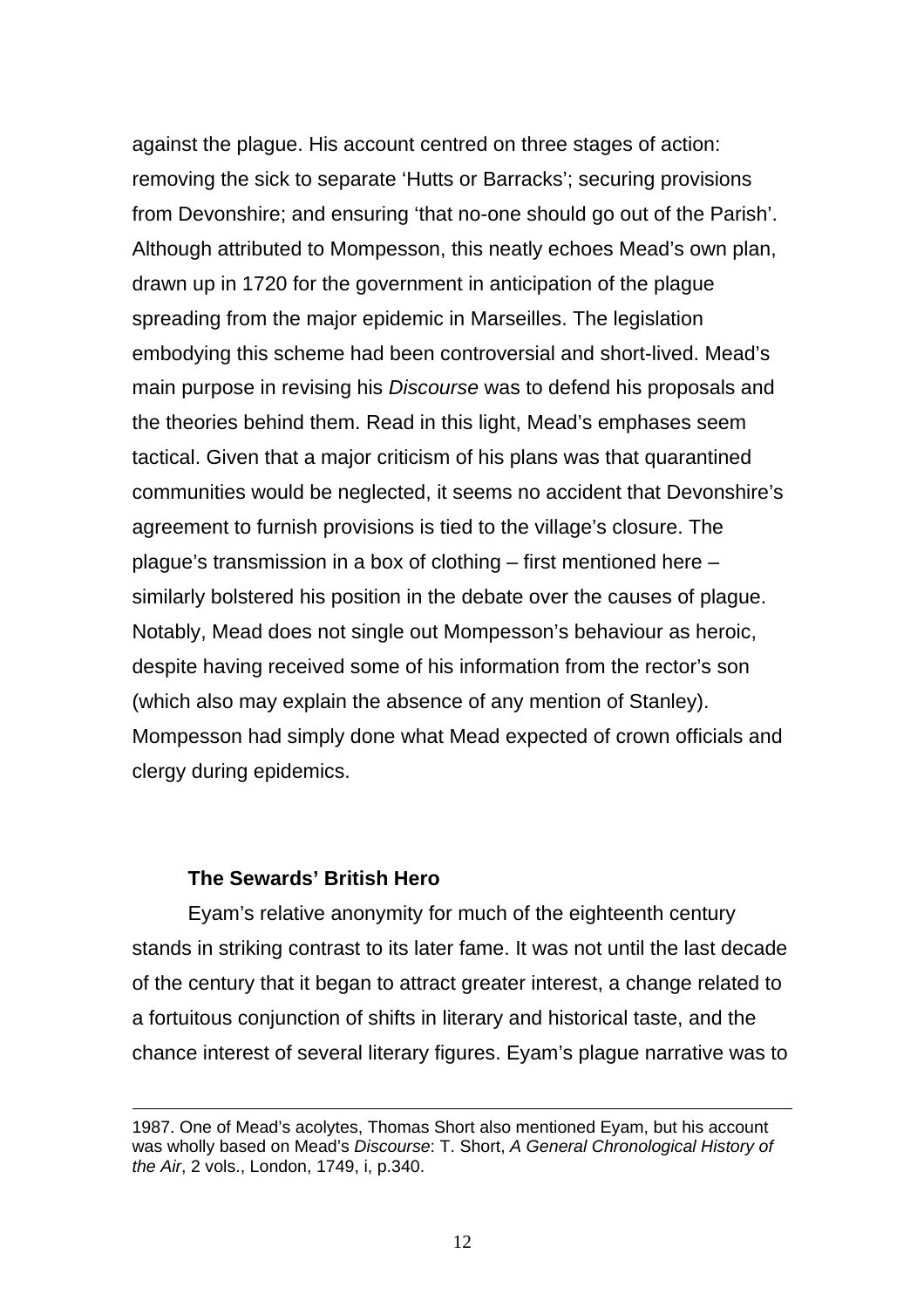become popular as a synthesis of literary romanticism with the sentimental, geographically particular, engagement with history that was being formed at this time. $^{24}$  It provided the framework around which another evocative fragment of the past could be woven: a tamed catastrophe that, like medieval or modern wars, became a tableau for unproblematic heroism. In this form, the story of Eyam became part of a new vision of the Peak District, and of a general conception of Englishness which emphasised its roots in a mythicised heroic past, continuing particularities of character, and its distinctiveness from Catholicism and the continent.<sup>25</sup>

Eyam's relationship to an idea of English character was most overt at the beginning of this process. In the wake of the French Revolution, Eyam's story became a concern for those readers of the *European Magazine* unimpressed by the favourable biographical sketches of French Catholic clergy it had included in a series lamenting the fall of the *ancien regime*. (Deceased or deposed aristocrats proved much less controversial.) Among those eulogised was the Bishop of Marseilles, whose uninterrupted leadership of his flock during the plague of 1720 had been widely lauded across Europe.<sup>26</sup> Reluctant to allow any unqualified merit in a Catholic priest, one reader, 'Curiosus', included Mompesson in a description of three Englishmen 'who have distinguished themselves in this country as much as that illustrious Frenchman did in his, but who

<span id="page-14-0"></span><sup>24</sup> On conceptions of the past: Mark S. Phillips, *Society and Sentiment: Genres of Historical Writing in Britain*, Princeton, 2000; Stephen Bann, *The Clothing of Clio: A Study of the Representation of History in Nineteenth-Century Britain and France*, Cambridge, 1984; Hayden V. White, *Metahistory: The Historical Imagination in Nineteenth-Century Europe,* Baltimore, 1975; A. Dwight Culler, *The Victorian Mirror of History,* New Haven, 1985; J. W. Burrow, *A Liberal Descent: Victorian Historians and the English Past,* Cambridge, 1981.Work on local histories is scarcer, but see: Rosemary Sweet, *The Writing of Urban Histories in Eighteenth-Century England,*  Oxford, 1997.

<span id="page-14-2"></span><span id="page-14-1"></span><sup>25</sup> See: Lowenthal, *Heritage*, pp.97-98; Alice Chandler, *A Dream of Order: The Medieval Ideal in Nineteenth-Century English Literature*, London, 1971. <sup>26</sup> *European Magazine*, xvii, April 1790.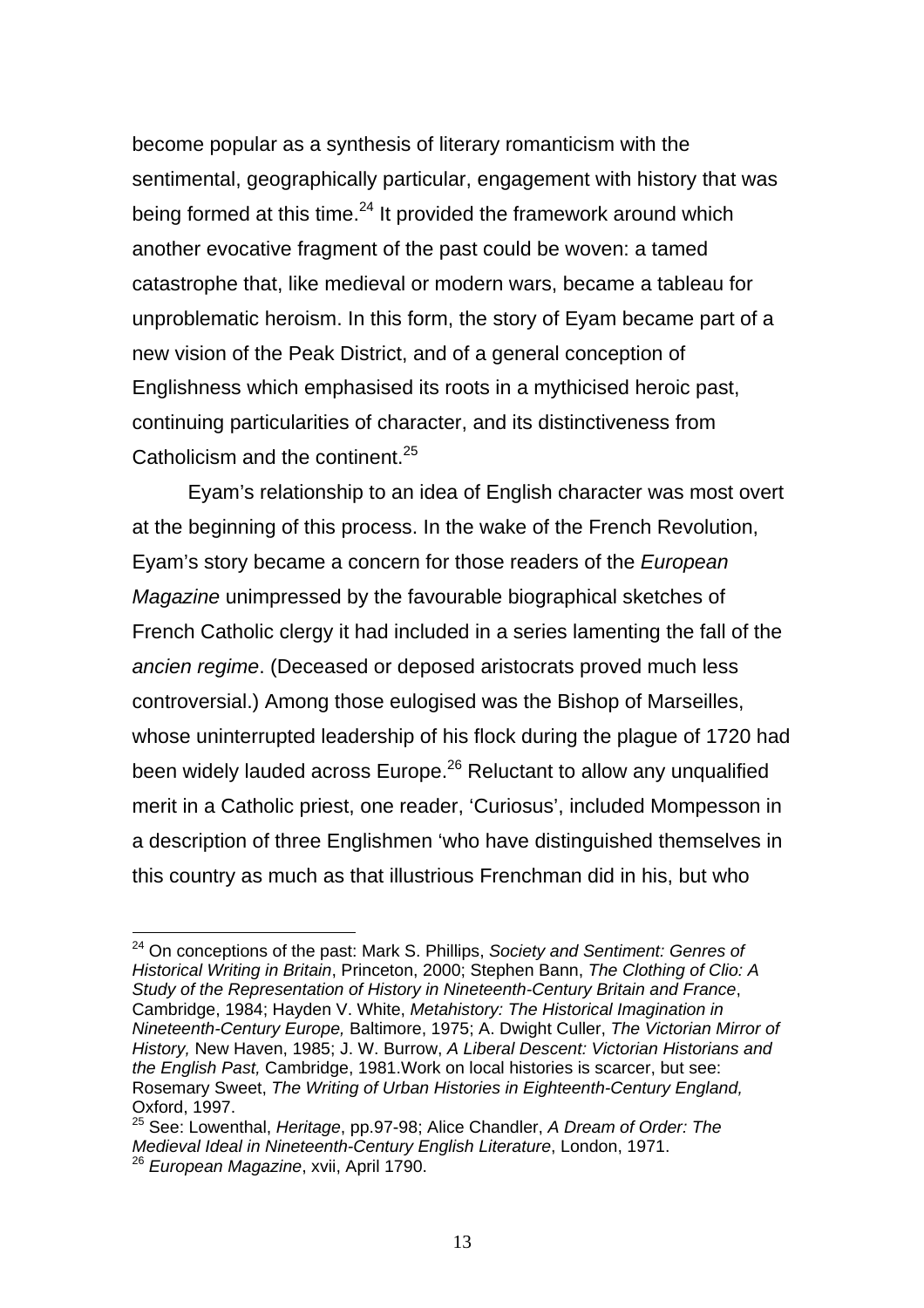have not enjoyed his celebrity of reputation'. <sup>27</sup> The account was based on Mead, but some local knowledge was apparent in the mention of a eulogium on this 'good shepherd' given in 1766 by Thomas Seward, rector of Eyam, with such force 'that all who heard it were dissolved in tears'.

This patriotic comparison with the Bishop of Marseilles gave impetus to the fuller account of the plague that the writer William Seward – not a relation of the village rector, although an acquaintance of Anna Seward – published in the magazine in 1793, following the appearance of several notes and corrections.<sup>28</sup> Including Mompesson's three letters of 1666, his version was later reprinted and widely circulated in one of the several volumes of collected biography and anecdote that Seward published.<sup>29</sup> In it, Seward began the transformation of the Eyam story into the version that became famous. Most significantly, whereas to Richard Mead, Eyam had been an example of correct, replicable behaviour, now Mompesson is a hero. Indeed, he can hardly be anything less, for Seward's account of his virtues is designed to show how he exceeded the valour of the Bishop of Marseilles. As he states:

Old and Modern England...for we trust that it is nearly the same as it has ever been, may congratulate herself in having cherished in her bosom a *Parish Priest*, who, without the splendour of character,

<span id="page-15-0"></span><sup>27</sup> The other examples came from the 1665 plague of London: *European Magazine*, xvii, June 1790, pp.415-6. 'Curiosus' was not alone in his attitude. In 1827, Charles Swan, the earliest English translator of Manzoni's *I Promessi Sposi* similarly cut a biographical description of Cardinal Borromeo's activities during the Milan plague: Augusta Pallotta, 'British and American Translations of *I Promessi Sposi'*, *Italica*, 50:4, Winter 1973, pp.485-6. An untroubled comparison between the bishop and the mayor of London was made by Erasmus Darwin in *The Botanic Garden*, London, 1789, part 2, lines 435-9.

<span id="page-15-1"></span><sup>28</sup> Seward's description is: *European Magazine*, vol. xiv, July 1793, pp.62-65, Aug 1793, pp.118-20. Prior notes include: *Ibid*, xvii, July 1790, p.23; ix, Jan 1791, p.17. On Seward: *Dictionary of National Biography.*<br><sup>29</sup> William Seward, *Anecdotes of Some Distinguished Persons*, 5 vols., London, 1795-

<span id="page-15-2"></span><sup>7,</sup> ii, 21-38. Five editions appeared within ten years. It is unclear if Seward was the author of the original piece.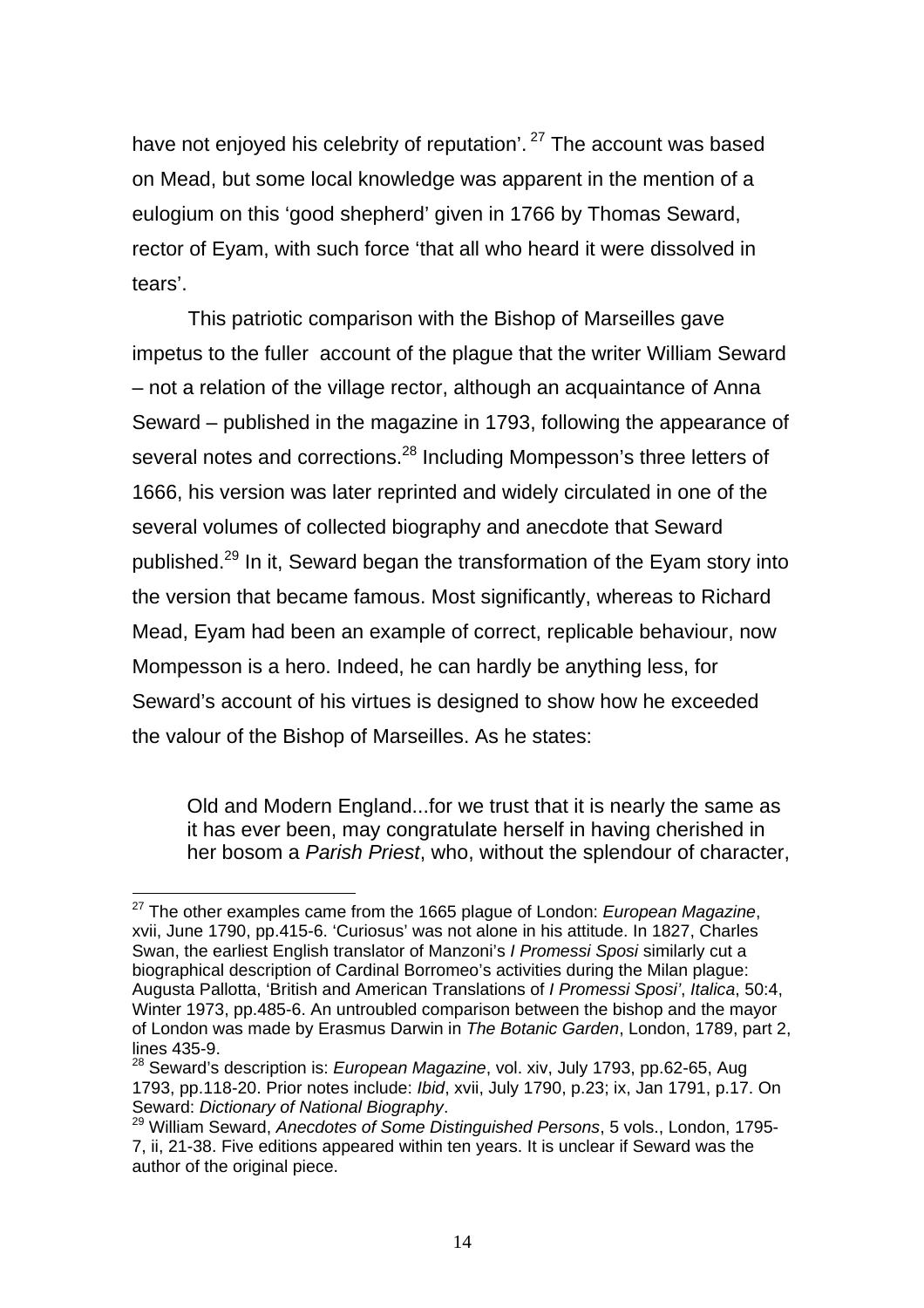and the extent of persons over whom M. de Belsance [the Bishop of Marseilles] distributed the blessings of his pastoral care, watched over the smaller flock committed to his charge at no less risque of life, and with no less fervour of piety and activity of benevolence.

Paradoxically, Mompesson's modest status becomes a sign of his character – and by extension that of the English in general. In contrast to the pomp and authoritarianism of Catholic France, Mompesson exemplifies a diligent, disciplined, Christian masculinity – a symbolic role in which he appeared frequently thereafter.<sup>30</sup>

As well as establishing Mompesson's heroism, William Seward also elaborated several other key details. He makes it clear that Mompesson and his wife argued over fleeing the plague, and that she refused to leave if he stayed. He also describes how Mompesson's 'persuasion and authority' 'prevailed upon' the villagers, convincing them to stay. However, beyond trumping the bishop, Seward's fascination with the plague centres on the tragic consequences it had for Mompesson and his family, made apparent in the letters that the rector wrote for his children. These gave the empathetic reader a privileged insight into his extreme emotional and spiritual experience. As Seward noted: 'I hope that neither I nor my friends shall ever know that person who can read them without tears'. To read about Eyam was to take a sentimental, morally didactic journey into the past. $31$  In a climate of historical writing which paid new attention to the local, the familiar and the intimate, and, as Mark Phillips argues, made 'sympathetic identification… one of the

<span id="page-16-1"></span><span id="page-16-0"></span><sup>30</sup> See for example: Charlotte M. Yonge, *A Book of Golden Deeds of All Times and All Lands*, London, 1864, pp.291-94. Jeremy Gregory, 'Homo Religiosus: Masculinity and Religion in the Long Eighteenth Century', in Tim Hitchcock and Michelle Cohen (eds) *English Masculinities, 1660-1800*, Harlow, 1999, pp.85-110; Herbert L. Sussman, *Victorian Masculinities: Manhood and Masculine Poetics in Early Victorian Literature and Art,* Cambridge, 1995; N. Vance*, The Sinews of the Spirit: The Ideal of Christian Manliness in Victorian Literature and Religious Thought*, Cambridge, 1985. <sup>31</sup> *European Magazine*, July 1793, xiv, pp.62-66; August 1793, xiv, 118-20. On the significance of empathy, see: White, *Metahistory*, pp.38-9.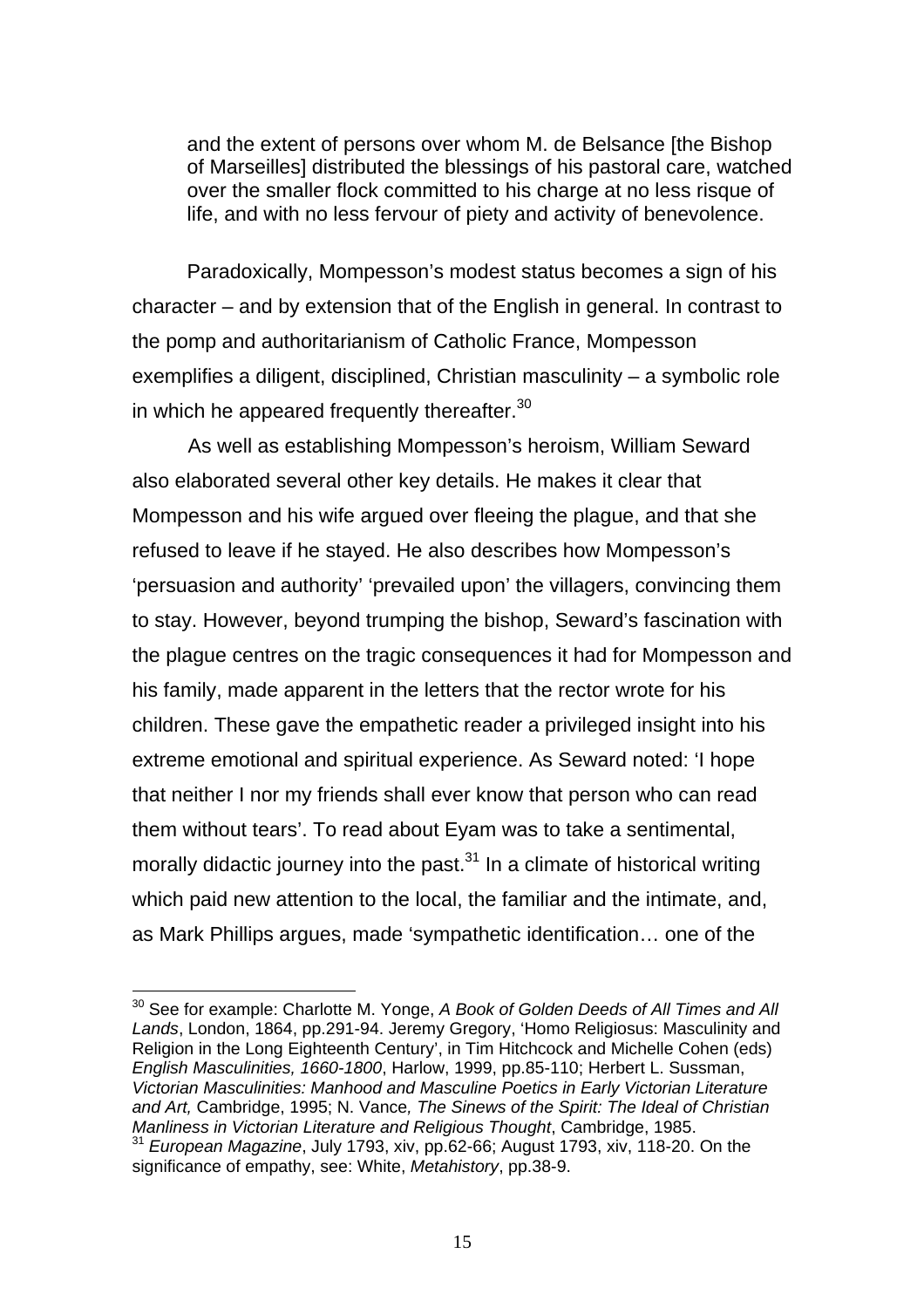pleasures of historical reading', the village's tragedy thus became a worthy part of history in its own terms – not just an illustration or example in a broader case, as narrated by Mead or even Bagshaw.<sup>[32](#page-17-0)</sup>

Although William Seward had identified the tragic choice and heroic sacrifice that would give the plague story its durability, his interpretation was soon superseded. In 1810, the noted poet Anna Seward's more expansive and romantic account appeared posthumously. Born in Eyam before her father moved to Lichfield, Anna Seward was the daughter of the parish's rector, Thomas Seward. Along with him, she saw Mompesson's letters around the centenary of the epidemic: her long letter describing the plague is dated February 1765.

In this letter, Anna Seward created in outline the structure and valency imitated in most nineteenth century accounts. Some aspects, including the form of the decision about isolation, and a comparison with the bishop of Marseilles, are much as in William Seward's description. However, she further emphasised its tragic aspect, and paid much more attention to place and marital duty, both important to sentimental thought. Her new concern with the remote and beautiful setting of the village high in the mountains of the Peak District heightens the impact of plague as a natural horror: even the lime-kilns and smelting houses which sully the dale in daytime 'seem so many small volcanoes in the night'. She also sharpened the dramatic social impact of the 'pestilential calamity'. This is particularly apparent in her reconstruction of Mompesson 'preaching to his alarmed and distressed flock', which ends with the comment: 'How solemn, how pathetic, must have been his exhortations in those terrific hours!<sup>33</sup> Although absent from earlier accounts, these sermons – like the landscape – were a subject which few who wrote after her ignored.

<span id="page-17-0"></span><sup>32</sup> Phillips, *Society and Sentiment,* p. xii.

<span id="page-17-1"></span><sup>33</sup> Anna Seward, *The Poetical Works of Anna Seward,* ed. Walter Scott, 3 vols., Edinburgh, 1810, i, clvii, clxi.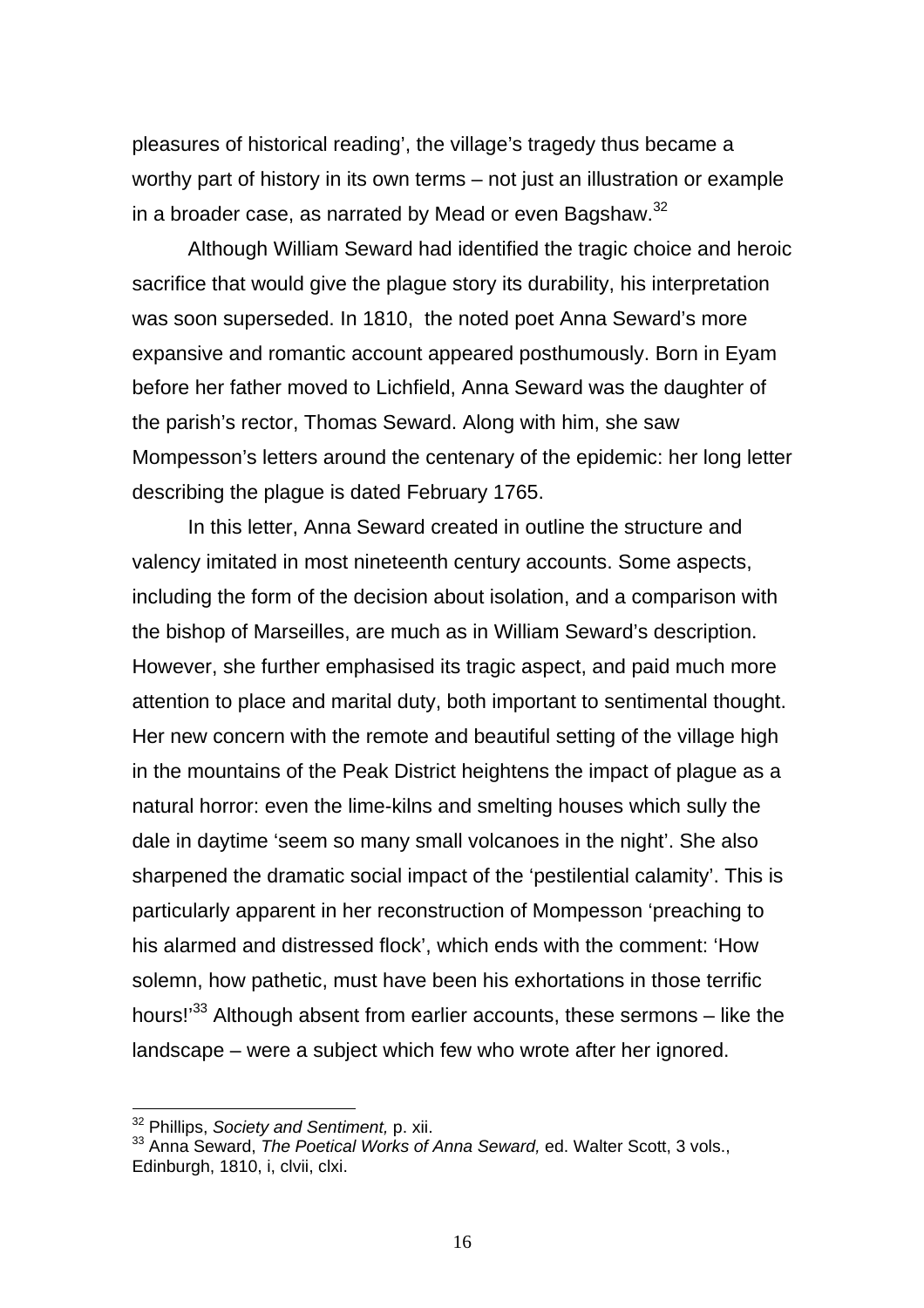Perhaps most importantly, Anna Seward reshaped and gendered the story, a process Greg Kucich has recently highlighted in the work of many contemporary women writers. $34$  Her account makes the romantic, marital love of the rector and his 'beloved wife' as important a factor as civic duty. Catherine Mompesson is much more prominent here, torn between the irreconcilable responsibilities of a mother to her children and a wife to her husband. Her decision to stay is put beyond question by her death, and exemplifies the triumph of virtue and duty. Indeed, her death is framed as a sacrifice to her marriage and the village; to Anna Seward, it is the greatest cost suffered by the community. Through this broadening of the story into the domestic domain, and other tweaks, she disposes the bare elements of the story to form the skeleton of a romance which reaches its twin climaxes with Catherine's death and William Mompesson's transcendence of the world in the aftermath of the epidemic. This last emotional pinnacle was apparent in his 'pious, affectionate, mournful, and pathetic' letters.<sup>[35](#page-18-1)</sup>

Although overtly factual, Anna Seward's account of the epidemic was, in large part, a historical fiction. Appropriately, it was published posthumously in a successful edition of her collected poetry and literary correspondence edited by Walter Scott, then best known as a poet but soon to become famous for his epic historical novels. Scott notes in a somewhat ungenerous footnote that William Seward had earlier printed

<span id="page-18-0"></span><sup>&</sup>lt;sup>34</sup> Greg Kucich, 'Romanticism and the Re-Engendering of Historical Memory', in Matthew Campbell, Jacqueline M. Labbe, and Sally Shuttleworth (eds), *Memory and Memorials, 1789-1914*, London, 2000, pp.15-29. See also: Devoney Looser, *British Women Writers and the Writing of History, 1670-1820,* Baltimore, 2000; Stuart Curran, 'Women Readers, Women Writers', in Stuart Curran (ed), *The Cambridge Companion to British Romanticism*, Cambridge, 1993, p.191; Gary Kelly, *Women, Writing, and Revolution, 1790-1827*, Oxford, 1993.

<span id="page-18-1"></span><sup>35</sup> This letter was dated 25 Feb 1765: Seward, *Poetical Works*, pp.clxvi-clxxix. The significance of documents and evocation is discussed in: Phillips, *Society and Sentiment*, pp. 98-102 On romantic form, see: Northrop Frye, *Anatomy of Criticism: Four Essays,* Princeton, 1957; White, *Metahistory.*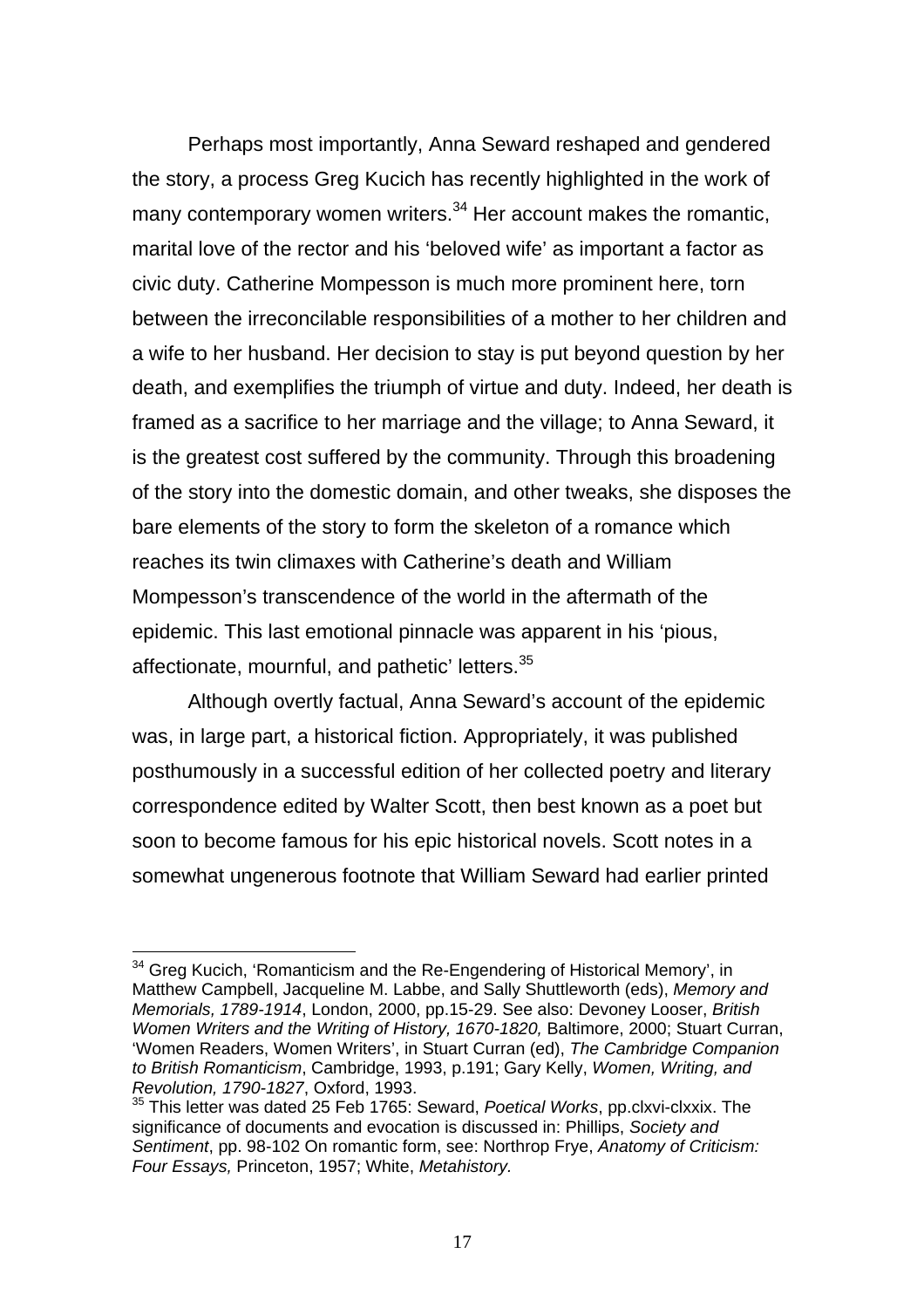copies of Mompesson's letters, but comments that he had introduced them:

in a cold, uninteresting manner....neither his heart nor his imagination seem to have caught the least glow from vestiges so likely to have warmed them. He does not even mention the beautiful, romantic dingle<sup>[36](#page-19-0)</sup>

That Anna Seward's approach was better suited to Scott's tastes is unsurprising. As well as sharing an interest in blurring the separation of historical fact and fiction, parallels exist between the devices they both employ to convey historical authenticity to literary texts. Anna Seward's hybrid account, although brief and more historical, incorporates many of the devices Scott would later used to great effect in her promotion of Eyam as a pastoral stage for disaster, the interpolation of documentation and narrative, and the construction of Mompesson as a solitary hero figure. $37$ 

# **The Fascination Of Plague In The Nineteenth Century**

<span id="page-19-3"></span>Together, William and Anna Seward's descriptions of the plague fostered interest in Eyam. They had settled the outlines of the narrative and smoothed out much of its former ambiguity. Subsequent versions of the story that appeared from the early 1820s, largely by local writers, formed a gradual blossoming of the romanticised, heroic history they had established.<sup>38</sup> Works on Eyam plague ranged from epic poems<sup>39</sup> to tourist

<span id="page-19-0"></span><sup>36</sup> Seward, *Poetical Works*, i, clx.

<span id="page-19-2"></span><span id="page-19-1"></span><sup>37</sup> Bann, *Clio*, pp.144-45. See also: Anne Rigney, *Imperfect Histories: The Elusive Past and the Legacy of Romantic Historicism*, Ithaca, 2001, pp.53, 107; Megan P. Stitt, *Metaphors of Change in the Language of Nineteenth Century Fiction*, Oxford, 1998.  $38$  In 1818, Mead could still be taken as the sole source on Eyam: J. Britton and E. W. Brayley, *The Beauties of England and Wales,* 19 vols., London, 1801-1818, iii, pp.xxxx.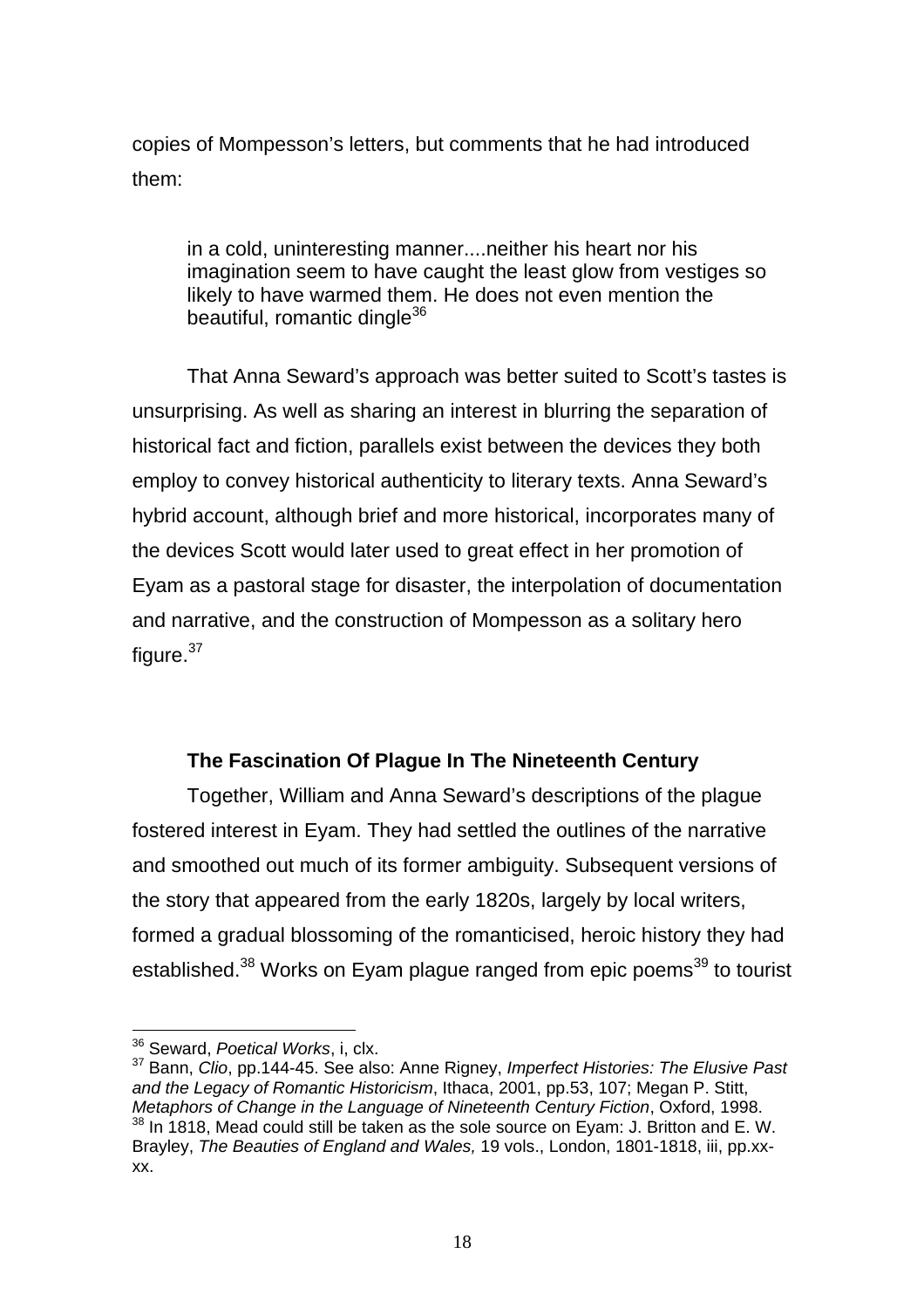guidebooks,<sup>40</sup> and potted histories.<sup>41</sup> Although often much longer, most borrowed heavily from Anna Seward's account, maintaining the balance she had introduced between the village's isolation and the Mompesson's doomed love. The expansions they contain, often purportedly from oral traditions, change nothing substantial. Even wholly new elements, such as the tale of the rustic lovers Roland and Emmot tragically separated by the epidemic (who bear suggestive similarities to the lovers in John Wilson's popular poem, *City of the Plague*), had little effect on the overall tenor.<sup>42</sup> The influence of later literary styles can be identified in some versions, particularly in the gruesomely gothic descriptions of the haphazard burial of plague victims.<sup>43</sup> However, nearly all continued to blur the boundaries between historical and fictional writing, emphasising superficially unmediated engagement with contemporary letters or conversations[.44](#page-20-4) Poems such as John Holland's *The Village of Eyam* (1821) included the text of Mompesson's letters among their endnotes.<sup>[45](#page-20-5)</sup> Conversely, William Wood's *History of Eyam* is peppered with imagined dialogues between leading characters. These literary shifts in register from direct evidence, such as the parish register and Mompesson's

39 John Holland, *The Village of Eyam: A Poem in Four Parts*, Macclesfield, 1821; William and Mary Howitt, *The Desolation of Eyam*, London, 1827; 'Cucklet Church' in Samuel Roberts, *Eyam; Its Trials and Its Triumphs*, Sheffield, 1834, pp.17-24. 40 Rhodes, *Peak Scenery*; Ebenezer Rhodes, *Derbyshire Tourist's Guide*, London, 1837; William Adam, *The Gem of the Peak*, London, 1838; R. Ward, *A Guide to the Peak of Derbyshire*, 7th edn., Birmingham, 1827.

<span id="page-20-1"></span><span id="page-20-0"></span><sup>41</sup> Roberts, *Eyam*; Spencer T. Hall, *The Peak and the Plain: Scenes in Woodland, Field, and Mountain*, London, 1853; Wood, *Eyam*; William Mompesson, *The three following letters... are here reprinted ... at the expense of a Parishioner of Eyam*, n.p.,1866.

<span id="page-20-2"></span> $42$  Roland and Emmott first appear as nameless characters in John Holland's poem and are described in most later accounts. In 1888, they are even the subject of a lengthy poem in its own right: Holland, *Village*, pp.11-12; *The Tale of Eyam; or, a Story of the Plague in Derbyshire: And Other Poems by an Old Blue*, Derby, 1888.

<span id="page-20-3"></span><sup>43</sup> Rhodes, *Peak Scenery*, p.40. Similar scenes are found in John Wilson, *The City of the Plague, and Other Poems*, Edinburgh, 1816. On Victorian attitudes to burial, see Ruth Richardson, *Death, Dissection and the Destitute,* London, 1987.

<span id="page-20-5"></span><span id="page-20-4"></span><sup>44</sup> Philippa Levine, *The Amateur and the Professional: Antiquarians, Historians and Archaeologists in Victorian England, 1838-1886*, Cambridge, 1986. 45 Holland, *Eyam*, pp.26-9.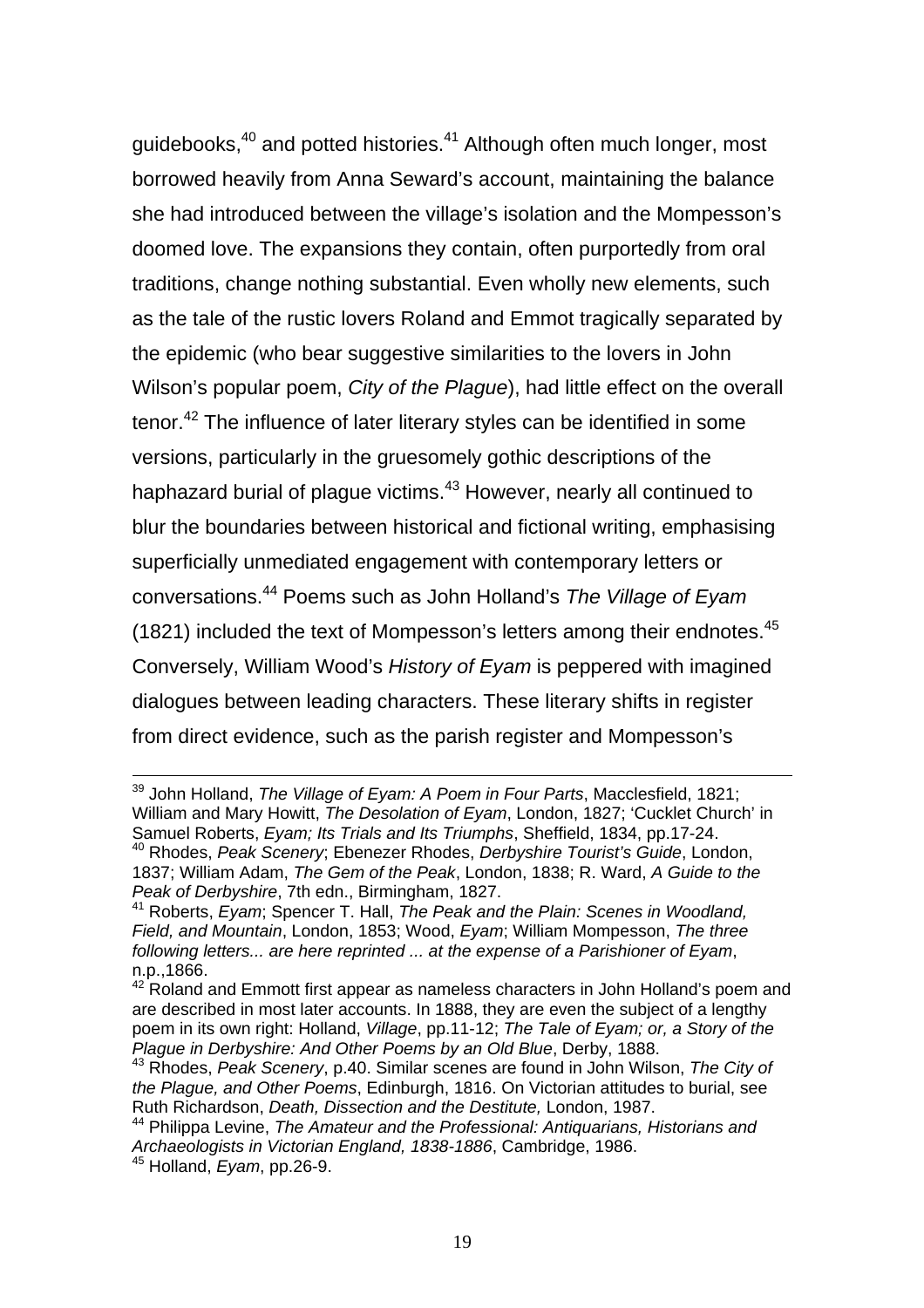letters, to communal memory or straightforward fiction, facilitate the untroubled expansion in scale. The common narrative structure that resulted amounted to an anecdotal patchwork of sub-plots or miniatures in which ambiguities could be left hanging, and contradictions – such as the fraught tension between marital and maternal ideals implicit in Catherine Mompesson's decision – could be ignored.

This expansion of interest in Eyam was part of a wider literary and historical fascination with past epidemics in the nineteenth century.<sup>[46](#page-21-0)</sup> Literary fashions played a part in this: William and Mary Howitt's poetic account of the epidemic was written soon after they had read John Wilson's 'beautiful' epic poem, *City of the Plague*, (1821), which had helped galvanise literary interest in plague.<sup>47</sup> It was also closely related to contemporary experiences of disease. Late eighteenth and nineteenth century foreign epidemics, particularly the yellow fever epidemics that affected the United States in the 1790s, were widely discussed.<sup>48</sup> Plague itself had become a disease of distant countries rather than a near threat. However, this itself triggered interest in the disease when it became the focus of the debate – largely conducted through discussions of historical epidemics – about disease causation and the usefulness of quarantine that spilled into the quarterly press and Parliament in the 1810s and 1820s. From 1832, interest was sharpened by the successive epidemics of cholera that provided their own dystopic image of mass death, albeit largely contained among the urban poor*.* In turn, this new context

<span id="page-21-0"></span><sup>46</sup> Christine M. Boeckl, *Images of Plague and Pestilence: Iconography and Iconology*, Kirksville, 2000, ch. 6.

<span id="page-21-2"></span><span id="page-21-1"></span><sup>47</sup> Mary Howitt, *Mary Howitt: An Autobiography*, Boston, 1889, p.179. See also: H. Southern, 'Defoe's History of the Plague', *The Retrospective Review*, 6 (1822), p.19. <sup>48</sup> The yellow fever epidemic also prompted a number of publications examining the events of past epidemics, notably N. Webster, *A Brief History of Epidemic and Pestilential Diseases*, 2 vols., Hartford, 1799. Abstracts of Defoe's *Journal* were also published: *Pathetic History of the Plague in London, in the Year 1665*, Charlestown, 1795; *An Account of the Rise, Progress, and Termination, of the Malignant Ever, Lately Prevalent in Philadelphia. Briefly Stated from Authentic Documents*, Philadelphia, 1793, pp. 3-12.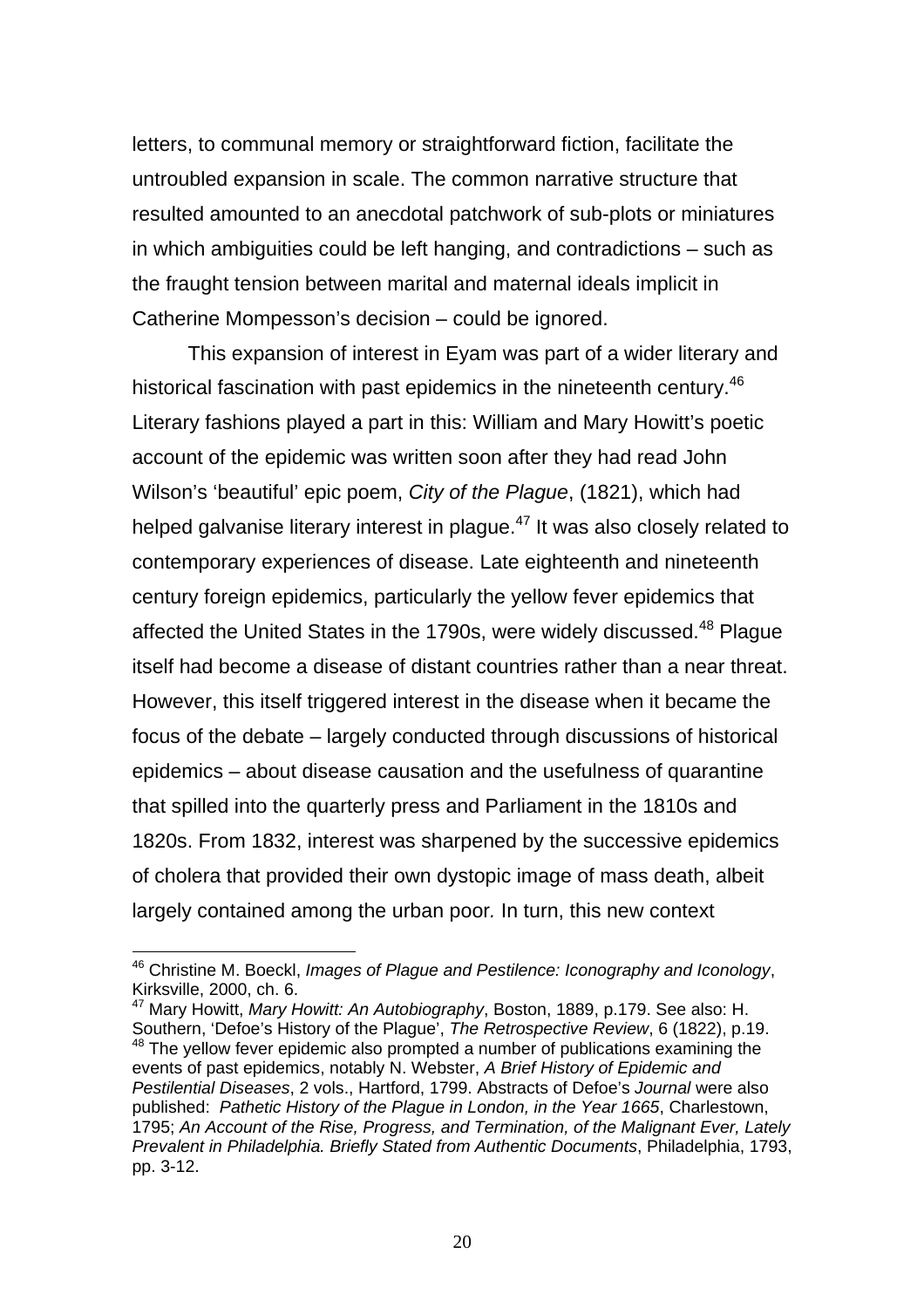influenced views of Eyam. As the introduction to a history of the epidemic published two years after the outbreak of cholera noted: 'From the recent visitation of the incomprehensible and destructive *cholera*…we are becoming more capable of duly appreciating what the effects of the plague must have been.'[49](#page-22-0) By the 1870s, Eyam was one of the central elements of what had come to constitute the epidemic history of Britain, along with the Black Death and the Great Plague of 1665. As the author of an article on the plague in Russia noted in *The Times* in 1879: 'Even the most passing glance at the history of the plague of 1665 would be incomplete without some reference to the outbreak in the village of Eyam in Derbyshire.'<sup>[50](#page-22-1)</sup>

The spate of epidemic histories in the nineteenth century was characterised by what Faye Getz aptly termed a 'gothic epidemiology' in her acute discussion of the 'Black Death industry' that emerged in the wake of Justin Hecker's *History of the Black Death* (1832).<sup>51</sup> Many aspects of Getz's gothic model of plague history are apparent in accounts of Eyam. Most obviously, Eyam is a heroic narrative about 'extremes of behaviour' which highlights suffering and redemption. It too was 'rediscovered' after being nearly forgotten. Like Hecker, writers on Eyam present plague as beyond human comprehension. In addition, they share an interest in the exotic and medieval: descriptions of Eyam invoke chronologically distant references, such as quotations from the poetry of Ossian, and references to Druid stones and Vikings.<sup>52</sup>

<span id="page-22-0"></span><sup>49</sup> Roberts, *Eyam*, p.4. B. G. Babington made much the same point when prefacing his translation of J. F. C. Hecker, *The Black Death in the Fourteenth Century,* trans. B. G. Babington, London, 1833, v.

<span id="page-22-1"></span><sup>50 &#</sup>x27;The Plague', *The Times*, 30 Jan 1879, p.3.

<span id="page-22-2"></span><sup>51</sup> Faye Getz, 'Death and the Silver Lining: Meaning, Continuity, and Revolutionary Change in Histories of Medieval Plague', *Journal of the History of Biology* 24:3, 1991, p.277.

<span id="page-22-3"></span><sup>52</sup> Wood, *Eyam*, 1st edn., pp.48, 55, 67, 80; Hall, *Peak and Plain,* p.314; Howitts, *Desolation,* pp.7-8.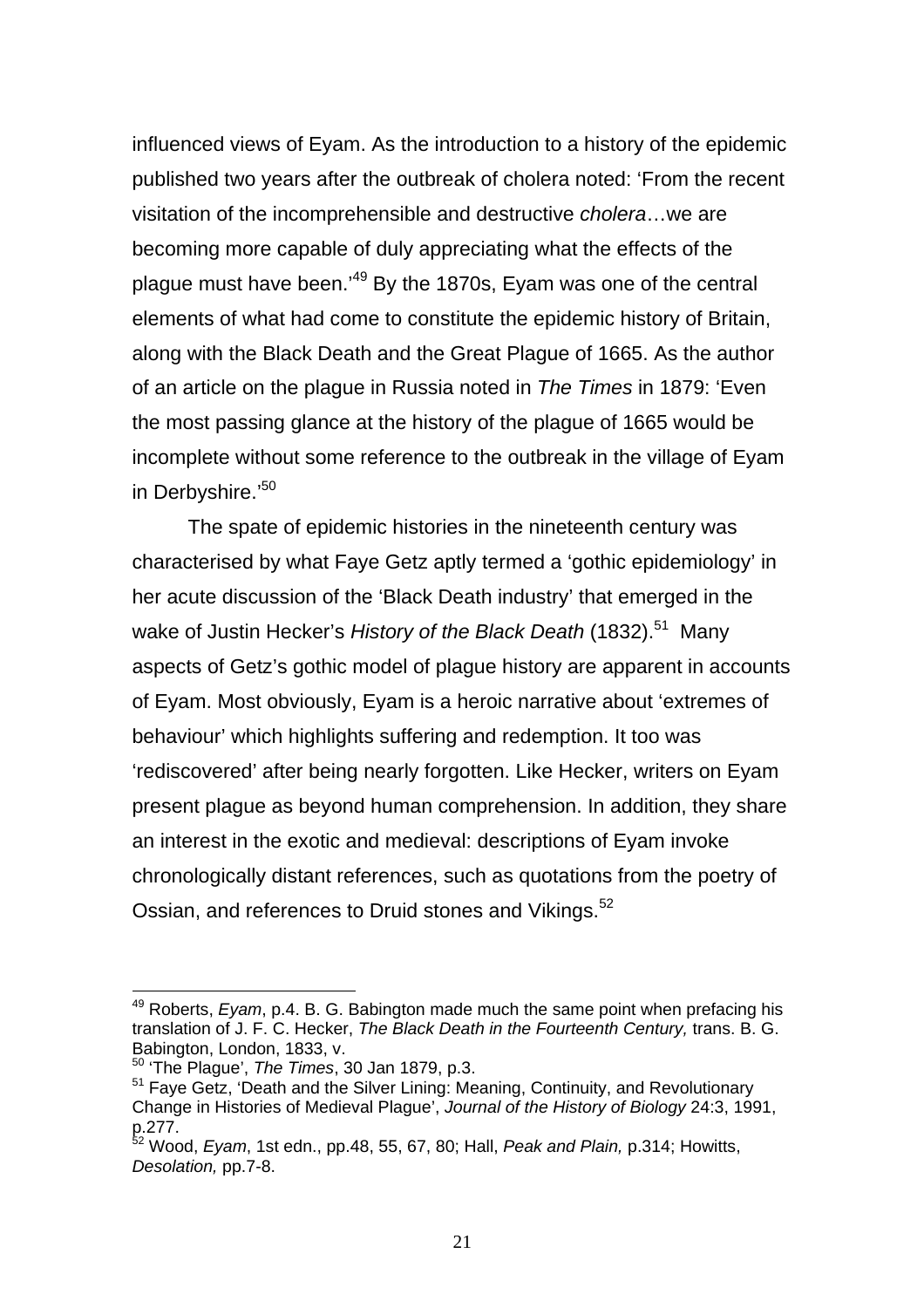However, the story of Eyam developed in ways that were somewhat different to the histories of the Black Death that Getz analysed. Most obviously, it suggests a broader, less cholera-centred process occurring in the historiography of disease. Unlike the early Black Death histories, accounts of Evam was largely produced by poets, writers, and local historians – not doctors. Moreover, early curiosity about Eyam indicates that, at least in England, the boom in popular interest in the Black Death rode on the back of an existing fascination with the history of epidemics predating cholera as well as Hecker's work. Beyond this, the literary and historical unfolding of the Eyam story also makes clear how epidemic disease was integrated into the image of the English past as a context within which moral and sentimental stories could be explored. Epidemics had been largely ignored in eighteenth century histories, something that seemed 'highly extraordinary' by the 1830s.<sup>53</sup> By then, interest in plagues was firmly rooted in the same empathetic interpretation of past disasters that was developed by the Sewards for Eyam. This is also visible in the nineteenth century revival of other accounts of plague, such as Defoe's *Journal*. The editor of one edition of the *Journal*, for example, expressed precisely the balance of public and private interest that Anna Seward had emphasised in the Eyam story. He noted that there is 'no subject' that possesses 'in a greater degree the power to harrow up the feelings' than a city's devastation by plague. Yet he felt that its 'stronger claim upon our feelings', was its display of:

how the dearest and most cherished objects of affection and love were torn from their friends, and how all those thousand little kindnesses of domestic life which constitute so large a portion of

<span id="page-23-0"></span><sup>53</sup> Daniel Defoe, *A Journal of the Plague Year*, (ed) E. W. Brayley, London, 1835, p.xv. Plague was not, of course, ignored in the various medical books which developed arguments about disease through historical exemplification.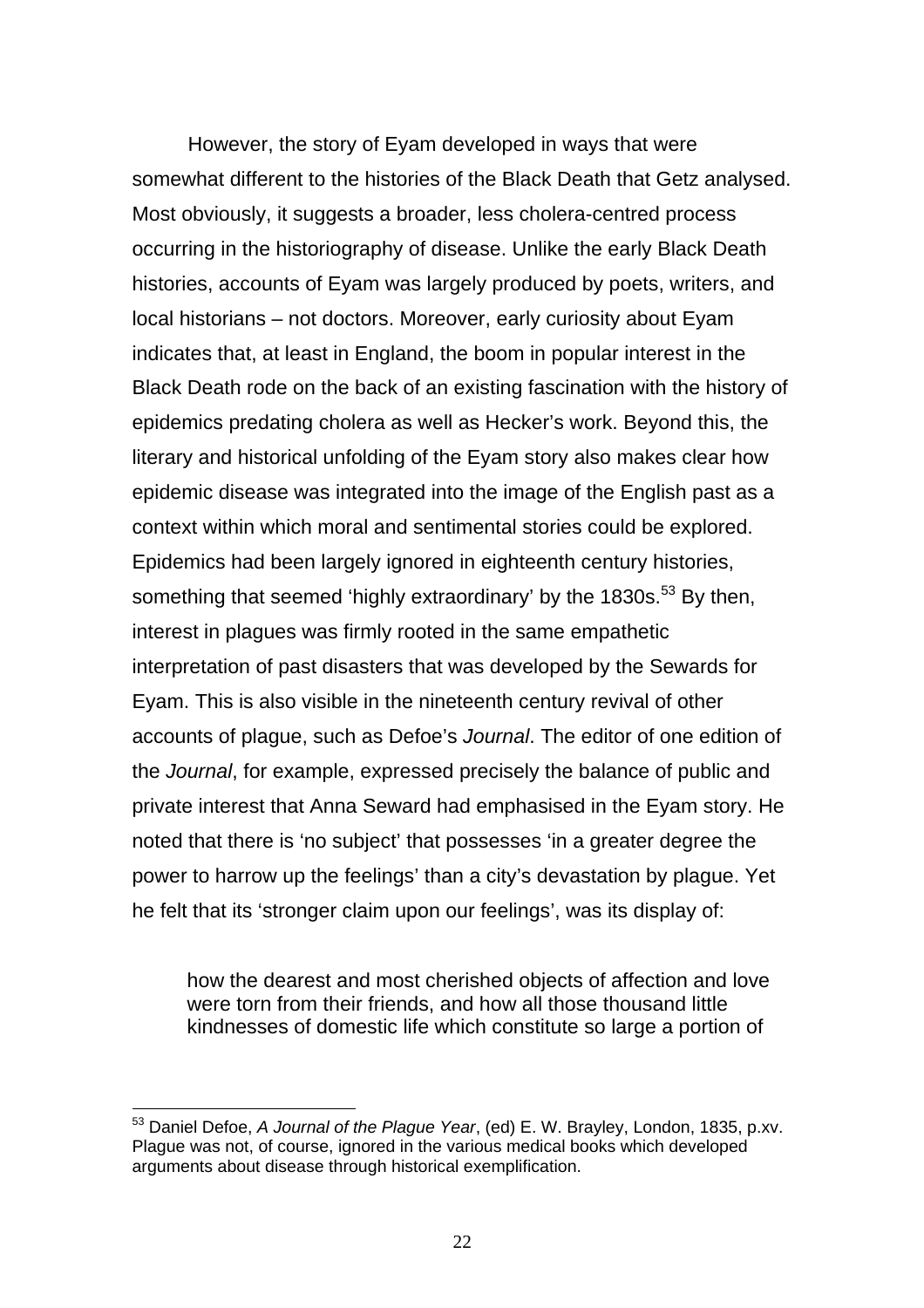<span id="page-24-3"></span>human happiness, were forgotten in the midst of horrors so appalling $5$ 

Eyam's story was more optimistic, but both reveal the debt in plague literature and histories to sentimental concerns with the too-easily destroyed emotional ties of family and society.<sup>55</sup>

Perhaps unsurprisingly given its early relationship to a defence of national identity, accounts of the Eyam plague from the first half of the nineteenth century are also marked by the persistence of political themes, some with implications for contemporary public health practices. Alongside the omnipresent romantic and sentimental theme ran a nostalgia for a lost time of pastoral authority and social order before sectarian diversity and industrialisation. Authors noted how Mompesson's will 'had the force and effect of a legislative enactment' and he was 'regarded with reverence and obeyed with alacrity.'[56](#page-24-2) Although Quakers, William and Mary Howitt's description of his role in the decision to isolate the village is generally representative of descriptions of the heroic priest. In their poem, *The Desolation of Eyam* (1827), the villagers are on the verge of mass despair and flight until Mompesson appears to calm them. Then, the villagers:

Heard, and they obeyed, – for simple-hearted, He was to them their wisdom and their tower.  $57$ 

<span id="page-24-2"></span><span id="page-24-1"></span>55 Similar plague romances include the popular novel by W. H. Ainsworth: *Old Saint Paul's: A Tale of the Plague and the Fire, London, 1847, in which a dilettante romance* is mingled with a very loose rendition of Defoe's *Preparations against the Plague.* <sup>56</sup> Rhodes, *Peak Scenery*, p.35. See: Chandler, *A Dream of Order*, pp.28-30, 128-43; Raymond Chapman, *The Sense of the Past in Victorian Literature,* London, 1986,  $pp.34-37$ 

<span id="page-24-0"></span> $\overline{a}$ 54 Daniel Defoe, *The History of the Great Plague in London, in the Year 1665*, London, 1832, pp.iii-iv.

<sup>57</sup> Howitts, *Desolation*, pp.17-19. Such descriptions may help account for a review criticizing their work as 'anti-quackerish': Howitt, *Mary Howitt*, p. 198. William Howitt later numbered Mompesson among those 'humble country parsons who have toiled in their obscure allotments with … zeal and like humility' who are 'excellent men' despite being 'involved in the intricacies of the worst systems' of priestcraft: William Howitt, *A*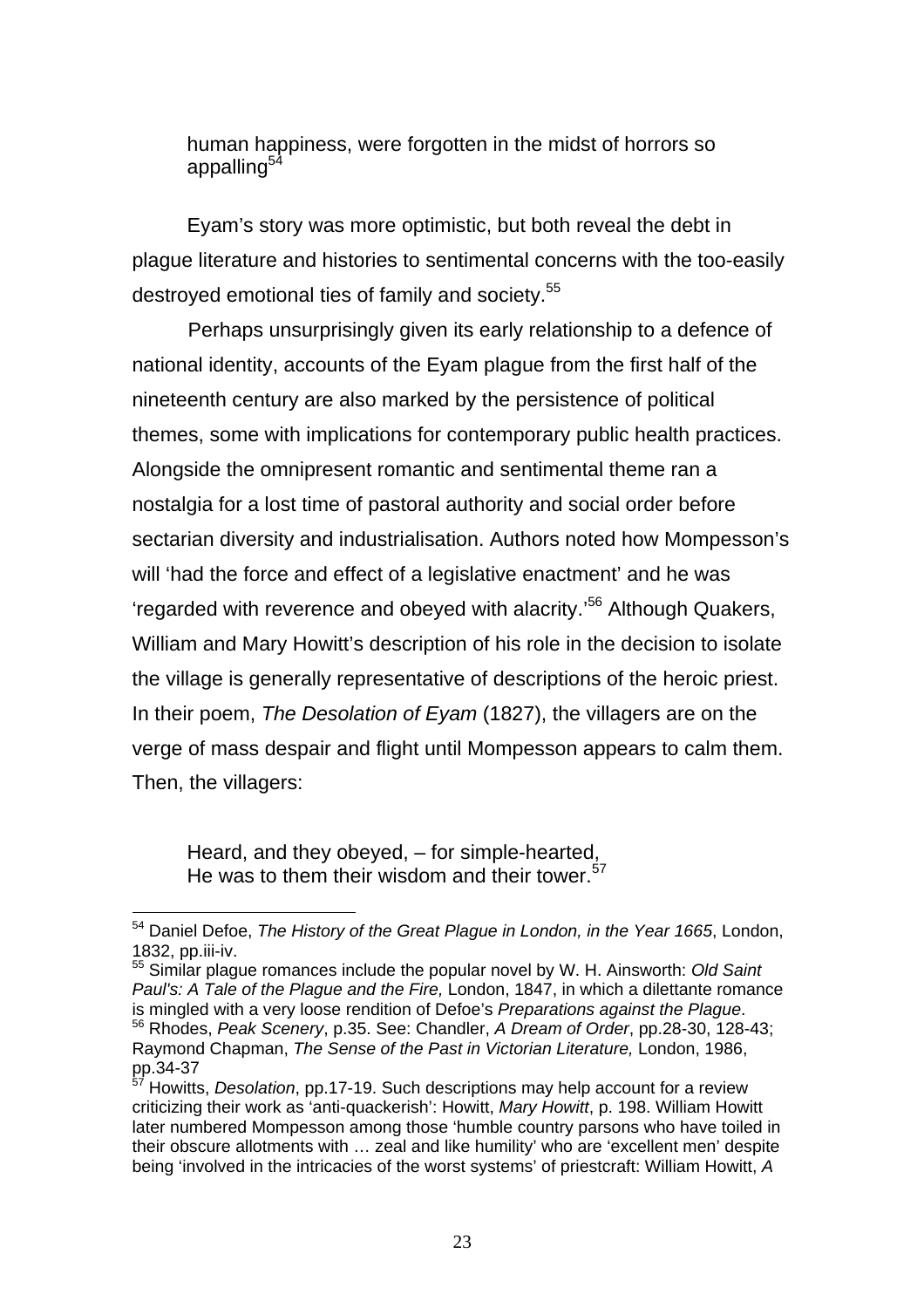Similar hierarchical visions of clerical wisdom and morality leading an unlearned, rustic flock appear repeatedly. The villagers' dependency is idealised as part of a passing world of organic communities, the loss of which grievously concerned many.<sup>58</sup> Eyam was, it should be remembered, located on the moorland which separated Arkwright's mills at Matlock from Sheffield's burgeoning factories.

To this extent, descriptions of the Eyam plague were similar to representations of the middle ages as a period of unproblematic hierarchical order.<sup>59</sup> However, it gained a more specific meaning in relation to contemporary epidemics. Eyam had, from Mead's account onwards, featured as an example in debates over contagion and public health. Its extreme mortality, apparent path of contagion via goods, and the success of its quarantine made Eyam a perfect example for those laymen and members of the medical establishment supporting plague's contagiousness. In 1825, for example, William MacMichael devoted a lengthy section of his tract attacking the anti-contagionist campaign against quarantine to lengthy quotations from Mead and William Seward's accounts.<sup>60</sup> Evam acquired new resonance, however, with the arrival of cholera. In this, it provided an even more salutary example than Defoe's plague works, which were republished along with many other descriptions

1

*Popular History of Priestcraft in All Ages and Nations*, 3rd edn., London, 1834, pp.366, 380.

<span id="page-25-2"></span><span id="page-25-1"></span><span id="page-25-0"></span><sup>58</sup> Chapman, *Sense of the Past*, pp.145-62. This is also apparent in nineteenth century literature on craft guilds, for example: L. Toulmin-Smith, *English Guilds*, London, 1870. 59 Chapman, *Sense of the Past*; Ranger and Hobsbawm, *Invention of Tradition*. 60 W. MacMichael, *A Brief Sketch of the Progress of Opinion Upon the Subject of Contagion; with Some Remarks on Quarantine*, London, 1825, pp. 22-6. See also: John Howard, *An Account of the Principal Lazarettos in Europe*, 2nd edn., London, 1791, pp.24-5. The contingent-contagionist Thomas Hancock, in contrast, concluded that 'something is omitted' in the account of Eyam to explain the epidemic, while John Mitchell dismissed 'marvellous tales' of contagion by goods in his evidence to the House of Commons committee on contagion: T. Hancock, *Researches into the Laws and Phenomena of Pestilence*, London, 1821, p.213; House of Commons, *Report from the Select Committee Appointed to Consider the Validity of the Doctrine of Contagion in the Plague*, Sessional Papers, vol. 2, doc 449 (1819), pp.90-91. On this debate: Margaret Pelling, *Cholera, Fever and English Medicine, 1825-1865*, Oxford, 1978.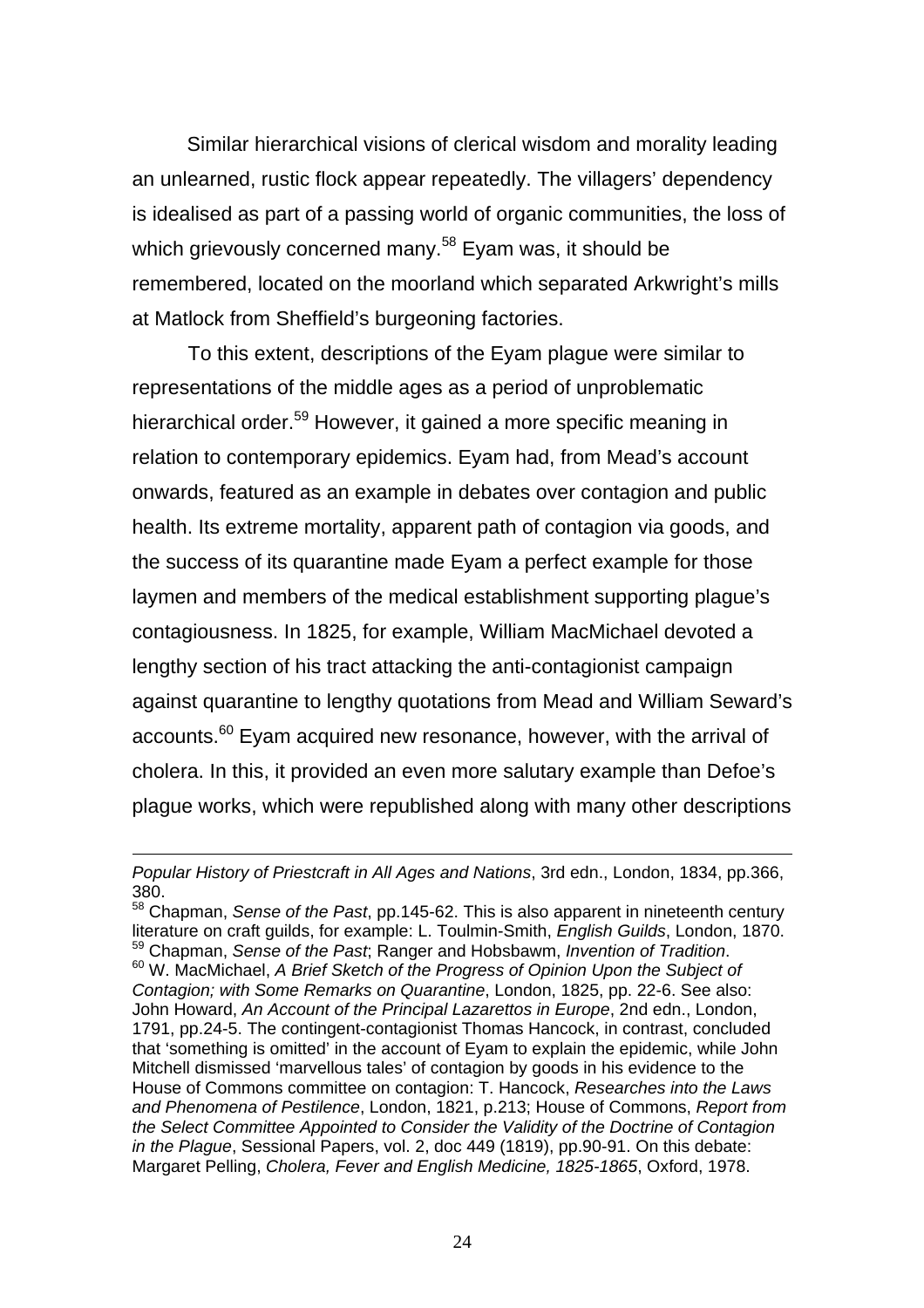of past plagues considered 'useful' as well as entertaining.<sup>61</sup> Reflections on the Great Plague of 1665, it was suggested, might 'awaken others in the mind of the reader… to make him regard with reverence the operations of Divine Providence<sup>'.62</sup> Eyam shared this spiritual characteristic, but it also formed the exception to the rule in medical, historical and fictional accounts that plague produced 'a total dissolution of the bonds of society'.<sup>63</sup> The villagers' willing subordination of individual interest to the greater good offered an implicit criticism of resistance to public health measures. The villagers had even been willing to bury the dead in un-consecrated land with little ceremony, a practice that attracted great public resistance when enforced by the Boards of Health in the 1830s. Mompesson was, as John Mason Neale noted in a poetic description of plague written at the time of the second major cholera epidemic in 1845, the exemplar of active ministry – of the priests 'in the street' who 'go on from death to death with never tiring feet' – that 'will probably occur to the reader's memory'.<sup>64</sup> Despite relatively low rates of

<span id="page-26-0"></span> $\overline{a}$  $61$  [D. Defoe], Narratives of Two Families Exposed to the Great Plague of London, A.D. 1665; with Conversations on Religious Preparation for Pestilence, ed. J. Scott (London, 1832). Similar descriptions of plagues include: 'The Great Plague in the Fourteenth Century', *Fraser's Magazine*, 5, 1832, pp.415-19; J. Ireland, *The Plague of Marseilles in the Year 1720,* London, 1834; 'The Plague in Olden Times', *Chambers Journal of Popular Literature, Science and Arts*, London, 1859, pp.221, 232. See also: Boekl, *Plague*, pp.145

<span id="page-26-1"></span><sup>&</sup>lt;sup>62</sup> H. Stebbing, 'Introduction' to D. Defoe, The History of the Great Plague in London, in *the Year 1665*, ed. H. Stebbing, London, ca. 1835, pp.xxx-xxxi. See also: D. Defoe, *A Journal of the Plague Year*, ed. E. W. Brayley, London, 1835, pp.xvi-xvii; J. F. C. Hecker, *The Black Death in the Fourteenth Century,* trans. B. G. Babington, London, 1833, v.

<span id="page-26-3"></span><span id="page-26-2"></span><sup>63 &#</sup>x27;The Great Plague in the Fourteenth Century', *Fraser's Magazine*, 5 (1832), p.417. Similar accounts of plague's destruction of order appear in: Wilson, *City of the plague*, pp.13-15; Charles MacLean, *Summary of Facts and Inferences, Respecting the Causes, Proper and Adventitious, of Plague and Other Pestilential Diseases*, London, 1820, pp. 13-14; H. Southern, 'Writers on the Plague', *Retrospective Review*, 7 (1823), p.220; 'Plague, a Contagious Disease', *The Quarterly Review*, 33 (1825), pp.223-4; 'Plague and Pestilence', *The Cornhill Magazine*, 11 (1865), pp.591-603. 64 Neale, *A Mirror of Faith*, p.141.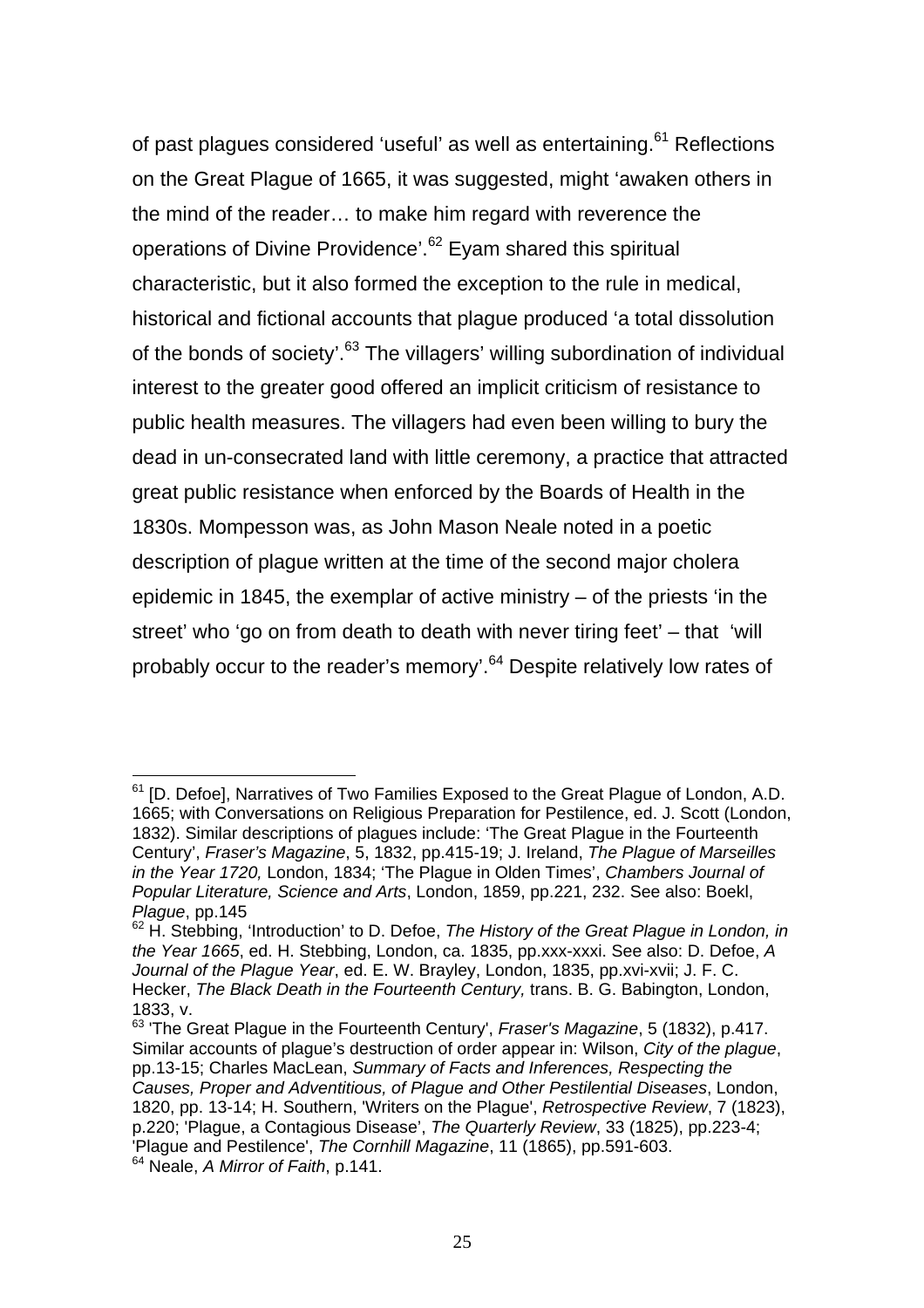death, discipline had been maintained in Eyam, in contrast to the disturbances which broke out against cholera regulations.<sup>[65](#page-27-0)</sup>

Although increasingly embedded within a new national chronology of epidemics, the reproduction of the Eyam story was inflected by local, as much as national, concerns for much of the nineteenth century. Eyam had, from the beginning, been a subject that received most attention from authors with a close relationship and affinity to the locality. One consequence of this was that local tensions between Anglicans and Independents were expressed through a debate over the role of Thomas Stanley that emerged in the early nineteenth century and continued well into the twentieth. $66$  A more striking result of the local investment in the plague story was the avoidance of comment on the meaning of plague. To be sure, descriptions of the epidemic are richly gothic, much as Getz noted in Hecker's *History*. [67](#page-27-2) In poems, plague is, for example, personified as a demonic agent, a 'sable demon' throwing 'darts at midnight'.<sup>[68](#page-27-3)</sup> Similarly, in histories and guidebooks plague might 'burst forth' from the

<span id="page-27-0"></span><sup>65</sup> A similar purpose is apparent in: 'Great Plague', *Fraser's Magazine*. On resistance to regulations in nearby Sheffield: J. Stokes, *The History of the Cholera Epidemic of 1832 in Sheffield,* Sheffield, 1921, pp. 23-24, 31-32. The attacks of the London 'mob' on Board officials were eloquently criticized by Algernon Greville: *The Greville Memoirs,* ed. H. Reeve, 3 parts, London, 1874-87, part 2, 278-9. More generally, see: R. J. Morris, *Cholera 1832: The Social Response to an Epidemic*, London, 1976, pp.108- 114; M. Durey, *The Return of the Plague: British Society and the Cholera, 1831-2*, Dublin, 1979, pp. 156-84; Richardson, *Death*, pp. 223-30. Disturbances were on a larger scale on the continent: P. Baldwin, *Contagion and the State in Europe, 1830- 1930,* Cambridge, 1999, pp. 62-5, 115-6.

<span id="page-27-1"></span><sup>&</sup>lt;sup>66</sup> On tense relations between chapel and church: Derbyshire Record Office (DRO)., D2602 A/P1, 21/1, pp.8-9. Opinions on Stanley include: Holland, *Village,* p.13; Roberts, *Eyam* (1834), p.8; Wood, *History*, 3<sup>rd</sup> edn, p.120. A memorial to Stanley was erected in 1891, but the feud continued. The local historian and Methodist lay preacher Clarence Daniel's suggestion that Mompesson might have thought himself too good for Eyam, seems to have inspired R.M.B[eaumont], grandson of one of Eyam's nineteenth century Anglican vicars, to publish a defence of Mompesson 'the hero' in 1979: Clarence Daniel, *History of Eyam*, Sheffield, 1932; R. M. B., *The Reverend William Mompesson, 1638-1708, Hero of Eyam,* Southwell, 1979, p.3. <sup>67</sup> Getz. 'Black Death', p.277.

<span id="page-27-3"></span><span id="page-27-2"></span><sup>68</sup> Holland, *Village of Eyam*, p.15. See also: Howitts, *Desolation*, p.15.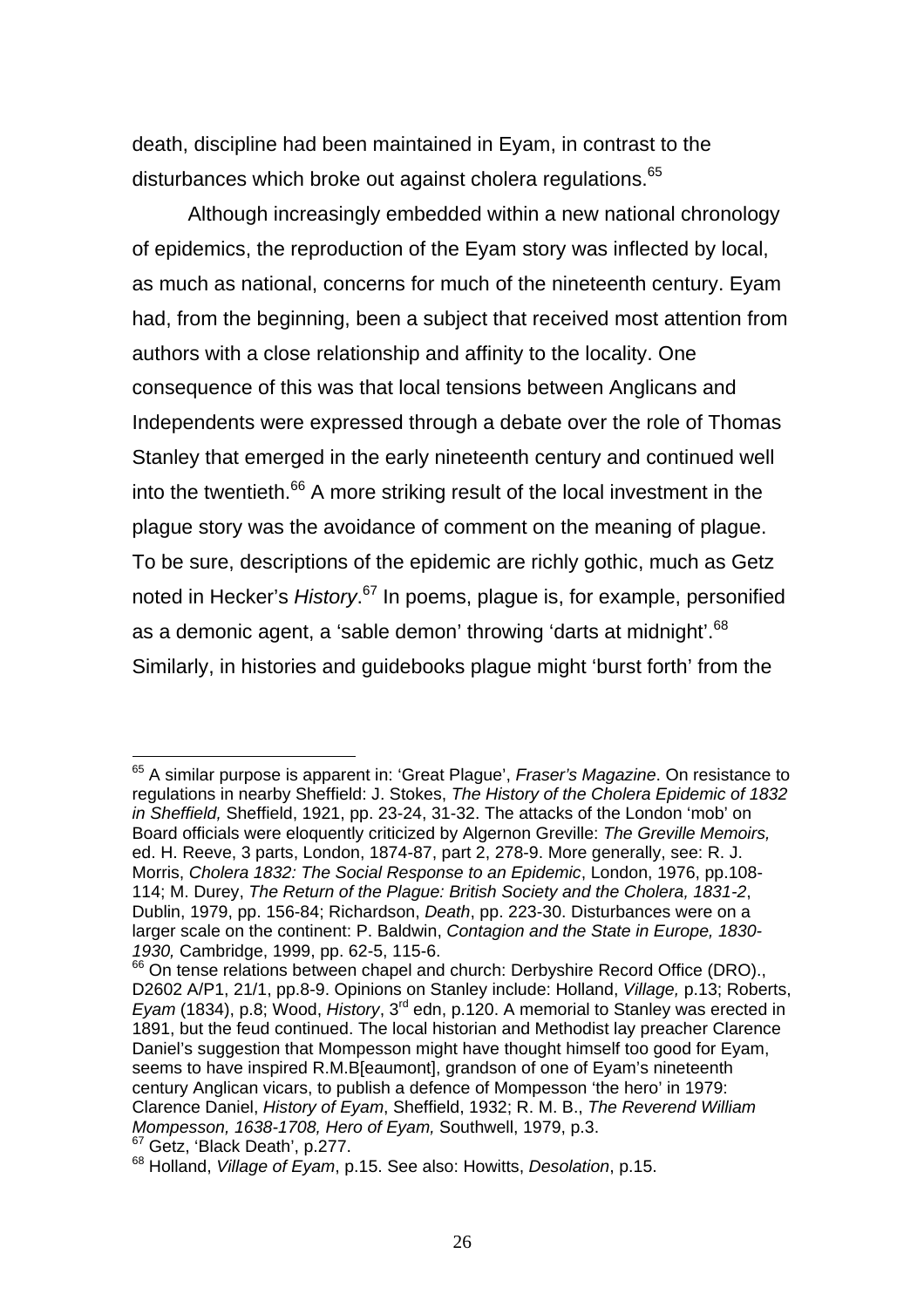clothing chest to claim the dead as its 'victims'.[69](#page-28-0) However, this image of the epidemic as a conflict between the villagers and a disease-animal construct gives the plague a much narrower plot than the providential interpretation that was dominant in the seventeenth century.<sup>70</sup> In late eighteenth and nineteenth century accounts, by contrast, such general questions of causation are evaded by reference to the immediate carrier: the cloth from London. Even where Mompesson is figured as a modern prophet, standing like Aaron 'between the living and the dead', sin as cause is circumvented. $71$  This avoidance of providence might, perhaps, be a product of secularisation. Nonetheless, the contrast with Wilson's *City of the Plague*, in which divine judgement is heavily emphasised, or even contemporary associations of sin, moral dissolution and cholera, suggests that the avoidance of questions of guilt reflects the influence of local authors who are unwilling to attribute any taint to the village.<sup>72</sup> That the evangelically-inclined might disagree with this exculpation of the village is suggested by William Wood's decision to explicitly *deny* that the plague could have been caused by various communal sins in the village.

#### **The Epidemic And The Village**

Eyam's fame in the nineteenth century might seem, if anything, over determined: the plague story appealed as a tragic romance, as a historical anecdote rich in the nostalgia for order, community and responsibility, and as a celebration of heroic, Christian manhood and womanhood. However, literary success did not necessarily equate to the

<span id="page-28-3"></span><span id="page-28-0"></span><sup>69</sup> Rhodes, *Peak Scenery*, p.39.

<span id="page-28-1"></span><sup>70</sup> Alexandra Walsham, *Providence in Early Modern England,* Oxford, 1999; Keith Thomas, *Religion and the decline of magic*, London, 1971.

<span id="page-28-2"></span><sup>71</sup> Holland, *Village of Eyam*, p. 17; Roberts, *Eyam,* p.1. The reference is to Numbers 16.48.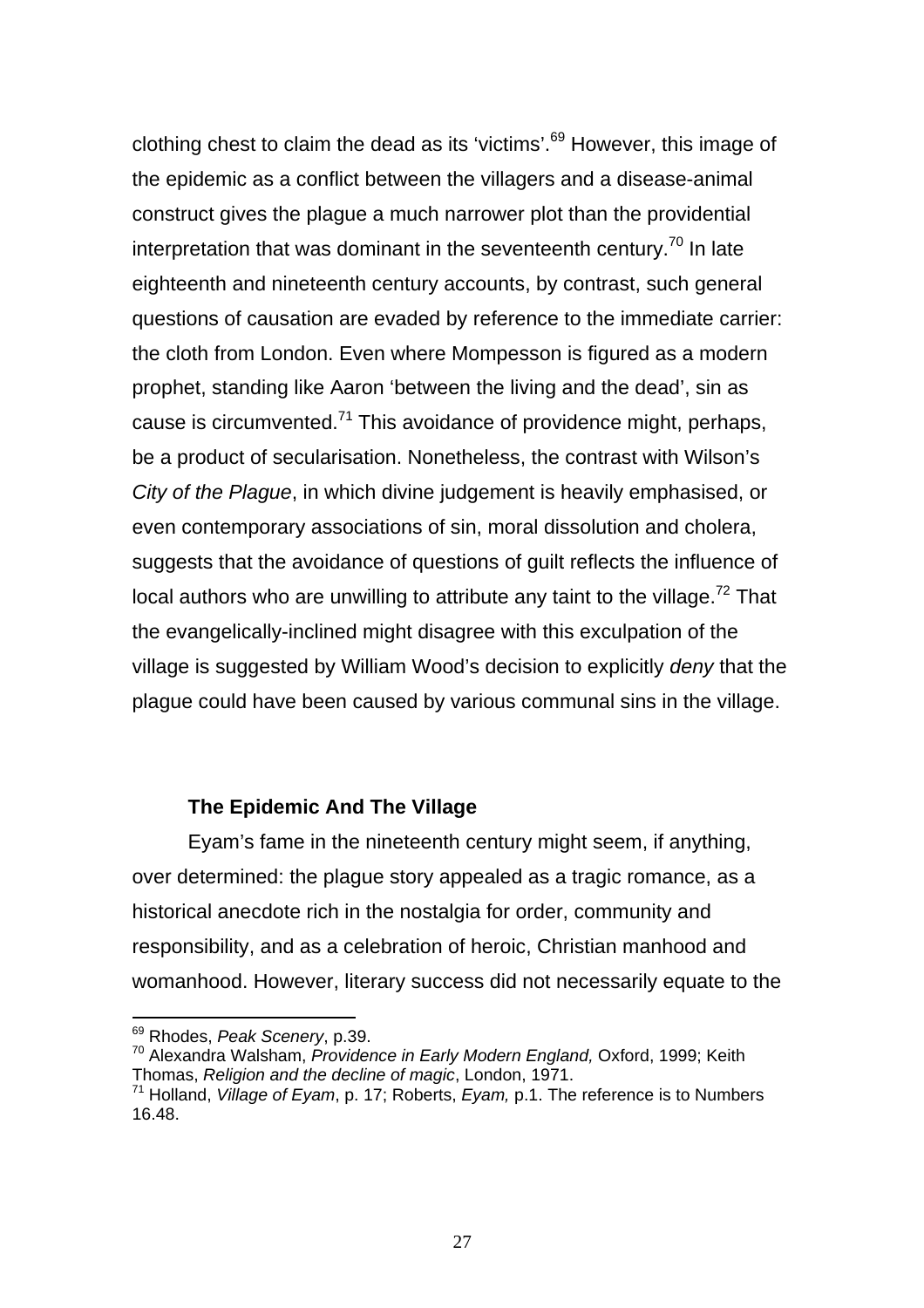emergence of the village as a heritage site and tourist destination. For this to happen, the textual phenomenon had to mapped onto the site of the village and its economy. Here, again, local agency was to be highly significant, as it had been in the literary transformations which preceded and enabled it.

The process of imaginative reconstruction can again be clearly traced. The crucial moment was the bicentenary of the plague in 1866. Before that, few of the inhabitants of Eyam seem to have given much consideration to the plague and its remains beyond blaming a fever outbreak in 1755 on excavated contagious material.<sup>73</sup> In the early 1800s, tombstones from plague graves were being recycled by villagers for flooring and the Cucklet church had been forgotten. The Riley Graves – one of the most prominent burial sites – was only saved from the plough when a local gentleman bought the plot to preserve 'that character of sacredness which it never should have lost'.<sup>74</sup> Through the successful ceremony and its rewards, the bicentenary reshaped the village's attitude to its plague past. It created an appreciation of the potential economic and cultural wealth of its heritage, a welcome opportunity against a backdrop of local poverty and slowly dwindling population as families moved away to work in the growing manufacturing districts.<sup>75</sup>

<span id="page-29-3"></span>Eyam's plague celebrations were an overtly invented tradition, of the kind that Hobsbawm identified multiplying in this period.<sup>76</sup> The rector, John Green's description of the bicentenary describes how he proposed a public event because the anniversary would be the moment 'in which

72 Wilson, *City of the Plague*. Plague as judgement also features in Pelham Knott, *<sup>A</sup> Tale of the Plague; the Old Jackdaw; and Other Poems,* Glasgow, 1846. See also: Richards, *Death*, p.227; Morris, *Cholera*, pp.132-55.

<span id="page-29-0"></span><sup>73</sup> Seward, *Poetical Works*, p.clxv.

<span id="page-29-1"></span><sup>74</sup> Rhodes, *Peak Scenery*, p.44-5, 52.

<span id="page-29-2"></span> $75$  The local lead mines had failed in 1821, and movements to manufacturing districts explained the fall in population in 1831: *Census of Great Britain, 1831,* London, 1832; *Census of Great Britain, 1851,* London, 1852.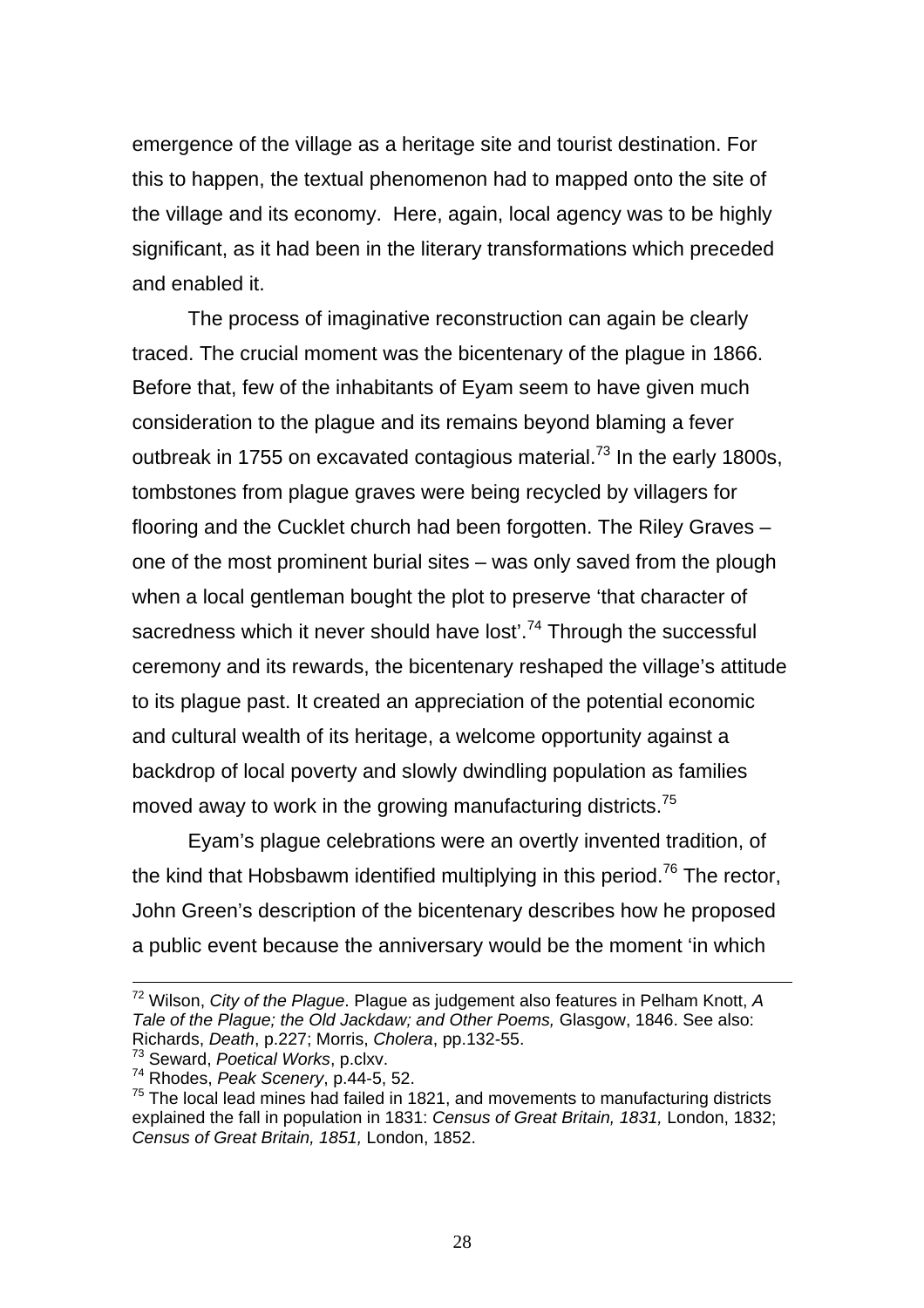<span id="page-30-3"></span>we should be likely to interest the general public and the Gentry of the County & get them to help us'.<sup>77</sup> (Among Eyam's 'many wants' was a church in need of restoration, and revenue for this was at the centre of the celebration from the outset.) Lacking precedent, he invented a commemorative process, including a triad of memorial sermons. He even selected the date on which to remember the year-long epidemic. In this the literary tradition helped: he chose 26 August because it was closest to the burial date of Catherine Mompesson. He also ensured the story was freshly circulated by printing and advertising 500 copies of the 'Story of the Plague of Eyam'.[78](#page-30-1) Green's timing was fortuitous. Not only did the bicentenary come after years of publications on the plague, it fell in the immediate aftermath of a major cattle plague, which had turned many farmers from anti-contagionists into enthusiasts for quarantines; it also coincided with a cholera epidemic.<sup>79</sup> It need hardly be said that the event was a great success.

From 1866, the plague became the centre point of the ritual year of the community. By the 1880s, remembrance services were held annually. These grew in size until they had to be shifted to the symbolic site of the delft, the location of Mompesson's services during the plague.<sup>80</sup> Other aspects of the village's communal life were also caught up in the

76 E. Hobsbawm, 'Mass-Producing Traditions: Europe, 1870-1914', in E. J. Hobsbawm and T. O. Ranger (ed.), *The Invention of Tradition*, Cambridge, 1983, pp.263-308.

<span id="page-30-0"></span> $77$  Presented with a choice between a new school and church improvement, the villagers decided to restore and enlarge the 'Parish Church as a memorial of the Plague and the Reverend W. Mompesson & W. Stanley' – a careful attempt to circumvent differences about the respective importance of the two plague heroes. Green recorded these events: DRO, D2602 A/P1, 21/1, pp.42-43.

<span id="page-30-1"></span><sup>&</sup>lt;sup>78</sup> The collection raised £14 3s 5d.

<span id="page-30-2"></span><sup>79</sup> Michael Worboys, *Spreading Germs: Disease, Theories, and Medical Practice in Britain, 1865-1900*, Cambridge, 2000, pp. 49-51. A day of humiliation because of the cattle plague had been held on 7 March 1866: DRO., D2602 A/P1, 21/1, p.55.

 $80$  There is some uncertainty about the timing of the move to the Delft. Fletcher suggested 1905 in his guidebook of 1924, but in 1979 R.M.B claimed his grandfather, E. Hacking had moved the services to the Delft in 1888, a date also given in *The Times*  in 1934: Rev. J. M. J. Fletcher, *The Plague-Stricken Derbyshire Village or, What to See*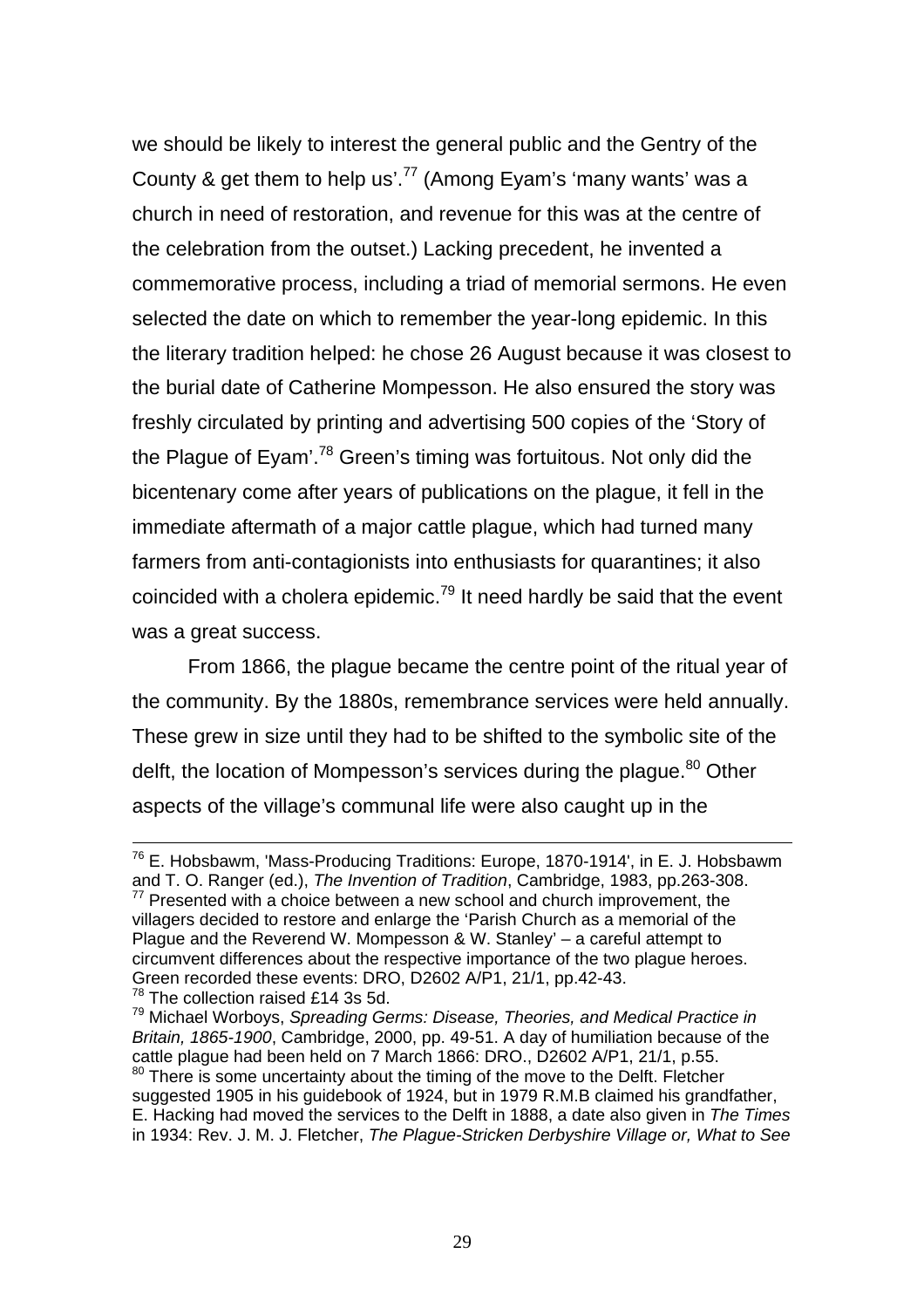epidemic's coat-tails: the annual well dressing regularly included a plague theme among its decorations, for example. This set of rituals facilitated the village's emergence as popular destination for the new phenomenon of mass tourism. By the 1930s, Eyam was one of the 'musts' for a visitor to Derbyshire and the remembrance service was a key part of the tourist itinerary. In 1934 it was reported that 10,000 people attended.<sup>81</sup> As tourism grew, the demand for visible signs of the calamity led to an artificial material history being created. The church acquired a chest which was questionably labelled as the box in which plague came to the village. $82$  The fabric of the village was even spuriously inscribed with the story of the plague. During the Festival of Britain in 1951, tablets were attached to buildings around the village to indicate their connection with the plague, despite their being no 'actual documentary or other evidence' to verify the links.<sup>[83](#page-31-2)</sup>

The success of the village in promoting itself was apparent at the tercentenary in 1966. Now the importance of the Eyam plague went unquestioned. Messages of goodwill arrived from the Bishop of Derby and the Duke of Devonshire. The Lord Mayor of London even sent a guarded apology for what 'history implies' was his city's role in sending plague to Eyam.<sup>84</sup> In place of the rural dean of 1866, now the Archbishop of York gave the sermon. Although the village was described by one resident as 'national shrine of pilgrimage', the economic significance of Eyam's heritage to the modern community was barely concealed.<sup>85</sup> Some things remained the same: donations were for 'urgent repairs to the

1

<span id="page-31-4"></span><span id="page-31-0"></span>*in and around Eyam*, 3rd edn., Tideswell, 1924; R. M. B., *Mompesson*, p.3. The 1925 service was reported with a photo-story in *The Observer*, 30 Aug 1925, p.12. 81 'Deliverance from 1665 Plague', *The Times*, 27 Aug 1934, p.7. Similar stories include: 'The Glorious Memory of Eyam', *The Observer*, 30 Aug 1925, p.12; 'Pilgrimage to Eyam', *The Times* (31 July 1957), p.10.

<span id="page-31-1"></span><sup>82</sup> Daniel, *Eyam*, 1932, p.44.

<span id="page-31-2"></span><sup>83</sup> Clarence Daniel, *The Story of Eyam Plague with a Guide to the Village*, revised edn., Eyam, 1985, chapter 2.

<span id="page-31-3"></span><sup>84</sup> *Eyam Plague Tercentenary*, Eyam, 1965.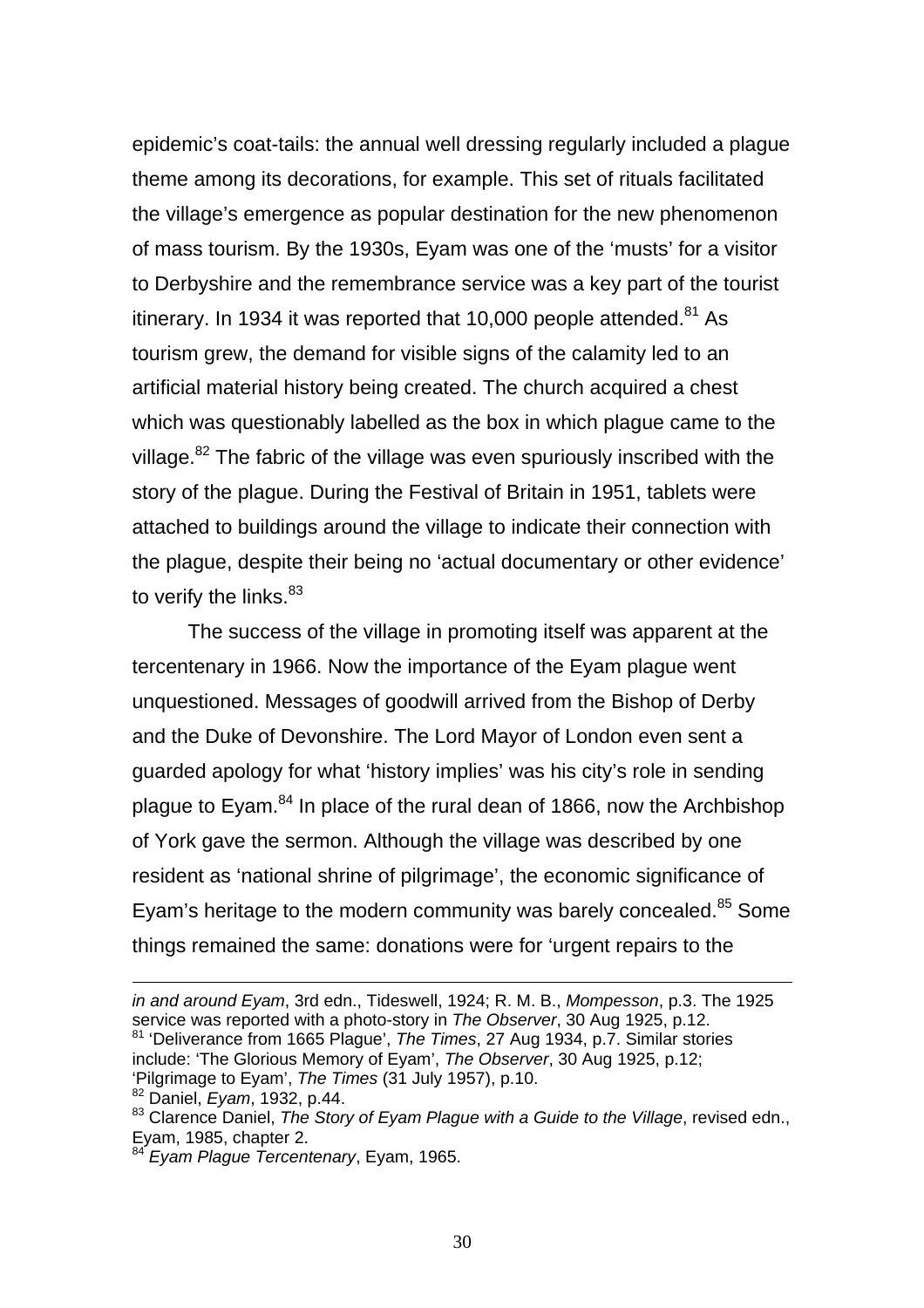Church', as in 1866. But a century of tourism had left a plague tourism infrastructure. Adverts for the Miners' Arms even assured potential visitors that they would be 'in the Worst Hit Area of the Village' with 'A Communal burial Ground at the Rear'.

# **Plague Without A Hero**

Ironically, as Eyam was transforming itself into an epidemic themepark with a secure place in the tourist itinerary of the midlands, its literary representations began to take on a less straightforwardly heroic form. For most of the nineteenth century, the story of Eyam had grown in a haphazard, uncritical manner. The ragbag version this eventually produced did not disappear overnight, indeed it continues to be republished often in a similar form today.<sup>86</sup> However, it was now subjected to an increasing degree of critical scrutiny and suspicion. In part, this more cautious appraisal of the Eyam story was indebted to the growing dominance of scholarly practices in historical discourse, and the associated turn against invention and empathetic fabrication. By the late nineteenth century, Wood had himself begun to revise the epistemological status of some parts of his *History*, re-labelling episodes recounted as gospel in early editions as 'Traditions of the Plaque'.<sup>[87](#page-32-1)</sup> However, new accounts of historical plagues were fundamentally affected by a more specific development: the discovery of the plague bacillus and its rat/flea vector at the start of the twentieth century.<sup>88</sup> This ushered in an era in which descriptions of the plague at Eyam were beset by an

85 Daniel, *Eyam* (1985), chapter 1.

<span id="page-32-0"></span><sup>86</sup> For example: G. Turbutt, *A History of Derbyshire*, 4 vols. Cardiff, 1999, iii, 1186-90.

<span id="page-32-1"></span><sup>&</sup>lt;sup>87</sup> Contrast the third and fifth editions for example: Wood, *History*, 3<sup>rd</sup> edn., pp.93ff; Wood, History, 5<sup>th</sup> edn, p.101.

<span id="page-32-2"></span><sup>88</sup> Andrew Cunningham, 'Transforming Plague: The Laboratory and the Identity of Infectious Disease', in Andrew Cunningham and Perry Williams (eds), *The Laboratory Revolution in Medicine*, Cambridge, 1992, pp.209-44; Worboys, *Spreading Germs*.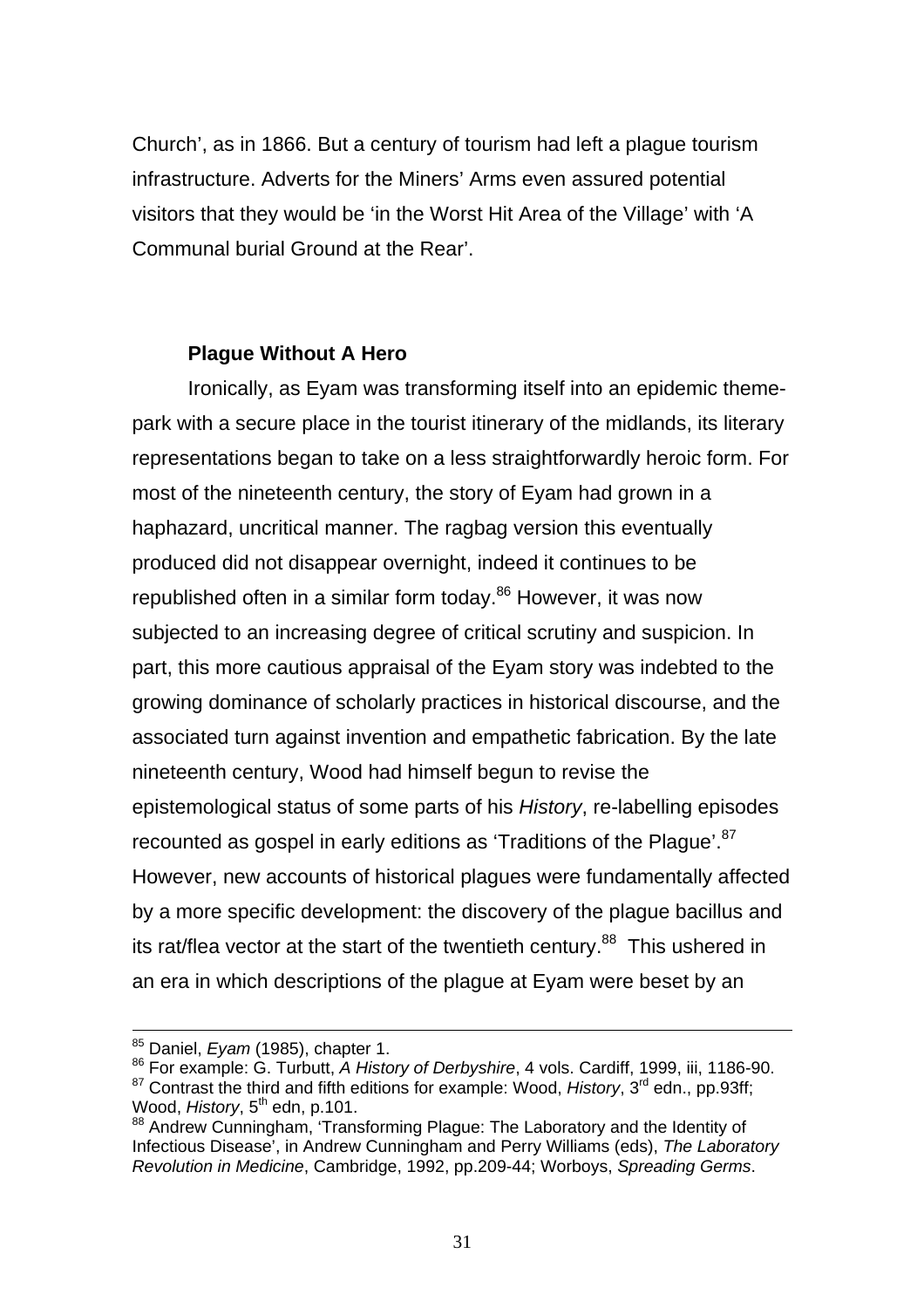oppressive and anachronistic irony, similar in some ways to that Paul Fussell identified in writing and memories on the Great War.<sup>89</sup> Authors scattered rats across both historical and fictional works on plague as emblems of the futility of pre-modern therapies and precautions: the contemporary failure to identify this agent – seeming so obvious in retrospect – was damning. $90$  In Eyam's case, there was an additional factor at work behind the new scepticism: a long-standing learned and popular questioning of quarantine and isolation as ineffective, costly and potentially dangerous, a position which had eventually led to Britain reforming its port sanitary controls in the later nineteenth century , was slowly mapped onto literary and historical evaluations of the village's voluntary isolation.<sup>91</sup> This process appears to have begun with the historical epidemiologist Charles Creighton, who despite his own rejection of bacteriological theory concluded his description of what he termed 'the most famous of all English plagues' with the judgement that, while undoubtedly heroic:

the villagers of Eyam were sacrificed, all the same, to an idea, and to an idea which we may now say was not scientifically sound. 92

From the 1930s onwards it was common for the village's experience to be seen as tragic futility or foolishness, rather than tragic necessity as had been the norm in the nineteenth century.<sup>93</sup>

<span id="page-33-0"></span><sup>89</sup> Paul Fussell, *The Great War and Modern Memory,* Oxford, 1975.

<span id="page-33-1"></span><sup>90</sup> For Eyam examples: *Eyam and the plague: a guide to the village*, Derby, n.d., p.2; Joyce Dennys, *Isolation at Eyam,* London, 1954, p.9.

<span id="page-33-2"></span><sup>91</sup> Worboys, *Spreading Germs*, pp.240-2, 247-8; Peter Baldwin, *Contagion and the State in Europe, 1830-1930*, Cambridge, 1999; Pelling, *Cholera*, pp.26-29.

<span id="page-33-3"></span><sup>92</sup> Charles Creighton, *A History of Epidemics in Britain*, 2 vols., Cambridge, 1891, i, pp.682, 687.

<span id="page-33-4"></span><sup>&</sup>lt;sup>93</sup> W.R.B.. 'Editorials: William Mompesson, 1639-1709', *Annals of Medical History*, 3rd ser., 1, 1939, p.564; Marjorie Bowen, *God and the Wedding Dress*, London, 1938; Batho, 'Plague at Eyam', pp.81-91; Daniel, *Eyam*, 1985.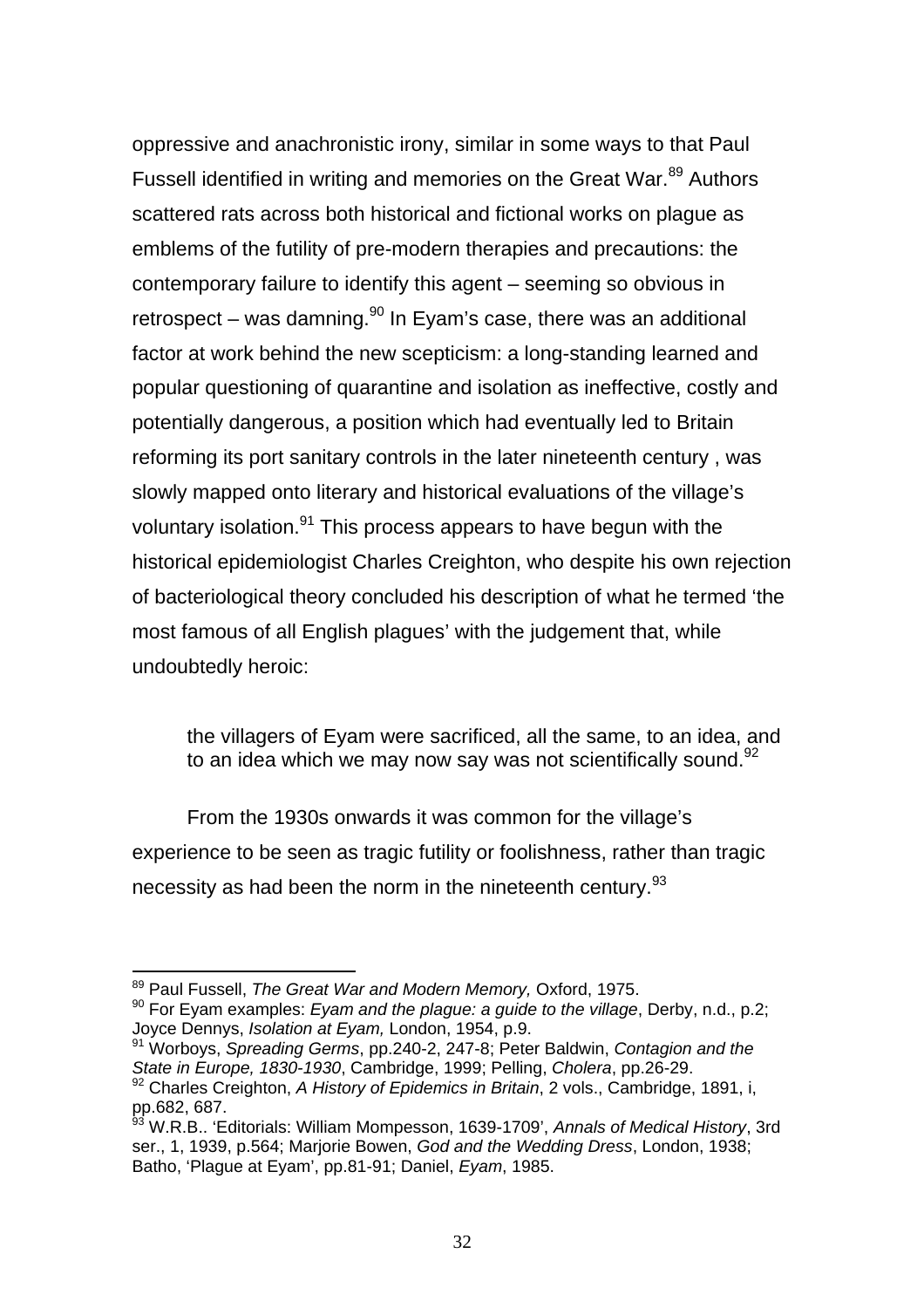This re-evaluation of isolation had greatest consequences for Mompesson's reputation. He undoubtedly remained a hero, but he lost some of his lustre. As an editorial in the semi-popular medical journal *Annals of Medical History* suggested:

inspired by the loftiest motives. [Mompesson] arrogated to himself the responsibility for sacrificing the villagers to an idea which we in our maturity have come to regard as scientifically unsound.<sup>[94](#page-34-0)</sup>

The notion that Mompesson could, ultimately, have been wrong fitted into a broader move against the Victorian idealisation of his character. Authors in the twentieth century turned against the singleminded conviction, faith and authority of nineteenth-century representations of Mompesson, as these characteristics became increasingly unpalatable. In its place they imagined a more flawed heroism. In fictional accounts, the plague sometimes became a journey of spiritual purification in which Mompesson starts as a troubled character. In Don Taylor's play *The Roses of Eyam* (1970) he is overzealous – 'a youngster, full of arrogance and spleen, who spits in the dust as we pass', one villager comments; in Marjorie Bowen's plague novel *God and the Wedding Dress* (1938) he is overly ambitious and worldly.<sup>95</sup> In both, the plague leaves Mompesson a better man. This remoulding of Mompesson-the-hero coincided with a gradual recognition of some of the awkward elements in the traditional story about Eyam. For example, the ambiguity which surrounds Mompesson's removal of his own children is identified and resolved in Taylor's play when the villagers explicitly forgive their guilt wracked priest. A similar imperative marks some twentieth century histories of the plague: while Wood still provides the party line,

<span id="page-34-0"></span><sup>94</sup> W.R.B., 'Mompesson', p.564

<span id="page-34-1"></span><sup>95</sup> Don Taylor, *The Roses of Eyam*, London, 1976, p.9; Bowen, *God and the Wedding Dress*. Taylor's play was performed first in September 1970 at the Northcott Theatre in Exeter, and later successfully televised.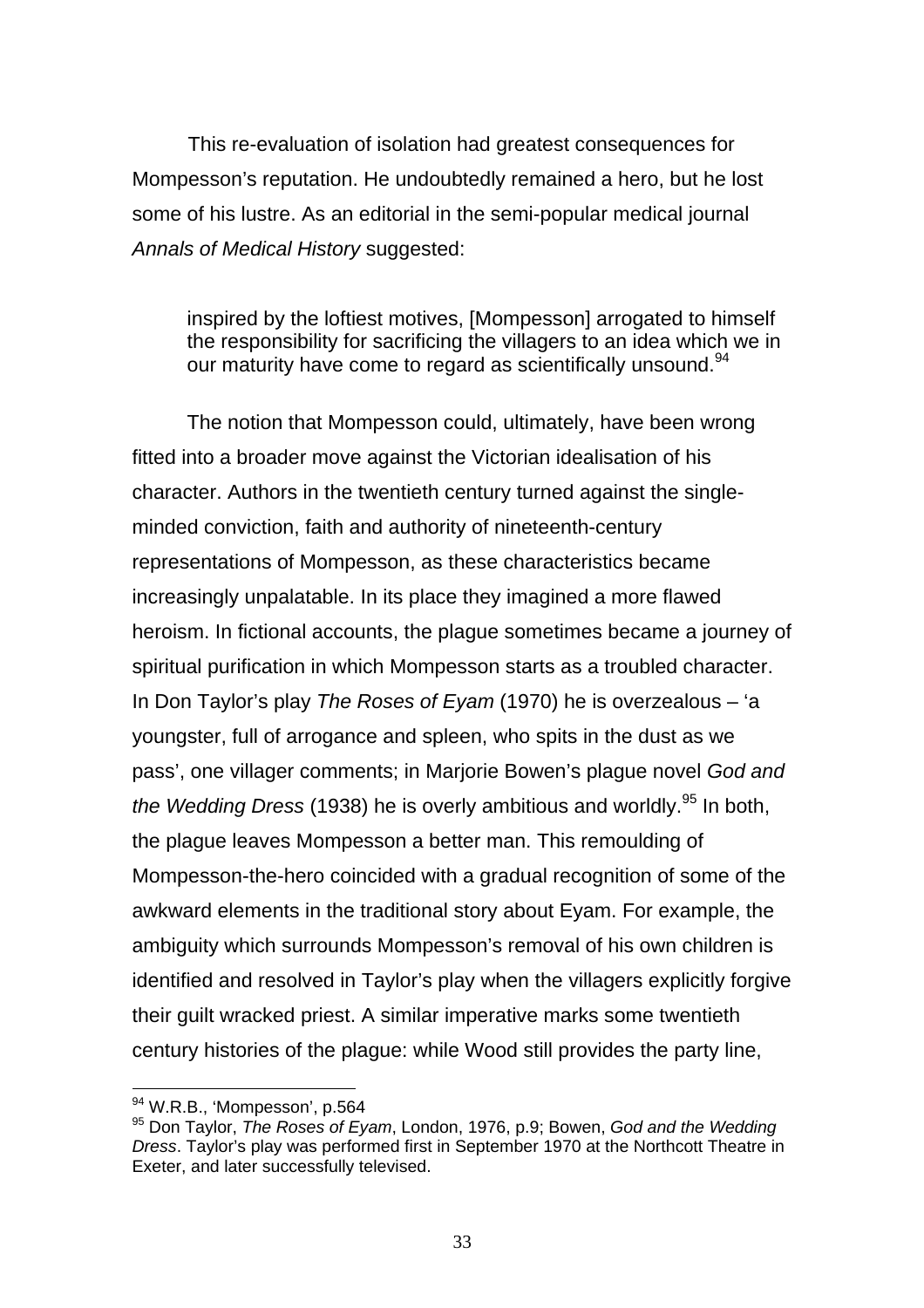some of the questions around the authenticity of elements of the story discussed above began to be raised. $96$  This uncertainty is given graphic form in Eyam Museum, where many of the nineteenth-century stories that continue to feature are relegated to smaller type on display panels. Strikingly, the shift away from the hagiography of the Mompessons is underlined by the date of the commemoration service now being justified as being closest to the start of the plague, not to Catherine's death.

This sceptical turn reached its highpoint in one of the more original and unusual recent reiterations of the Eyam story. In 1995, the writers of *Eyam: A Musical* translated the plague into a pop-opera with a social conscience. Unusually, they represented Eyam as a working-class mining community, with lives shaped by hard and dangerous work and strong ties which echo the troubled English coal mining towns of the 1980s and 1990s. Old tropes are inverted or discarded. The villagers take a dismissive, even hostile, attitude to their new rector until near the end of the plague. Some blame him for bringing the disease. Mompesson's arguments about isolation fail to convince them and, in a singular reversal of earlier accounts, the decision to isolate the village almost goes to a community vote. This time Mompesson's children don't escape: Catherine reaches the borders of the village with them but is unable to betray the community. Her return turns the quarantine argument. Mompesson is reduced to a troubled man, riven with uncertainty, whose will breaks after his wife's death and has to be shored up by villagers. Throughout the musical, the question of whether isolation was pointless or necessary remains to some degree open – and the fact that neighbouring communities will turn away any who leave is strongly made. Given that the musical was written by the librettist of *Martin Guerre*,

<span id="page-35-0"></span><sup>96</sup> Batho, 'Plague Reconsidered'; John G. Clifford, *Eyam*, revised edn., Eyam, 2003. This can also be seen in Eyam Museum; the displays are largely based on Clifford's book.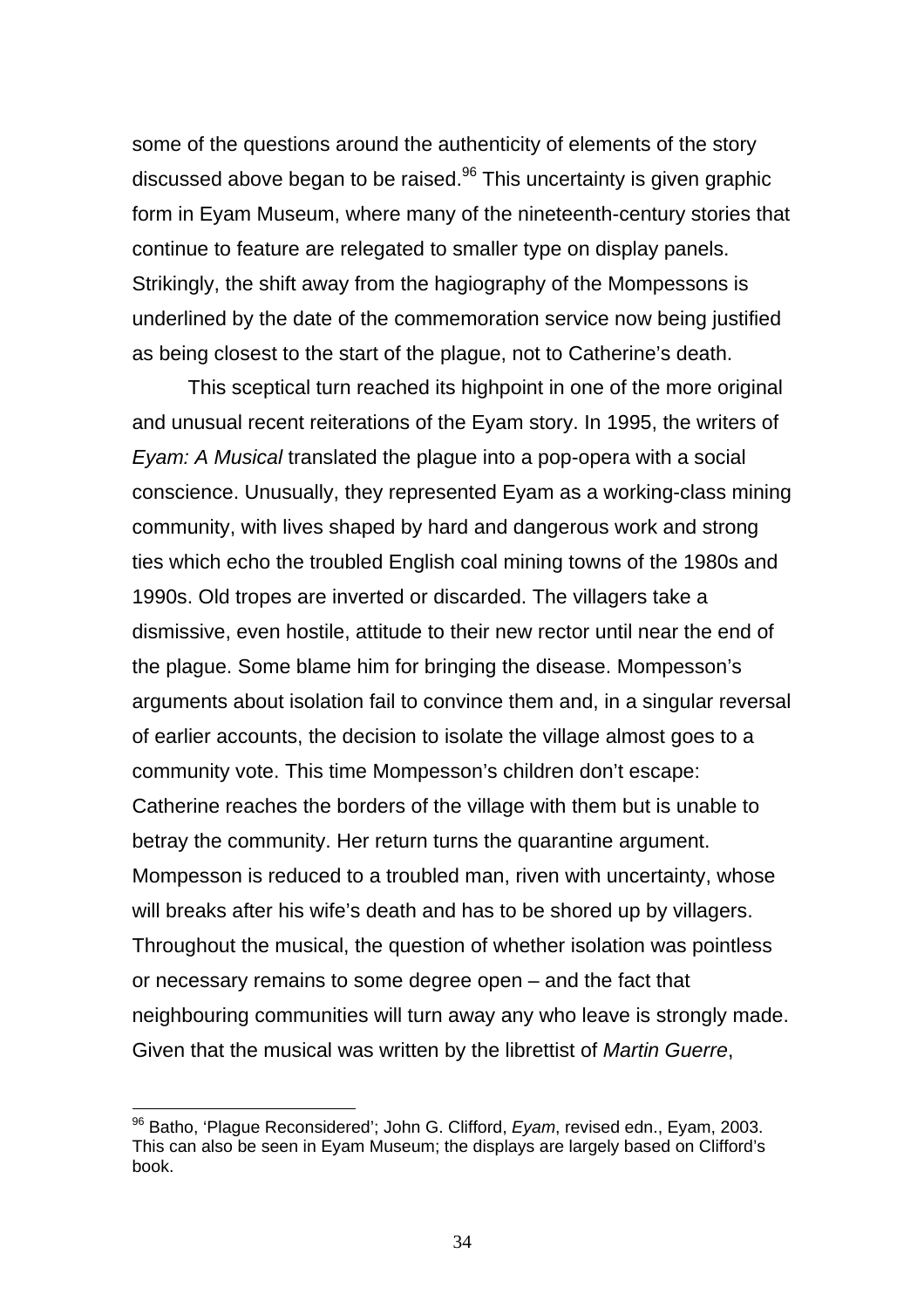another dark interpretation of early-modern lives, this alteration in perspective is perhaps predictable. However, the musical seems to take several general trends in accounts of Eyam to their natural conclusion, trends which are also visible in other recent fictional interpretations.<sup>97</sup> In choosing to introduce elements of scapegoating, in questioning leadership, and highlighting marginalisation, such versions of the plague story suggest the impact of AIDS on earlier more optimistic expectations about human responses to disease, as well as the cumulative impact of a changed historical approach which gave greater credibility to the view from below.

#### **Conclusion**

<span id="page-36-1"></span> $\overline{a}$ 

Despite recent shifts in emphasis, Eyam's plague remains one of the most pervasive images of epidemic disease in English history, while its popularity as a tourist destination is sufficient to stretch the ability of the village to accommodate demand. $98$  As has been shown here, it is also among the most deliberately constructed stories: although the story has been widely circulated in the last two centuries, it is loosely grounded in scanty evidence and it became well-known only after a century in which it was almost forgotten. The invention of the plague at Eyam allows us to trace the evolution and circulation of the story of an epidemic in unusual detail. In this sense, accounts of Eyam plague inevitably tell us more about late eighteenth and nineteenth century concerns with locality and the past than they do of the epidemic itself. The process of creation and reproduction exposed here demonstrates the interaction of literary and historical fashion, political contingency, popular aetiology, and local

<span id="page-36-0"></span> $97$  In particular, see Geraldine Brooks' novel, where scapegoating and marginalisation are also significant issues: Geraldine Brooks, *Year of Wonders*, London, 2002.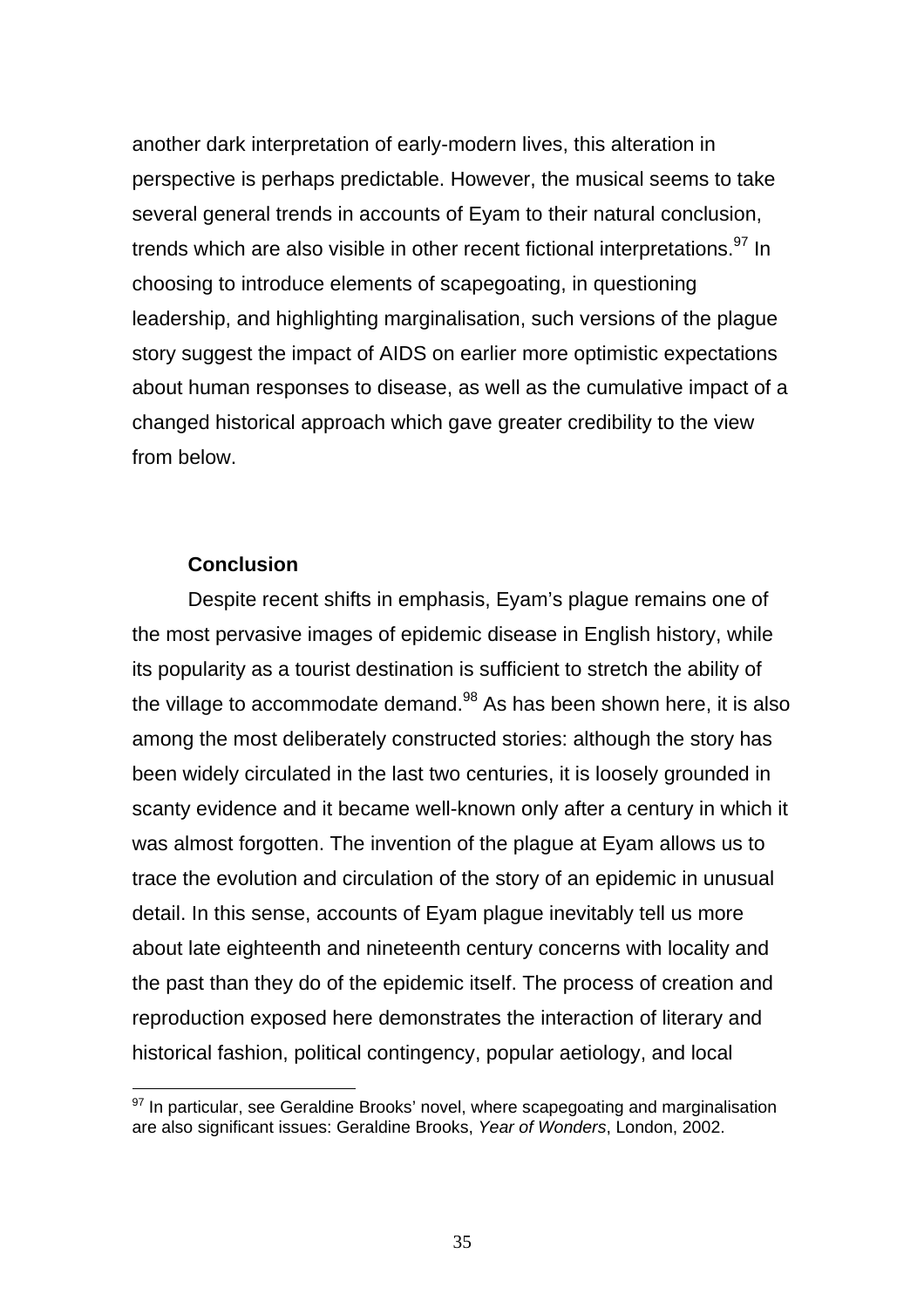<span id="page-37-0"></span>interest in moulding a history that conveyed ideas of identity and duty, romantic love and heroic behaviour – and, in the process, sustain a significant tourist trade – as it entertained and fascinated readers and visitors with its gory tragedy. In this, the relationship between text and space was dynamic, with the events of the plague once rediscovered being revivified in the location of the epidemic. If some of this was a conscious attempt to invent links, to fill in the gaps, as in the attribution of roles to particular houses through plaques, it soon became indistinguishable from the main body of plague history in the village. Much recent scholarship has explored the role of heritage and history in the expression of identities and values among national or politicallydefined groups, often with particular attention to the active creation of symbolic practices and sites to construct or underpin identities.<sup>99</sup> Eyam, by contrast, underlines the significance of local contingency and investment in the production of such histories. Local needs and concerns provided the impetus behind the promotion of the village as a heritage sight, just as local literary figures – although in the Seward's case certainly acting in a national arena – gave the story its initial form and publicity.

Eyam plague was not, of course, a romantic interlude in village life: the bloody weight of the epidemic is unavoidably argued by the death roll of the parish register, whatever the exact proportions involved. The role of the villagers, Mompesson, Stanley and their neighbours may or may not have saved the area from further infection, but that this question must remain unresolved hardly diminishes the horror of the events they experienced. This very extremity of experience which gives the story its

<sup>98</sup> Christopher W. Antonsen, "Its Character Shall Not Be Destroyed": Narrative, Heritage, and Tourism in the Plague Village', Ohio State University, Ph.D. thesis, 2001. 99 David Lowenthal, *The Heritage Crusade and the Spoils of History*, Cambridge, 1997; Patrick Wright, *On Living in an Old Country: The National Past in Contemporary Britain*,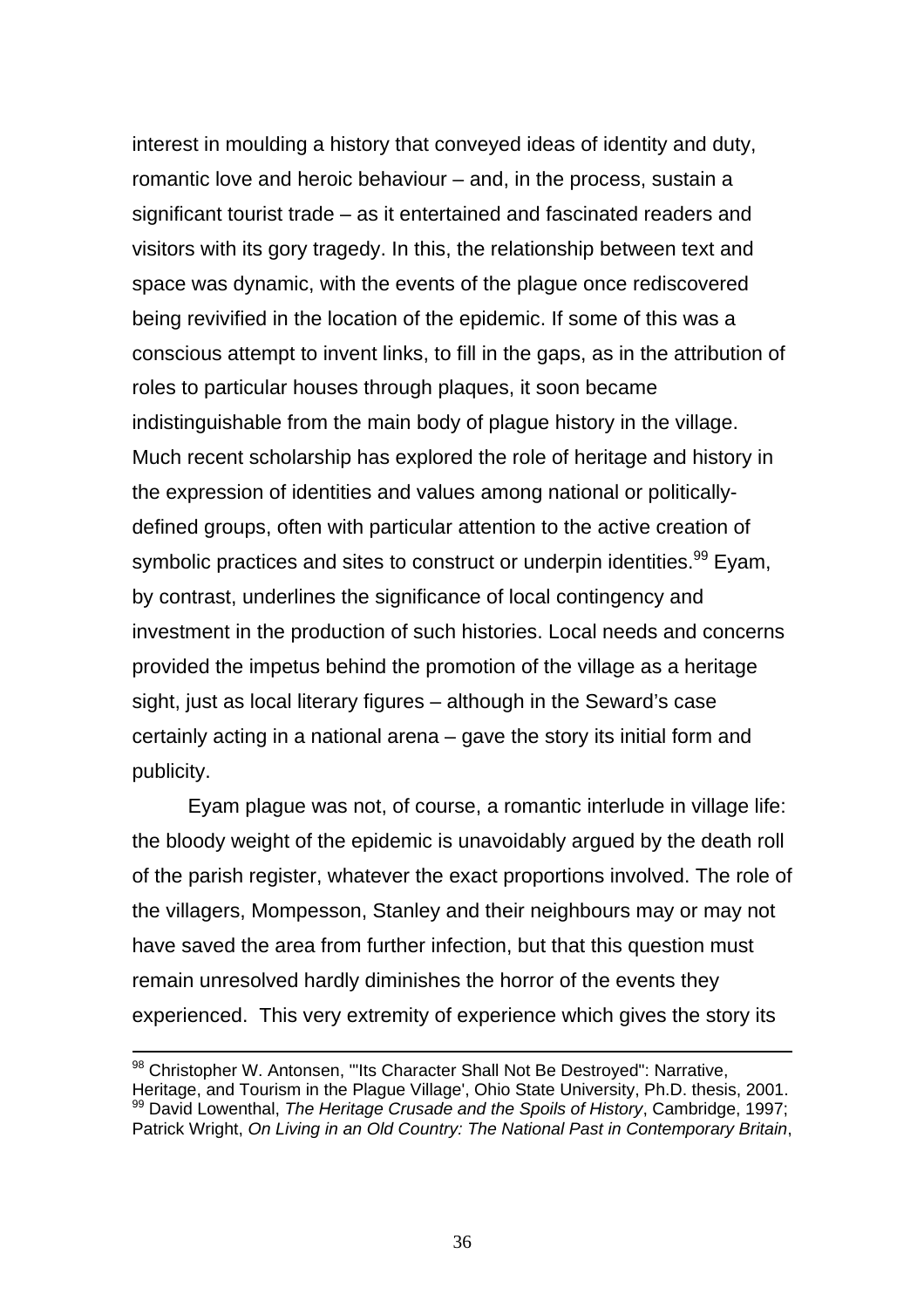enduring interest must also give us greatest pause for thought when seeking to understand such events or interpret the heroic or romantic narratives that continue to permeate accounts of epidemics, even in the inverted form that has appeared more recently. It is, to this extent, salutary to contrast the empathetic freedom felt by interpreters of such distant epidemics, and their willingness to judge individuals' failings or heroism, with the recognition of the limits of representation that historians and others have found in addressing more recent traumatic events, such as genocide, which constantly escape our attempt to grasp and describe them in a satisfying way.<sup>100</sup> As William Mompesson noted after the epidemic had drawn to a close: 'The condition of the place has been so sad, that I persuade myself it did exceed all history and example'.

<span id="page-38-0"></span>London, 1985; Robert Hewison, *The Heritage Industry: Britain in a Climate of Decline,* London, 1987; Hobsbawm and Ranger, *The Invention of Tradition.*<br><sup>100</sup> See: Cathy Caruth, *Unclaimed Experience: Trauma, Narrative, and History*, Baltimore, 1996.

1